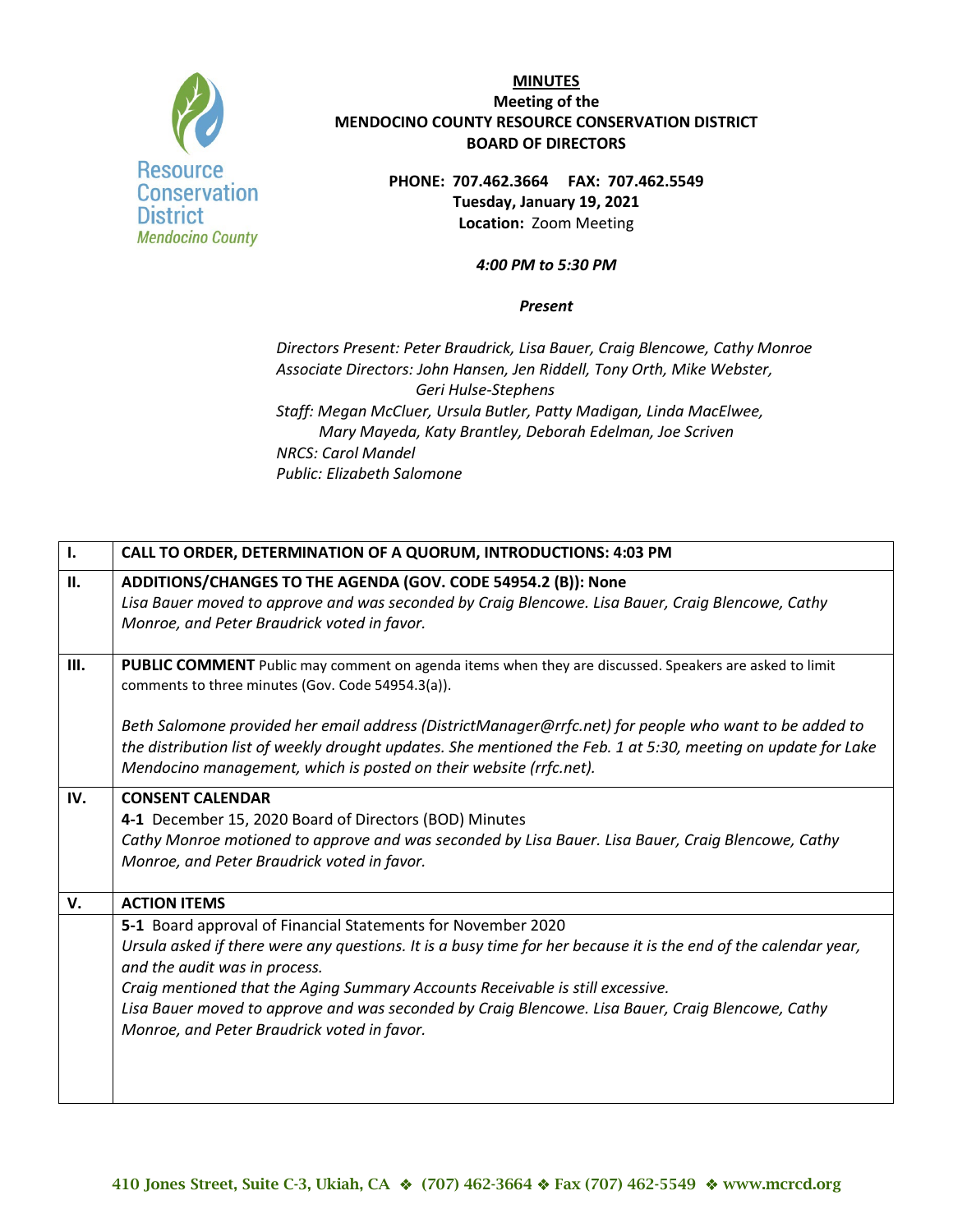|     | 5-2 Board approval of Warrant Requests for December 2020                                                                      |
|-----|-------------------------------------------------------------------------------------------------------------------------------|
|     | Lisa Bauer moved to approve and was seconded by Craig Blencowe. Lisa Bauer, Craig Blencowe, Cathy                             |
|     | Monroe, and Peter Braudrick voted in favor.                                                                                   |
|     |                                                                                                                               |
| VI. | <b>DISCUSSION ITEMS</b>                                                                                                       |
|     | 6-1 CSDA Webinars: Brown Act Compliance, Ethics AB 1234, Sexual Harassment Prevention, Board Member                           |
|     | Best Practices - Joe Scriven                                                                                                  |
|     | Action: Directors will take the required classes at the CSDA website once their accounts get activated.                       |
|     |                                                                                                                               |
|     | 6-2 Update on Cannabis interaction with BOS - Patty Madigan                                                                   |
|     | As a follow-up to the discussion given at the December Board meeting, Patty provided an update as                             |
|     | requested. Megan and Patty are working on a short report to the Board of Supervisors to better define the                     |
|     | problem, understand what other counties and RCDs are doing, and identify strategies for action.                               |
|     | 6-3 Procurement policy considerations - Megan McCluer and Joe Scriven                                                         |
|     | Joe and Megan are working on developing the procurement policy for MCRCD that includes considerations for                     |
|     | the triple bottom line: social, environmental, and economic. They will bring a draft to the Board for discussion<br>in March. |
|     | 6-4 SWRCB Proposed Groundwater Quality Rules and Comment Period - Deborah Edelman                                             |
|     | The Groundwater Basin Prioritization for Salts and Nutrients is a staff report released by the North Coast                    |
|     | Regional Water Quality Control Board for public comment. Public comment is due by February 3.                                 |
|     | Deborah contacted the two Sonoma County RCDs about this topic, and they were unaware of its release and                       |
|     | deadline for public comment. Deborah will send the link to the Board of Directors.                                            |
|     |                                                                                                                               |
|     | 6-5 Executive Director evaluation process update - Peter Braudrick                                                            |
|     | Peter provided a brief update on the process of getting input from the evaluation forms from staff. Jen and                   |
|     | Lisa are working on getting this into a summarized format to be presented to the Executive Director in early                  |
|     | February.                                                                                                                     |
|     | 6-6 MCRCD's role in mitigation projects associated with the County's Oak Ordinance - Mary Mayeda                              |
|     | The County Planning & Building Services Department has been tasked with developing an Oak Ordinance.                          |
|     | MCRCD's role could be a good conduit for violation dollars to send funds to appropriate areas. As a non-                      |
|     | regulatory agency, MCRCD could serve in some capacity on oak enhancement. MCRCD staff agreed that                             |
|     | receiving mitigation funds is OK as long as there is a separation from the regulatory aspect of the process. This             |
|     | topic goes to the BOS meeting in March. Mary requested comments from the Board.                                               |
|     |                                                                                                                               |
|     | Peter: CDFW mitigation funds (Geyserville) was a good deal to get a lot of work done. As long as MCRCD is not                 |
|     | part of the enforcement, then it is OK.                                                                                       |
|     | Craig: The Geyserville fund allowed for some flexibility, which was good. Who is the enforcing agency?                        |
|     | County Code Enforcement Officers will be responsible for issuing fines.                                                       |
|     | Mary: This ordinance contains many loopholes. Fines will not be significant in size. There is no oak protection               |
|     | ordinance in place right now.                                                                                                 |
|     | Tony: There is good potential for mitigation funding and mitigation actions with MCRCD involvement.                           |
|     | Jen: Past fines for taking oak trees have gone to the state. Those funds should stay local.                                   |
|     |                                                                                                                               |
|     |                                                                                                                               |
|     |                                                                                                                               |
|     |                                                                                                                               |
|     |                                                                                                                               |
|     |                                                                                                                               |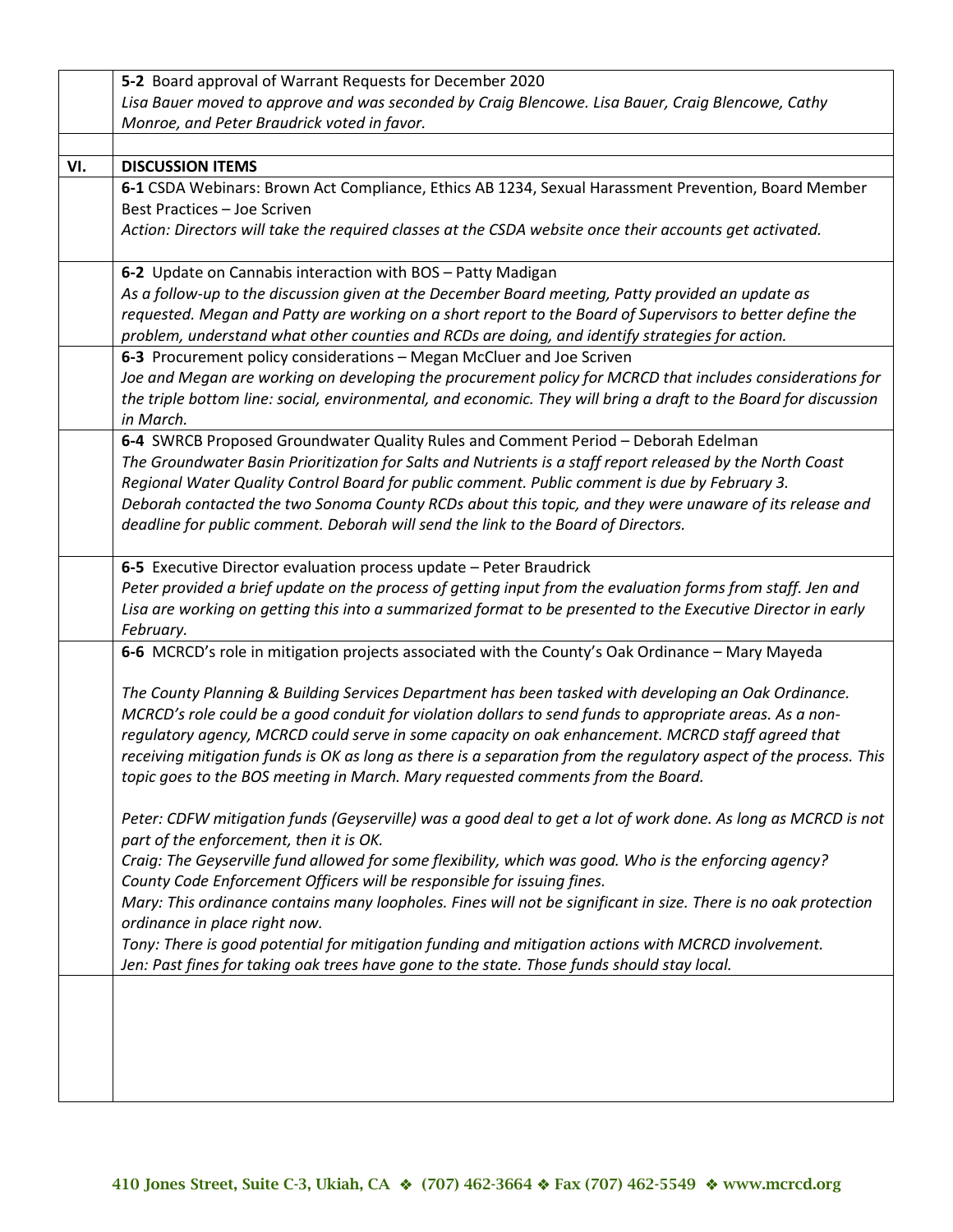|      | <b>INFORMATIONAL ITEMS</b>                                                                                                                                                                        |
|------|---------------------------------------------------------------------------------------------------------------------------------------------------------------------------------------------------|
| VII. | 7-1 NRCS Report                                                                                                                                                                                   |
|      | Carol: NRCD staff are still working on EQIP plans that get finalized and ranked on March 3.                                                                                                       |
|      | Peter: How is staffing at Ukiah Field Office?                                                                                                                                                     |
|      | Carol: Still down a couple people. Forester position filling has been put on hold. Range Specialist may be filled<br>with an entry level position this summer.                                    |
|      | Craig: Are Carol and Mary aware of a new cost-share program for fire recovery?                                                                                                                    |
|      | Mary: CAL FIRE program in our RCD region (Sonoma, Lake, Napa, Mendocino) for forestry enhancement.                                                                                                |
|      |                                                                                                                                                                                                   |
|      | 7-2 Director Reports                                                                                                                                                                              |
|      | John Hansen: The Finance Committee met last week (Cathy, Lisa, John) to review preliminary financial                                                                                              |
|      | statements. Financial statements do not reflect all funds to be received in November. Deficit position has                                                                                        |
|      | worsened since September. Continued deficit accrual should be curbed. The Committee is asking Megan to                                                                                            |
|      | look at options to deal with a more difficult budget environment; identifying how to maximize billable hours                                                                                      |
|      | and minimize deficit accrual (unbillable admin time).                                                                                                                                             |
|      | Megan is preparing a report on admin time for staff compared it to predicted/budgeted admin time. She will                                                                                        |
|      | work with John on this project.                                                                                                                                                                   |
|      |                                                                                                                                                                                                   |
|      | Tony: State of CA is currently doing well economically. Expect to see state resources available in next budget                                                                                    |
|      | year. The following fiscal year we expect to see the economic impacts from COVID-19.                                                                                                              |
|      |                                                                                                                                                                                                   |
|      | Cathy: The Climate Action Committee continues to meet monthly, and will report to BOS in February. Concern                                                                                        |
|      | over logging in Jackson Demonstration State Forest (JDSF) in terms of excess harvest related to carbon                                                                                            |
|      | sequestration. What can the committee recommend to the county to best sequester carbon?                                                                                                           |
|      | Craig: JSDF has been under-cutting the timber for decades. If they are growing more than they are cutting,                                                                                        |
|      | then they are sequestering carbon.                                                                                                                                                                |
|      |                                                                                                                                                                                                   |
|      | Peter: When on the JDSF Board, they said no more clear cutting, and directed CAL FIRE to focus instead on                                                                                         |
|      | growing bigger trees. The Timber Harvest Plans (THPs) behind Caspar include clear cuts, and are creating ill                                                                                      |
|      | will with the community.                                                                                                                                                                          |
|      |                                                                                                                                                                                                   |
|      | Craig: Director's Report: Forest to Market report quoted. "The 2020 fires generated enough energy to power<br>CA for 62 years." (This statement reinforces the need for bio-gasifier technology.) |
|      |                                                                                                                                                                                                   |
|      | Jen has been attending the drought meetings with PG&E and water districts in Mendocino County.                                                                                                    |
|      | 7-3 Staff Reports and Grant Status                                                                                                                                                                |
|      | Mary: Two power pallets (bio-gasifiers) will be delivered to HREC in February. The inter-connection agreement                                                                                     |
|      | with PG&E is still in development.                                                                                                                                                                |
|      | Mary: Scope of work (SOW) is in development with JDSF for inter-agency agreement.                                                                                                                 |
|      | Katy: SALC webinar on Williamson Act and conservation easements. The North Coast Soil Hub will also be                                                                                            |
|      | hosting webinars this year.                                                                                                                                                                       |
|      | https://mcrcd.org/project/mendocino-county-sustainable-agricultural-lands-strategy-program                                                                                                        |
|      | http://soilhub.org/2021/01/08/demo-workshop-iii-exploring-connections-on-the-vineyard-floor-2/                                                                                                    |
|      |                                                                                                                                                                                                   |
|      | Patty: \$500,000 Fisheries Restoration Grants Program (FRGP) contract was awarded in Big River.                                                                                                   |
|      | In addition, MCRCD is negotiating a \$900,000 project in Mendocino Woodlands with State Parks and CAL FIRE.                                                                                       |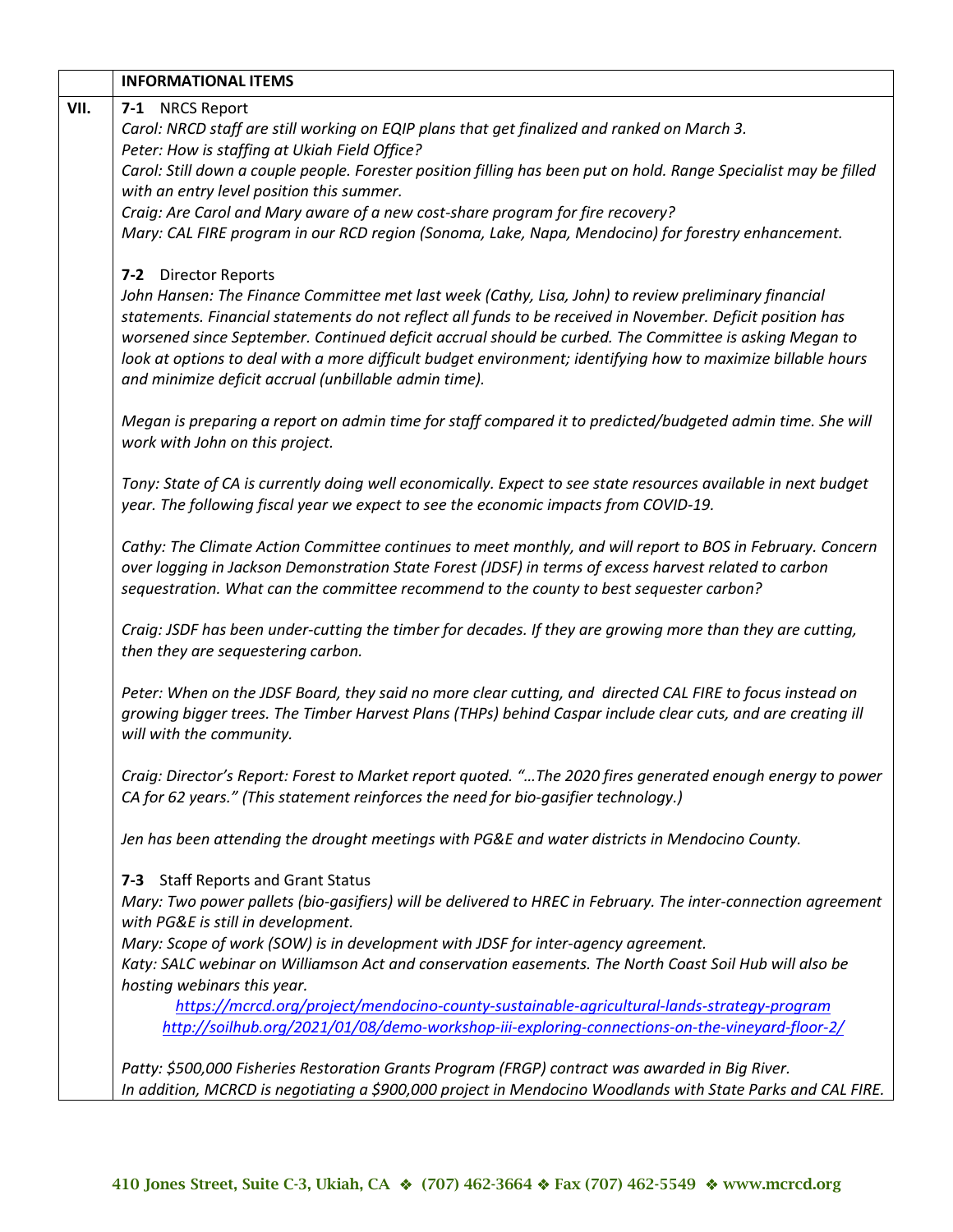|     | Linda: Some adult salmonids are in the local rivers and creeks. Monarch butterflies have not been listed yet,<br>but the count was less than 2,000 in the western population in 2020. |
|-----|---------------------------------------------------------------------------------------------------------------------------------------------------------------------------------------|
|     |                                                                                                                                                                                       |
|     | https://xerces.org/blog/western-monarch-population-closer-to-extinction-as-wait-continues-for-monarchs-                                                                               |
|     | protection                                                                                                                                                                            |
|     |                                                                                                                                                                                       |
|     | Adjournment                                                                                                                                                                           |
|     | Peter Braudrick requested a motion to adjourn the meeting.                                                                                                                            |
|     | Lisa Bauer moved to adjourn and was seconded by Craig Blencowe. Lisa Bauer, Craig Blencowe, Cathy                                                                                     |
|     | Monroe, and Peter Braudrick voted in favor.                                                                                                                                           |
|     |                                                                                                                                                                                       |
|     | 5:30 PM.                                                                                                                                                                              |
|     | <b>AGENDA SETTING</b>                                                                                                                                                                 |
| IX. | To request board packet information, please contact Ursula Butler at (707) 462-3664 ext 105.                                                                                          |
|     | Public Notice: In compliance with the Americans with Disabilities Act and Government Code Section 54954.2, if special assistance is                                                   |
|     | needed to participate in a Board meeting, please contact the RCD at (707) 462-3664. Notification of at least 48 hours prior to meeting                                                |
|     | time will assist staff in assuring that reasonable arrangements can be made to provide accessibility at the meeting.                                                                  |
|     |                                                                                                                                                                                       |
|     | Next MCRCD BOD meeting will be February 15, 2021, 3:00 - 6:00 pm                                                                                                                      |
|     |                                                                                                                                                                                       |

## ACTION ITEMS

*1. Megan to work with John to finalize staff actual versus budgeted admin hours report.*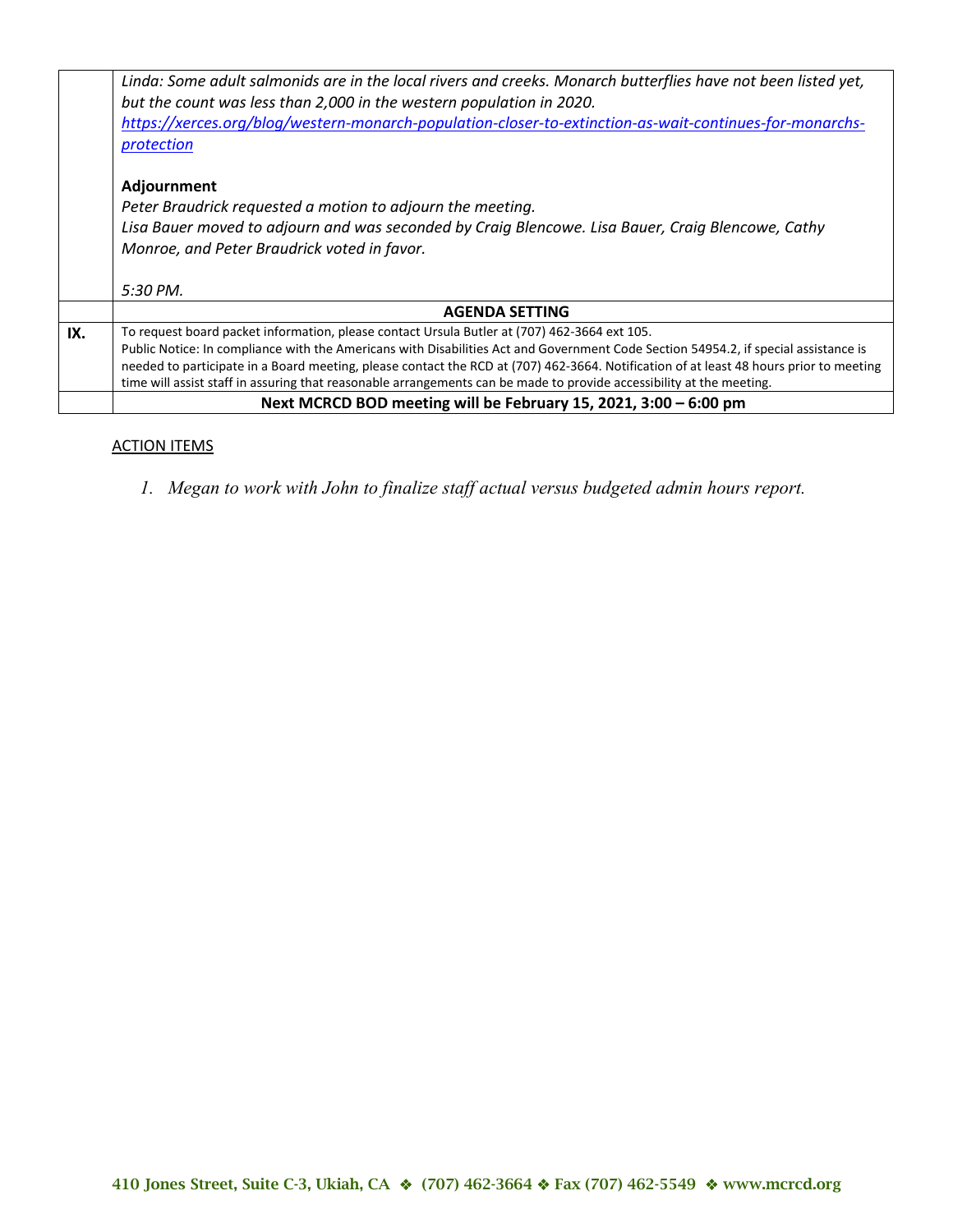

**PHONE: 707.462.3664 FAX: 707.462.5549 Tuesday, February 16, 2021 Location:** Zoom Meeting

#### *3:00 PM to 6:00 PM*

#### *Present:*

*Directors Present: Peter Braudrick, Lisa Bauer, Craig Blencowe, Cathy Monroe Associate Directors: John Hansen, Jen Riddell, Tony Orth, Mike Webster, Geri Hulse-Stephens Staff: Megan McCluer, Ursula Butler, Patty Madigan, Linda MacElwee, Mary Mayeda, Deborah Edelman, Chris Bartow, Joe Scriven Public: Traci Pellar, Elizabeth Salomone*

| $\mathbf{I}$ . | CALL TO ORDER, DETERMINATION OF A QUORUM, INTRODUCTIONS: 3:00 PM                                                                                                                                                        |
|----------------|-------------------------------------------------------------------------------------------------------------------------------------------------------------------------------------------------------------------------|
| П.             | ADDITIONS/CHANGES TO THE AGENDA (GOV. CODE 54954.2 (B))                                                                                                                                                                 |
| III.           | PUBLIC COMMENT Public may comment on agenda items when they are discussed. Speakers are asked to limit<br>comments to three minutes (Gov. Code 54954.3(a)).                                                             |
| IV.            | <b>CONSENT CALENDAR</b>                                                                                                                                                                                                 |
|                | 4-1 January 19, 2021 Board of Directors (BOD) Minutes: Cathy then Craig, then all.                                                                                                                                      |
|                | Cathy Monroe motioned to approve the Consent Calendar, and was seconded by Craig Blencowe. Cathy                                                                                                                        |
|                | Monroe, Craig Blencowe, Lisa Bauer, and Peter Braudrick voted in favor.                                                                                                                                                 |
|                |                                                                                                                                                                                                                         |
| V.             | <b>ACTION ITEMS</b>                                                                                                                                                                                                     |
|                | 5-1 Board approval of Financial Statements for December 2020                                                                                                                                                            |
|                | Ursula submitted invoices for all projects (Accounts Receivable $-A/R$ ), several associated contractors have<br>been paid (Accounts Payable $-A/P$ ), and end of quarter accrual accounting was completed. Significant |
|                | payments were received and reported in the board packet (Page 7).                                                                                                                                                       |
|                |                                                                                                                                                                                                                         |
|                | John Hansen expressed gratitude for including the Payments Received Report. Significant improvement in the                                                                                                              |
|                | budget since September 2020. Currently we can report a break-even budget status. We are on as full of an                                                                                                                |
|                | accrual basis accounting process that we can get to, with thanks to Ursula for that good work.                                                                                                                          |
|                |                                                                                                                                                                                                                         |
|                | The audit is still in process of being completed.                                                                                                                                                                       |
|                | Lisa Bauer motioned to approve, and seconded by Cathy Monroe. Lisa Bauer, Cathy Monroe, Craig Blencowe,                                                                                                                 |
|                | and Peter Braudrick voted in favor.                                                                                                                                                                                     |
|                | 5-2 Board approval of Warrant Requests for January 2021                                                                                                                                                                 |
|                | Cathy Monroe motioned to approve, and was seconded by Lisa Bauer. Cathy Monroe, Craig Blencowe, Lisa                                                                                                                    |
|                | Bauer, and Peter Braudrick voted in favor.                                                                                                                                                                              |
|                |                                                                                                                                                                                                                         |
|                |                                                                                                                                                                                                                         |
|                |                                                                                                                                                                                                                         |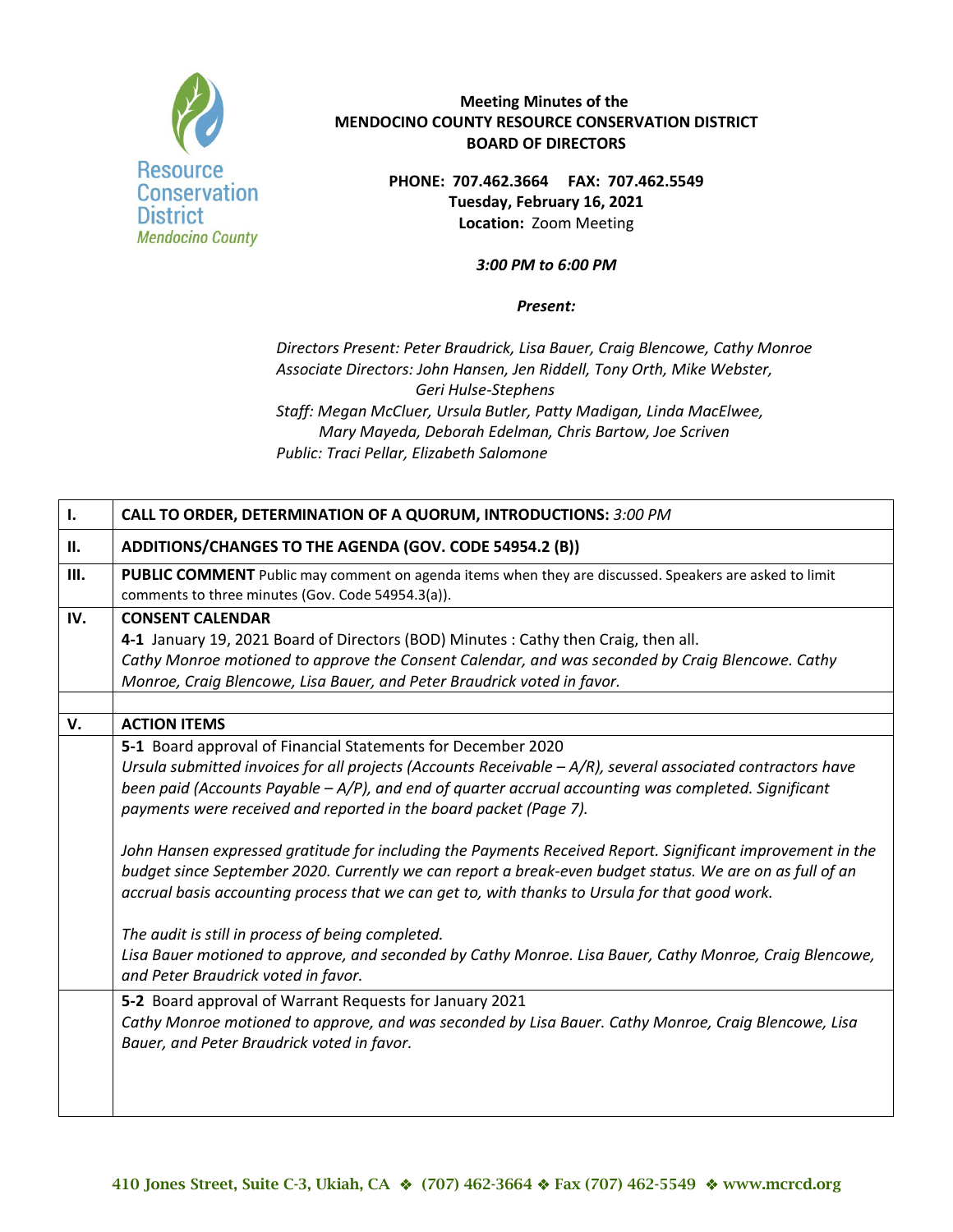|     | 5-3 Creation of Management Subcommittee                                                                       |
|-----|---------------------------------------------------------------------------------------------------------------|
|     | Megan McCluer: The MCRCD Guidelines identify it as an Executive Committee, which includes the Chair, Vice     |
|     | Chair, and the Executive Director. The meeting has to be posted and those minutes have to be public, and a    |
|     | standing committee is required to be compliant with Brown Act requirements.                                   |
|     |                                                                                                               |
|     | Motion by Lisa Bauer to convene the Executive Committee, which can be comprised of different members than     |
|     | defined in the MCRCD Guidelines. Cathy Monroe seconded the motion. Cathy Monroe, Craig Blencowe, Lisa         |
|     |                                                                                                               |
|     | Bauer, and Peter Braudrick voted in favor.                                                                    |
|     |                                                                                                               |
|     | Motion by Lisa Bauer that members of the Executive Committee include Peter Braudrick (Chair), Craig           |
|     | Blencowe (Secretary), Jen Riddell (Associate Director). The motion was seconded by Cathy Monroe. Cathy        |
|     | Monroe, Craig Blencowe, Lisa Bauer, and Peter Braudrick voted in favor.                                       |
|     |                                                                                                               |
|     | Megan McCluer: One of the first steps of the Executive Committee should be developing clear roles and         |
|     | responsibilities for the Board of Directors and the Executive Director.                                       |
|     |                                                                                                               |
| VI. | <b>DISCUSSION ITEMS</b>                                                                                       |
|     | 6-1 Willits Project and Willits Subcommittee Update - Chris Bartow                                            |
|     |                                                                                                               |
|     | The subcommittee was created last year, but has not met since COVID started. Chris proposed holding a         |
|     | subcommittee meeting before the next RCD board meeting. The subcommittee will include Peter Braudrick,        |
|     |                                                                                                               |
|     | Craig Blencowe, and Jen Riddell.                                                                              |
|     |                                                                                                               |
|     | Chris Bartow explained the process for our annual budget request to Caltrans and NFWF for the upcoming        |
|     | year. The project is fully funded for the year.                                                               |
|     |                                                                                                               |
|     | Our relationship with Caltrans is currently excellent. They have a new project biologist (Emerald Remund) who |
|     | has an office in the building.                                                                                |
|     |                                                                                                               |
|     | 6-2 Traci Pellar: GRASS-C presentation                                                                        |
|     | GRASS-C has defined the minimum environmental standards that she feels should be included in the County's     |
|     | Phase 3 program of cannabis regulations. Mendocino Producers Guild is Traci's new business that will educate  |
|     | the public that smaller farmers are better for economics and ecology. She is promoting MCRCD's Best           |
|     | Management Practices (BMPs) Guide for Cannabis Farmers and the Handbook for the Rural Roads Handbook.         |
|     | She is promoting the environmental value of small farms which are 10,000 square feet or less.                 |
|     |                                                                                                               |
|     | Megan McCluer said the county may not be able to choose the GRASS-C certification because certification is    |
|     |                                                                                                               |
|     | optional. The County is looking at CEQA as the legal requirement first for cannabis farmers.                  |
|     |                                                                                                               |
|     | Jen Riddell stated that the County cannot choose a certification program, but can state that the standards    |
|     | cannot be less than a certain level such as GRASS -C.                                                         |
|     |                                                                                                               |
|     | Linda MacElwee: Our role in education and outreach has been the main focus over the past few years with       |
|     | regard to cannabis production. We want to assist farmers but cannot be considered as regulatory.              |
|     |                                                                                                               |
|     | Patty Madigan: GRASS-C contract with CARCD to work with a cannabis farmer and produce an education            |
|     | video.                                                                                                        |
|     |                                                                                                               |
|     |                                                                                                               |
|     |                                                                                                               |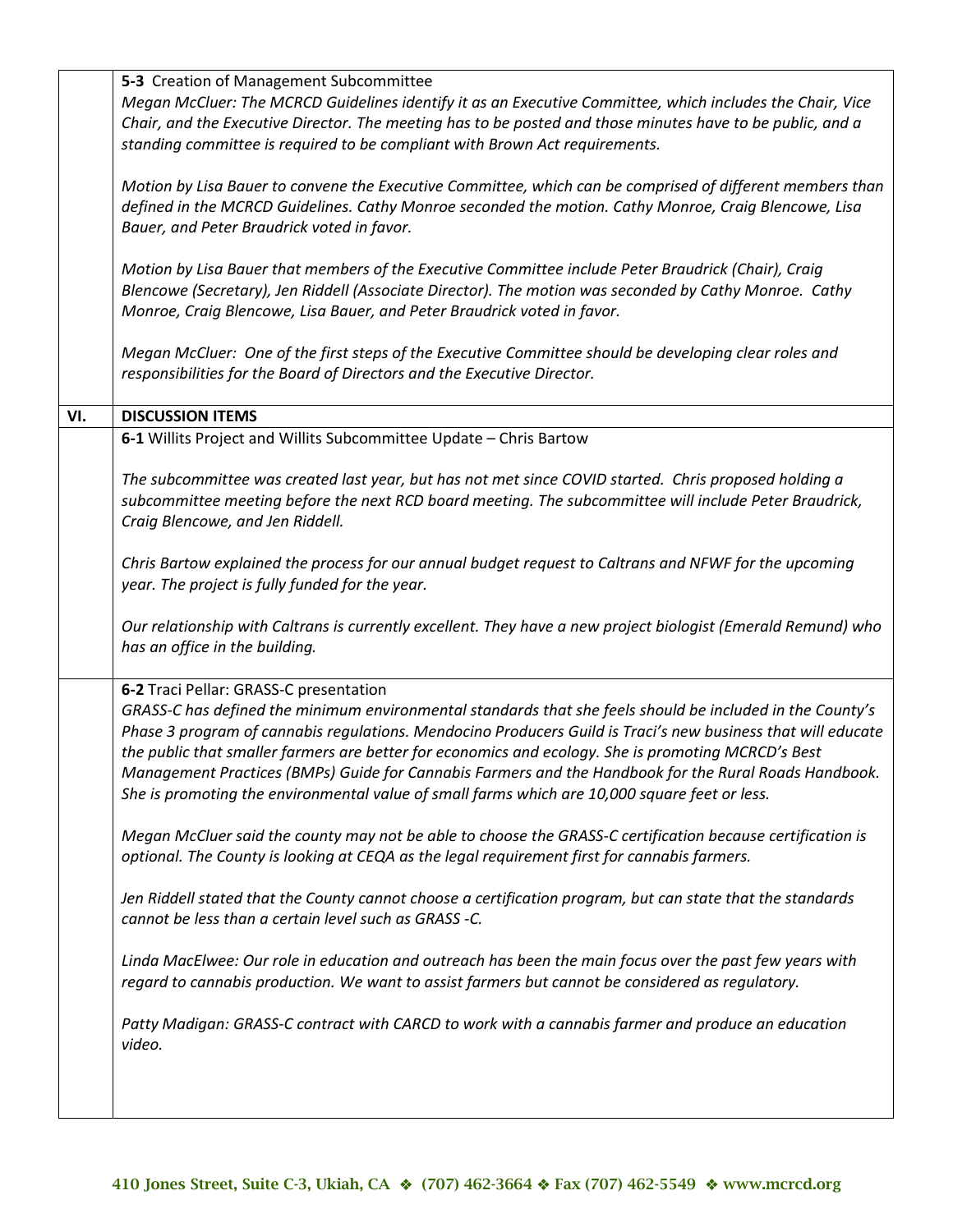|      | 6-3 Director recruitment since BOD meetings have been changed - Lisa Bauer<br>Lisa Bauer said rekindling the recruitment process is appropriate since the timing of Board meetings has<br>changed.                                                                                                                                                                              |
|------|---------------------------------------------------------------------------------------------------------------------------------------------------------------------------------------------------------------------------------------------------------------------------------------------------------------------------------------------------------------------------------|
|      | Megan McCluer: Staff has put together some information and asked the Board Development Subcommittee to<br>be re-started.                                                                                                                                                                                                                                                        |
|      | Tony Orth suggested sending tribes a letter to invite them to join as an associate director to learn about RCD.<br>They can identify who on their team would.                                                                                                                                                                                                                   |
|      | Cathy Monroe will follow up with Diane Curry and Bob Kiefer.                                                                                                                                                                                                                                                                                                                    |
|      | The Subcommittee include: Mike Webster, Megan McCluer, and Geri-Hulse Stephens.                                                                                                                                                                                                                                                                                                 |
|      | 6-4 Procurement Policy Update - Joe Scriven<br>Joe Scriven provided a summary of the triple bottom line (Economic, Environmental, Social) as the main goal<br>of an updated procurement policy. He will send the outline document to the Directors, Associate Directors,<br>Staff and compile responses by the end of February.                                                 |
|      | 6-5 Financial Team Update - Megan McCluer<br>The Financial Committee will provide an update in March. John Hansen is the Chair of the Financial<br>Committee.                                                                                                                                                                                                                   |
|      | 6-6 CCI Forest Health Project Update - Mary Mayeda<br>Mary presented an update on the CCI Forest Health grant "Applied Innovative Forest Health Strategies on<br>Post-Fire Landscapes."                                                                                                                                                                                         |
| VII. | <b>CLOSED SESSION</b>                                                                                                                                                                                                                                                                                                                                                           |
|      | 7-1 Executive Director annual performance review completion: 4:35 - 5:32                                                                                                                                                                                                                                                                                                        |
|      | The Board met in closed session for 30 minutes, then invited the Executive Director to join the discussion. The<br>Executive Director has multiple actions to address constructive feedback. The Board of Directors have actions<br>which will be refined by the Executive Committee.                                                                                           |
|      | <b>INFORMATIONAL ITEMS</b>                                                                                                                                                                                                                                                                                                                                                      |
| VII. | 7-1 NRCS Report<br>Carol Mandel reported to Megan that the EQIP process is their main focus right now.                                                                                                                                                                                                                                                                          |
|      | 7-2 Director Reports<br><b>Staff Reports and Grant Status</b><br>$7 - 3$<br>Joe Scriven mentioned that the annual Form 700s were emailed to the Directors and exempt staff, which are<br>due to the County Clerk-Recorder's office by April 1.<br>Linda MacElwee stated that the North Coast Forest Improvement Program has started, Applications are open<br>on MCRCD website. |
|      | Adjournment<br>Cathy Monroe motioned to adjourn, and Craig Blencowe seconded. Cathy Monroe, Craig Blencowe, Lisa<br>Bauer, and Peter Braudrick voted in favor.                                                                                                                                                                                                                  |
|      | 6:14 PM                                                                                                                                                                                                                                                                                                                                                                         |
|      | <b>AGENDA SETTING</b>                                                                                                                                                                                                                                                                                                                                                           |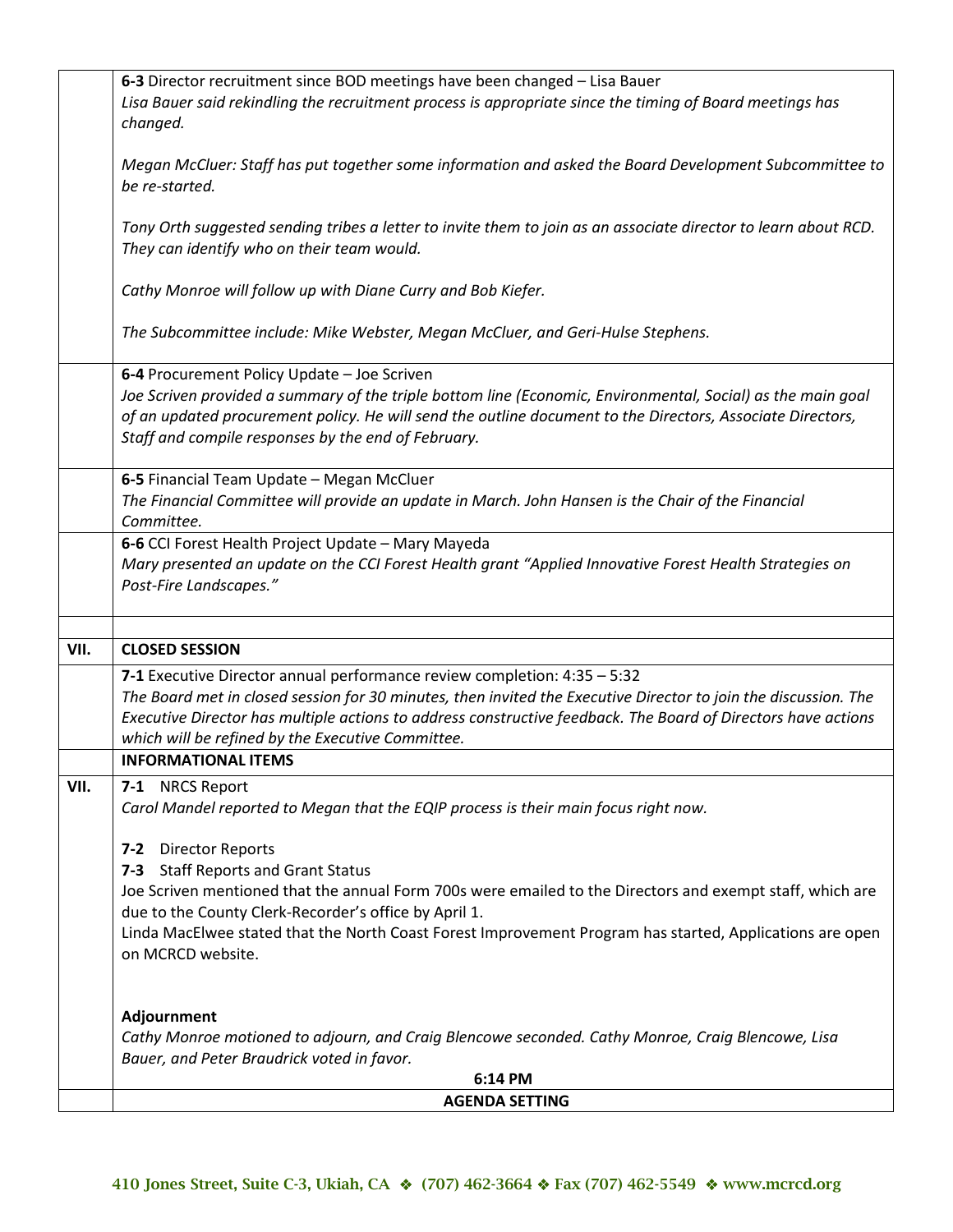| IX. | To request board packet information, please contact Ursula Butler at (707) 462-3664 ext 105.<br>Public Notice: In compliance with the Americans with Disabilities Act and Government Code Section 54954.2, if special assistance is<br>needed to participate in a Board meeting, please contact the RCD at (707) 462-3664. Notification of at least 48 hours prior to meeting |
|-----|-------------------------------------------------------------------------------------------------------------------------------------------------------------------------------------------------------------------------------------------------------------------------------------------------------------------------------------------------------------------------------|
|     | time will assist staff in assuring that reasonable arrangements can be made to provide accessibility at the meeting.                                                                                                                                                                                                                                                          |
|     | Next MCRCD BOD meeting will be March 16, 2021, 4:00 to 5:30 PM                                                                                                                                                                                                                                                                                                                |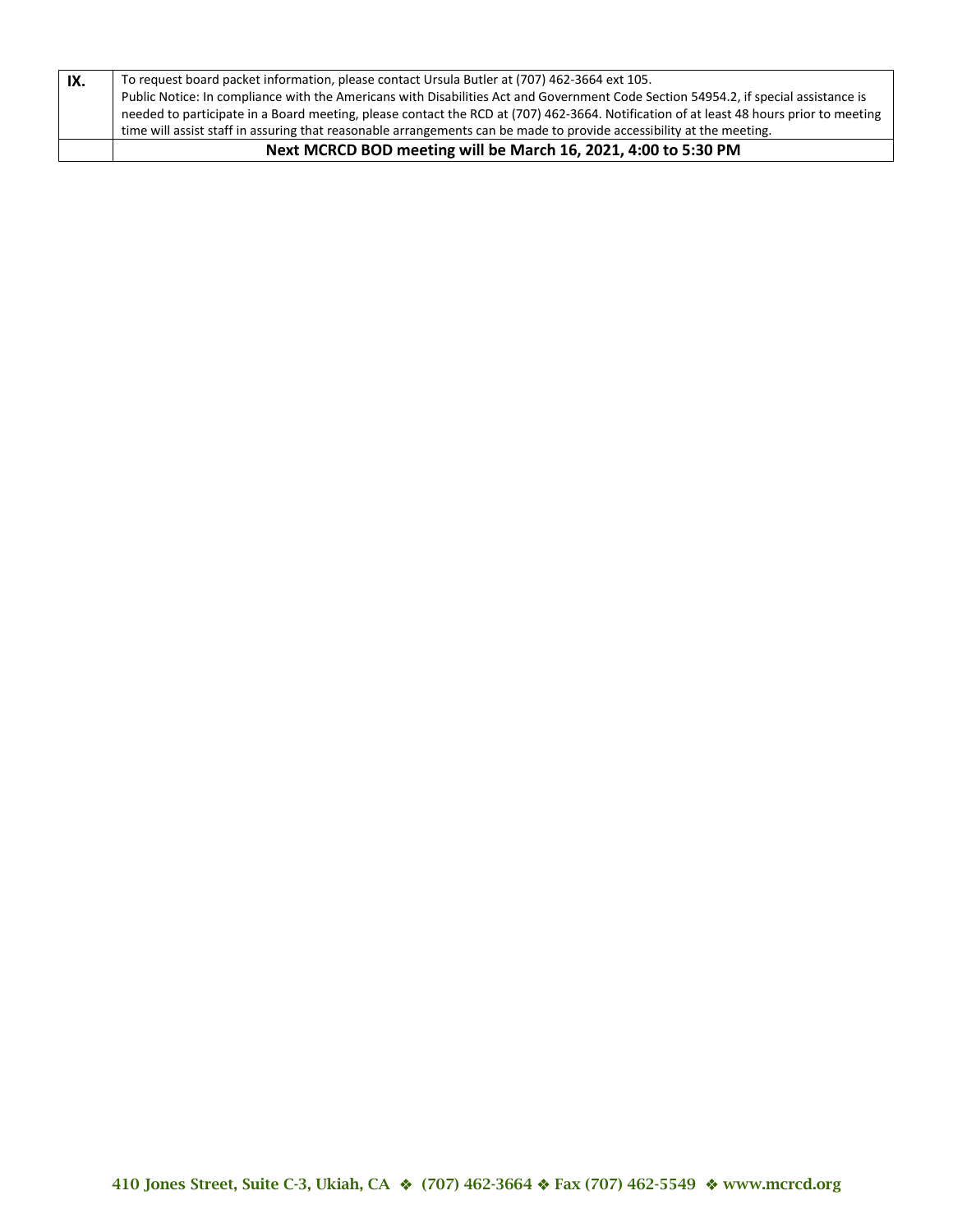

**PHONE: 707.462.3664 FAX: 707.462.5549 Tuesday, March 16, 2021 Location:** Zoom Meeting <https://us02web.zoom.us/j/6537783024>

*Directors: Peter Braudrick, Cathy Monroe, Craig Blencowe, Lisa Bauer Associate Directors: John Hansen, Jen Riddell, Mike Webster, Geri Hulse-Stephens Staff: Megan McCluer, Linda MacElwee, Mary Mayeda, Katy Brantley, Joe Scriven NRCS: Carol Mandel Public: Beth Salomone – Russian River Flood Control District*

| $\mathbf{I}$ . | CALL TO ORDER, DETERMINATION OF A QUORUM, INTRODUCTIONS: 4:03 PM                                                                                                                                               |
|----------------|----------------------------------------------------------------------------------------------------------------------------------------------------------------------------------------------------------------|
| П.             | ADDITIONS/CHANGES TO THE AGENDA (GOV. CODE 54954.2 (B))                                                                                                                                                        |
| III.           | PUBLIC COMMENT Public may comment on agenda items when they are discussed. Speakers are asked to limit<br>comments to three minutes (Gov. Code 54954.3(a)). None                                               |
| IV.            | <b>CONSENT CALENDAR</b>                                                                                                                                                                                        |
|                | 4-1 February 16, 2021 Board of Directors (BOD) Minutes                                                                                                                                                         |
|                | Tony Orth has been added to the Land Stewardship Subcommittee.                                                                                                                                                 |
|                | Cathy Monroe motioned to approve the Consent Calendar. Craig Blencowe seconded the motion. Cathy                                                                                                               |
|                | Monroe, Craig Blencowe, Lisa Bauer, and Peter Braudrick voted in favor.                                                                                                                                        |
| V.             | <b>ACTION ITEMS</b>                                                                                                                                                                                            |
|                | 5-1 Board approval of Financial Statements for January 2021                                                                                                                                                    |
|                | John Hansen, Treasurer, had questions on the Balance Sheet (page 7), Capital Expenses, and relationship                                                                                                        |
|                | between Accounts Receivable and Accounts Payable. The Aging Report shows significant improvement since<br>last month, but we still have some outstanding items from Accounts Receivable from last fiscal year. |
|                | Cathy Monroe motioned to approve the Financial Statement for January 2021. Craig Blencowe seconded the<br>motion. Cathy Monroe, Craig Blencowe, Lisa Bauer, and Peter Braudrick voted in favor.                |
|                | 5-2 Board approval of Warrant Requests for February 2021                                                                                                                                                       |
|                | John discussed the UC Berkeley billing services arrangement where MCRCD agreed to provide \$20,000 match                                                                                                       |
|                | to support the GrizzlyCorps employee. John asked Megan to investigate if we will be able to bill our grantors                                                                                                  |
|                | for GrizzlyCorps member's time once the match is met?                                                                                                                                                          |
|                | Craig Blencowe motioned to approve the Warrant Requests for February 2021. Cathy Monroe seconded the<br>motion. Cathy Monroe, Craig Blencowe, Lisa Bauer, and Peter Braudrick voted in favor.                  |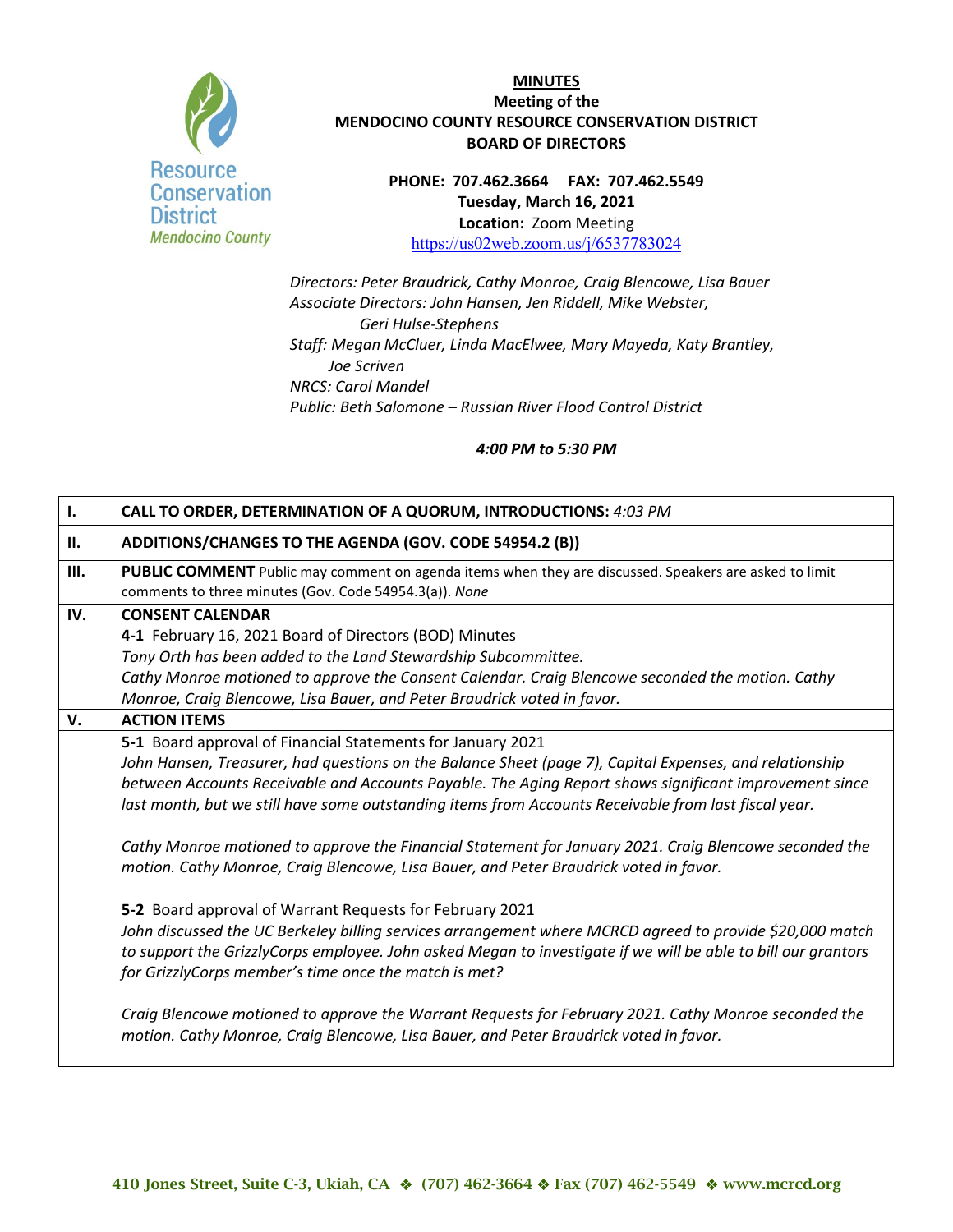|      | 5-3 Board approval of contract with CPS HR Consulting                                                             |
|------|-------------------------------------------------------------------------------------------------------------------|
|      | Peter Braudrick stated that the Executive Committee met last week and discussed the HR consulting firm's          |
|      | proposal (full proposal is included in the Board packet).                                                         |
|      | Craig Blencowe asked for perspectives from staff who were present. Mary Mayeda, Katy Brantley, Linda              |
|      | MacElwee, and Joe Scriven commented in favor of the HR services described.                                        |
|      |                                                                                                                   |
|      | Lisa Bauer motioned to approve the contract with CPS HR Consulting, and was seconded by Craig Blencowe.           |
|      | Cathy Monroe, Craig Blencowe, Lisa Bauer, and Peter Braudrick voted in favor.                                     |
|      |                                                                                                                   |
| VI.  | <b>DISCUSSION ITEMS</b>                                                                                           |
|      | 6-1 Procurement Policy Update - Joe Scriven                                                                       |
|      | Joe provided a summary of the Procurement Policy. MCRCD's legal counsel, (BBK) responded with an updated          |
|      | document. Megan and Joe will work together to review the changes and determine next steps.                        |
|      |                                                                                                                   |
|      | 6-2 Financial Team Update - John Hansen                                                                           |
|      | Movement by MCRCD's fiscal operations to the Full Accrual Basis is making progress. Staff are updating the        |
|      | Project List which will be important for forecasting work over the next 18 months. The second draft of the        |
|      | audit was delivered today. The Finance Team responded to the auditor's findings. The "significant deficiency"     |
|      | listed is not as serious as a "Material Weakness" but does identify areas where we can improve in our             |
|      | processes. We expect that the final audit for Board review will be sent as soon as it is available, and submitted |
|      | for approval at the April Board meeting.                                                                          |
|      |                                                                                                                   |
|      | Federal Indirect Rate (FIR): General discussion about grant applications, funding sources, and what we need to    |
|      | accomplish to secure the FIR.                                                                                     |
|      |                                                                                                                   |
|      |                                                                                                                   |
| VII. | <b>INFORMATIONAL ITEMS</b>                                                                                        |
|      | 7-1 NRCS Report                                                                                                   |
|      | Carol Mandel: Range Specialist position will be filled sometime soon, hopefully in April. Position for Team       |
|      | Forester recently advertised. It is a multi-county position based in Ukiah serving Mendocino, Lake, and           |
|      | Humboldt counties. They just finished ranking first batch of EQIP applications for this year.                     |
|      |                                                                                                                   |
|      | 7-2 Director Reports                                                                                              |
|      | Cathy Monroe referred to a recent Redwood Valley Municipal Advisory Commission (RVMAC) meeting and                |
|      | how the upcoming drought is going to be especially severe in Redwood Valley. She suggested that Coyote            |
|      | Valley Band of Pomo Indians and Redwood Valley Band of Pomo Indians may need extra support from                   |
|      | Deborah Edelman's Prop 84 project due to them being customers of Redwood Valley Water District.                   |
|      |                                                                                                                   |
|      | Geri Hulse-Stephens mentioned that 22" rain in Little Lake Valley so far, compared to 45" average, however        |
|      | due to low temperatures, the wetlands in Little Lake Valley appear to be fully saturated, keeping the wetlands    |
|      | thriving.                                                                                                         |
|      |                                                                                                                   |
|      | Lisa Bauer asked if MCRCD responding to the County's Cannabis Ordinance.                                          |
|      | Megan: We will not be commenting on the ordinance. Developing a white paper for the County's Cannabis ad          |
|      | hoc committee on what other counties are doing with regards to CEQA and their relationship to their               |
|      | respective RCDs.                                                                                                  |
|      |                                                                                                                   |
|      |                                                                                                                   |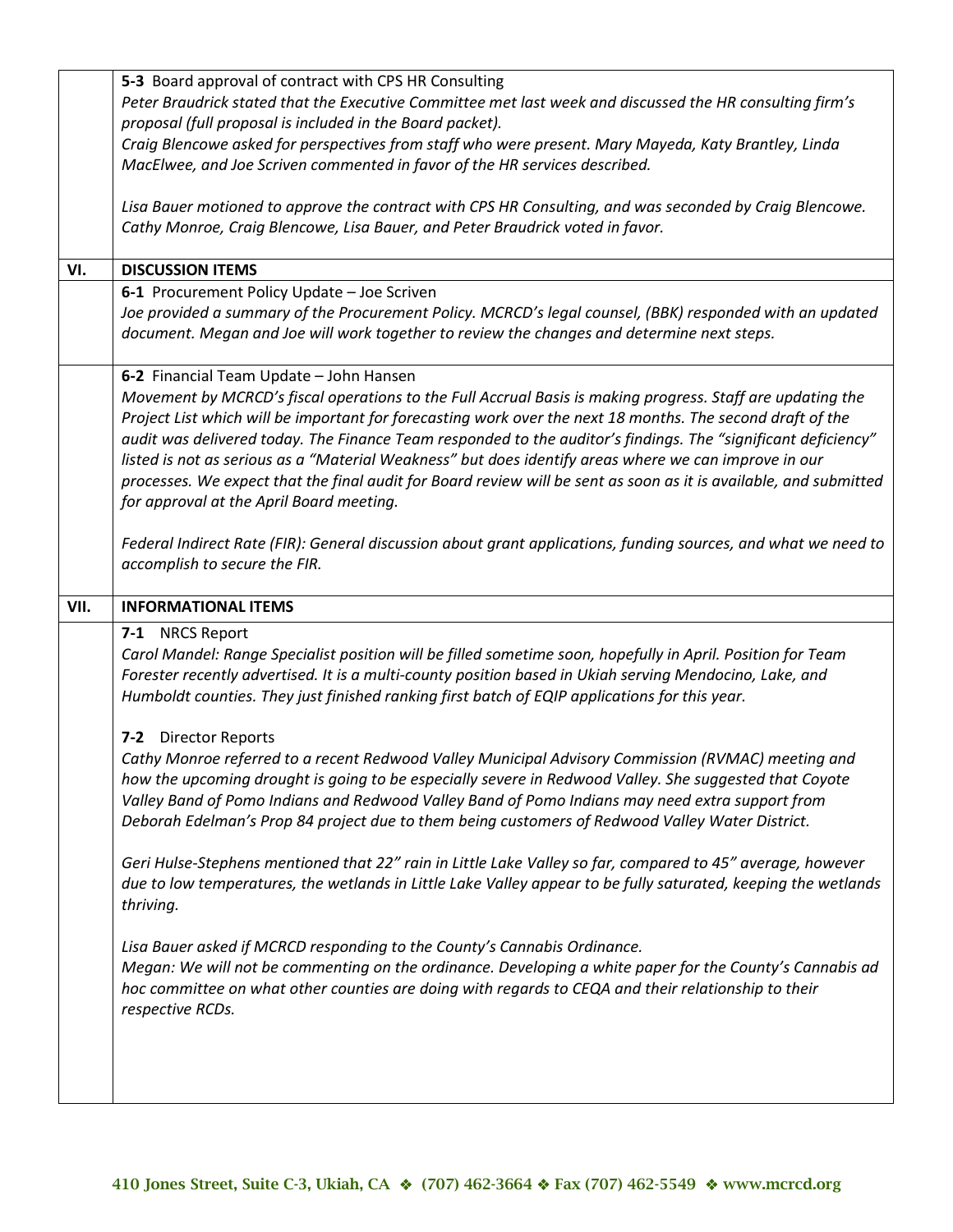|       | 7-3 Staff Reports and Grant Status                                                                                                                |
|-------|---------------------------------------------------------------------------------------------------------------------------------------------------|
|       | Joe mentioned a recently executed contract with the Russian River Flood Control District (RRFC) for water                                         |
|       | conservation outreach in the upper Russian River. Beth Salomone, RRFC General Manager, is looking forward<br>to working with MCRCD on this topic. |
|       | Katy Brantley mentioned she co-hosted a successful soil health symposium by the North Coast Soil Hub.                                             |
|       |                                                                                                                                                   |
|       | Adjournment: 5:30 PM                                                                                                                              |
|       | <b>AGENDA SETTING</b>                                                                                                                             |
| VIII. | To request board packet information, please contact Ursula Butler at (707) 462-3664 ext 105.                                                      |
|       | Public Notice: In compliance with the Americans with Disabilities Act and Government Code Section 54954.2, if special assistance is               |
|       | needed to participate in a Board meeting, please contact the RCD at (707) 462-3664. Notification of at least 48 hours prior to meeting            |
|       | time will assist staff in assuring that reasonable arrangements can be made to provide accessibility at the meeting.                              |
|       | Next MCRCD BOD meeting will be April 20, 2021, 4:00 to 5:30 PM                                                                                    |

#### **Actions**

*5-2: Joe will contact SWRCB and CAL FIRE then will ask Megan to update the Board.*

*5-3: Megan suggested having a HR CPS representative speak to the Board and Staff at next meeting.*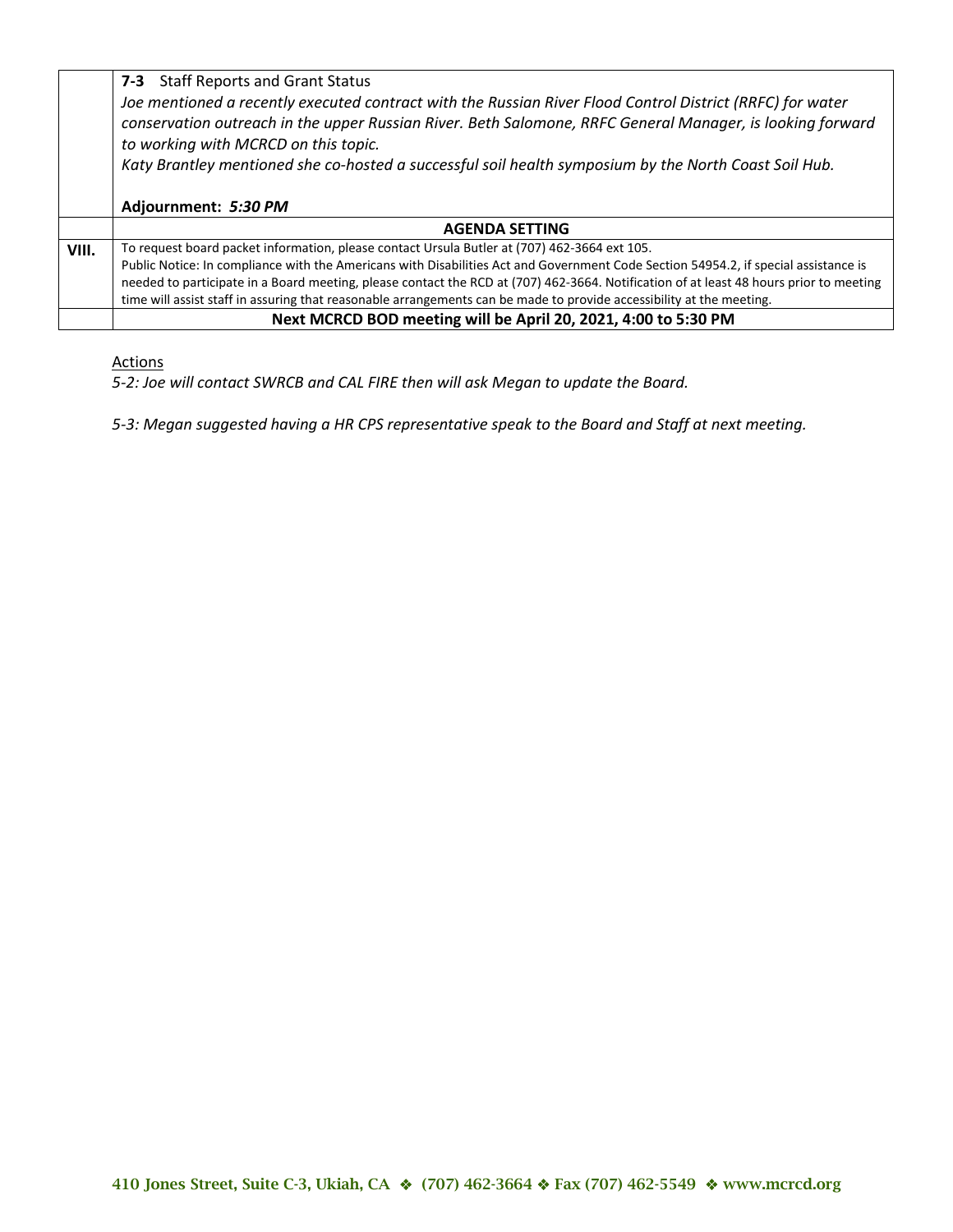

**PHONE: 707.462.3664 FAX: 707.462.5549 Tuesday, April 20, 2021 Location:** Zoom Meeting <https://us02web.zoom.us/j/6537783024>

*Directors: Peter Braudrick, Cathy Monroe, Craig Blencowe, Lisa Bauer Associate Directors: John Hansen, Mike Webster, Staff: Megan McCluer, Linda MacElwee, Patty Madigan, Katy Brantley, Deborah Edelman, Joe Scriven NRCS: Carol Mandel Public: Beth Salomone – Russian River Flood Control District (RRFC)*

| $\mathbf{l}$ . | CALL TO ORDER, DETERMINATION OF A QUORUM, INTRODUCTIONS: 4:05 PM                                                                                                                                                                                                                                                                                                                                                                                                                                                                                                                                                                                                                                          |
|----------------|-----------------------------------------------------------------------------------------------------------------------------------------------------------------------------------------------------------------------------------------------------------------------------------------------------------------------------------------------------------------------------------------------------------------------------------------------------------------------------------------------------------------------------------------------------------------------------------------------------------------------------------------------------------------------------------------------------------|
| П.             | ADDITIONS/CHANGES TO THE AGENDA (GOV. CODE 54954.2 (B))                                                                                                                                                                                                                                                                                                                                                                                                                                                                                                                                                                                                                                                   |
| Ш.             | PUBLIC COMMENT Public may comment on agenda items when they are discussed. Speakers are asked to limit<br>comments to three minutes (Gov. Code 54954.3(a)).<br>Beth Salomone: RRFC. Introduced the 2021 Drought Preparedness campaign and expressed gratitude for working with<br>MCRCD for such a difficult situation we are in with regard to the drought. County will be approving to approve the<br>drought declaration. Please support the 2021 campaign however you can. The process of "elected to elected" to<br>communicate the importance of this situation would be a great way to further the message.<br>Cathy asked if the City of Ukiah joining in the campaign. Beth's response was "no." |
| IV.            | <b>CONSENT CALENDAR</b><br>4-1 March 16, 2021 Board of Directors (BOD) Minutes<br>Craig Blencowe motioned to approve the minutes, which was seconded by Cathy Monroe. Lisa Bauer, Cathy<br>Monroe, Craig Blencowe, and Peter Braudrick voted in favor.                                                                                                                                                                                                                                                                                                                                                                                                                                                    |
| V.             | <b>ACTION ITEMS</b>                                                                                                                                                                                                                                                                                                                                                                                                                                                                                                                                                                                                                                                                                       |
|                | 5-1 Board approval of Financial Statements for February 2021<br>John Hansen had several questions about the February financial reports. Megan, Ursula, and John will do an<br>in-depth analysis of the quarter end books (January - March) in May.<br>Craig Blencowe asked how Ursula's administrative assistant is working out. Megan stated that Tiffany<br>Steinborn is doing extremely well, and will be joining the MCRCD family in June.<br>Cathy Monroe motioned to approve the Financial Statements for February 2021, which was seconded by Craig<br>Blencowe. Lisa Bauer, Cathy Monroe, Craig Blencowe, and Peter Braudrick voted in favor.                                                     |
|                | 5-2 Board approval of Warrant Requests for March 2021<br>Craig Blencowe motioned to approve the Warrant Requests for March 2021, which was seconded by Lisa<br>Bauer. Lisa Bauer, Cathy Monroe, Craig Blencowe, and Peter Braudrick voted in favor.                                                                                                                                                                                                                                                                                                                                                                                                                                                       |
|                | 5-3 Board approval of updated Procurement Policy<br>John Hansen requested that the policy include reference to Code of Federal Regulations (CFR) 200.<br>Craig Blencowe motioned to approve the policy with the modification of including CFW 200 as noted, which<br>was seconded by Lisa Bauer. Lisa Bauer, Cathy Monroe, Craig Blencowe, and Peter Braudrick voted in favor.                                                                                                                                                                                                                                                                                                                            |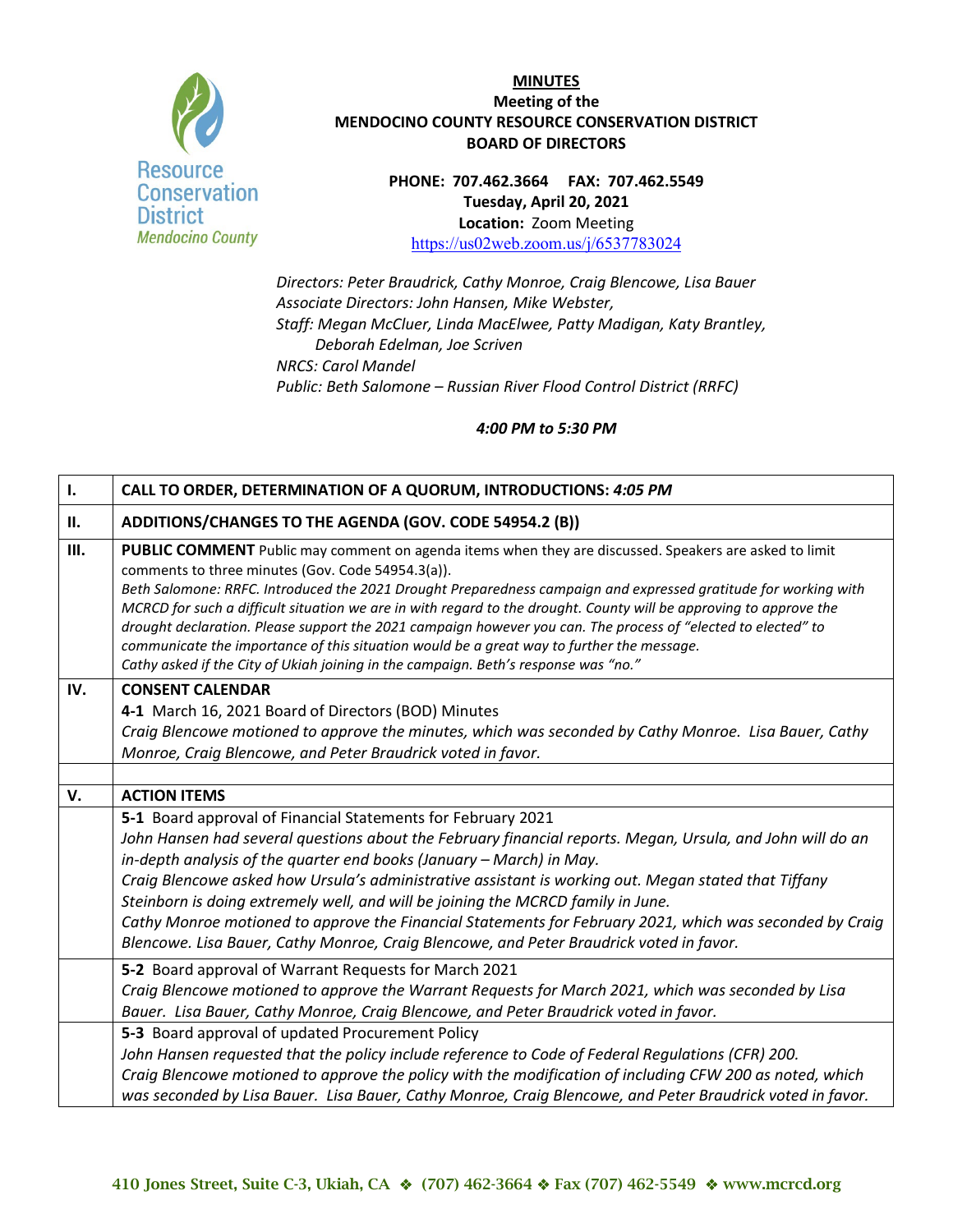|       | 5-4 Board approval of Resolution 2021-233: WCB Stream Flow Enhancement Planning                                                        |
|-------|----------------------------------------------------------------------------------------------------------------------------------------|
|       | Linda provided a summary of the Wildlife Conservation Board (WCB) project that has been selected for                                   |
|       | funding. The resolution is needed for us to receive the funds and accept the project. WCB decision is April 22.                        |
|       | Project is in the Navarro watershed and in Outlet Creek - planning funds to extend phases I and II, and                                |
|       | exporting strategies to Outlet Creek.                                                                                                  |
|       | Cathy Monroe motioned to approve Resolution 2021-233, which was seconded by Lisa Bauer. Lisa Bauer,                                    |
|       | Cathy Monroe, Craig Blencowe, and Peter Braudrick voted in favor.                                                                      |
|       | 5-5 Board approval of FY 19/20 Audit                                                                                                   |
|       | John Hansen highlighted the last few pages of the audit, which the Finance Committee has discussed at                                  |
|       | length. The new auditors (Robertson and Associates) have given us a fresh look that is important to our fiscal                         |
|       | understanding. Two major concerns: no written financial policies/procedures and too much responsibility for                            |
|       | one Business Manager. MCRCD needs more checks and balances, and a Corrective Action Plan (CAP) is                                      |
|       | required. We have 3 months to show the auditors that we are acting to remedy issues before beginning next                              |
|       | year's audit.                                                                                                                          |
|       | Cathy Monroe motioned to approve the FY 19/20 Audit, which was seconded by Craig Blencowe. Lisa Bauer,                                 |
|       | Cathy Monroe, Craig Blencowe, and Peter Braudrick voted in favor.                                                                      |
| VI.   | <b>DISCUSSION ITEMS</b>                                                                                                                |
|       | 6-1 Presentation by CPS HR Consulting: 5:00                                                                                            |
|       | Michelle Pellegrino will be MCRCD's point of contact for the Executive Director and Board of Directors.                                |
|       | Chrissy Peacock will be MCRCD's point of contact for staff.                                                                            |
|       | Megan and Board of Directors will meet with CPS HR to address the Executive Director performance review                                |
|       | process.                                                                                                                               |
|       | Staff will set up individual meetings with Chrissy for an initial introduction.                                                        |
|       | 6-2 Financial Team Update - Megan McCluer                                                                                              |
|       | Megan presented an action from last month, which was if we can charge contracts once the GrizzlyCorps Field                            |
|       | Technician cost beyond the match being met. We might be able to charge overhead costs, but cannot charge                               |
|       | the labor.                                                                                                                             |
|       | John referenced Megan's board report, and asked about the document submitted to the County about the                                   |
|       | cannabis situation. Megan will provide that to the Board.                                                                              |
| VII.  | <b>INFORMATIONAL ITEMS</b>                                                                                                             |
|       | 7-1 NRCS Report                                                                                                                        |
|       | Carol Mandel said her team just approved 12 EQIP rankings. One was a roads project in Navarro. Several                                 |
|       | projects did not get funded this round, and ten will be considered for the June ranking. Twenty-five (25)                              |
|       | applications will be ranked in June. Not a lot of funds received for this first round. EQIP is a high demand                           |
|       | program. Possibly may get some drought initiative funds to address livestock water development and cover                               |
|       | cropping projects. The new Range Specialist reports on May 10 (Matthew Delbar).                                                        |
|       |                                                                                                                                        |
|       | Director Reports: NONE<br>$7 - 2$                                                                                                      |
|       |                                                                                                                                        |
|       | <b>Staff Reports and Grant Status: NONE</b><br>7-3                                                                                     |
|       |                                                                                                                                        |
|       | Adjournment                                                                                                                            |
|       | Cathy Monroe motioned to adjourn the meeting, which was seconded by Craig Blencowe. Lisa Bauer, Cathy                                  |
|       | Monroe, Craig Blencowe, and Peter Braudrick voted in favor. 5:31 PM                                                                    |
|       | <b>AGENDA SETTING</b>                                                                                                                  |
| VIII. | To request board packet information, please contact Ursula Butler at (707) 462-3664 ext 105.                                           |
|       | Public Notice: In compliance with the Americans with Disabilities Act and Government Code Section 54954.2, if special assistance is    |
|       | needed to participate in a Board meeting, please contact the RCD at (707) 462-3664. Notification of at least 48 hours prior to meeting |
|       | time will assist staff in assuring that reasonable arrangements can be made to provide accessibility at the meeting.                   |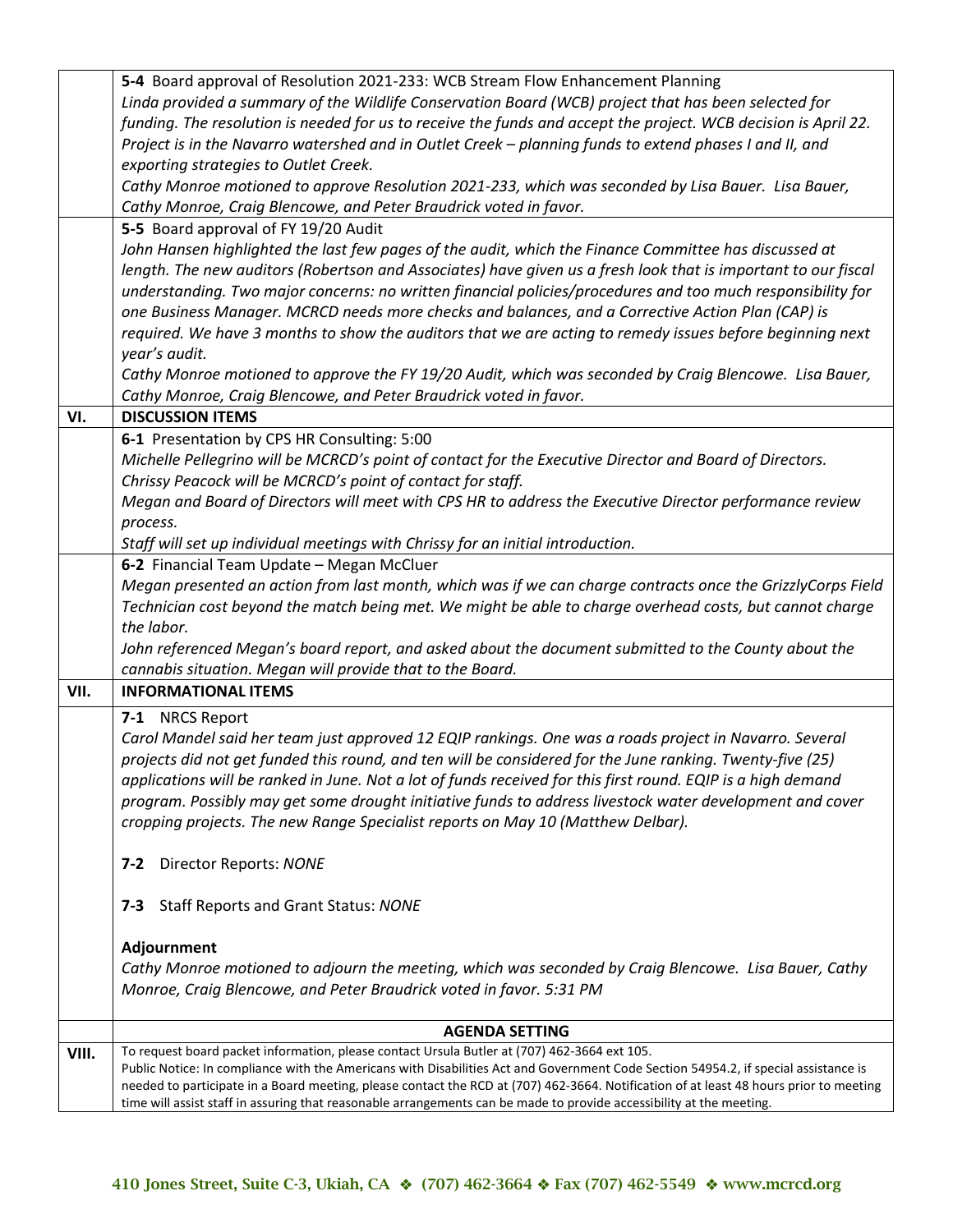# **Next MCRCD BOD meeting will be May 18, 2021, 3:00 to 6:00 PM**

**Actions** 

*Executive Director to discuss billing rates and timely submittal of invoices with major subcontractors. Executive Director to complete first draft of the Audit's Corrective Action Plan. Executive Director to send "Cannabis white paper" to BOD and Associate Directors.*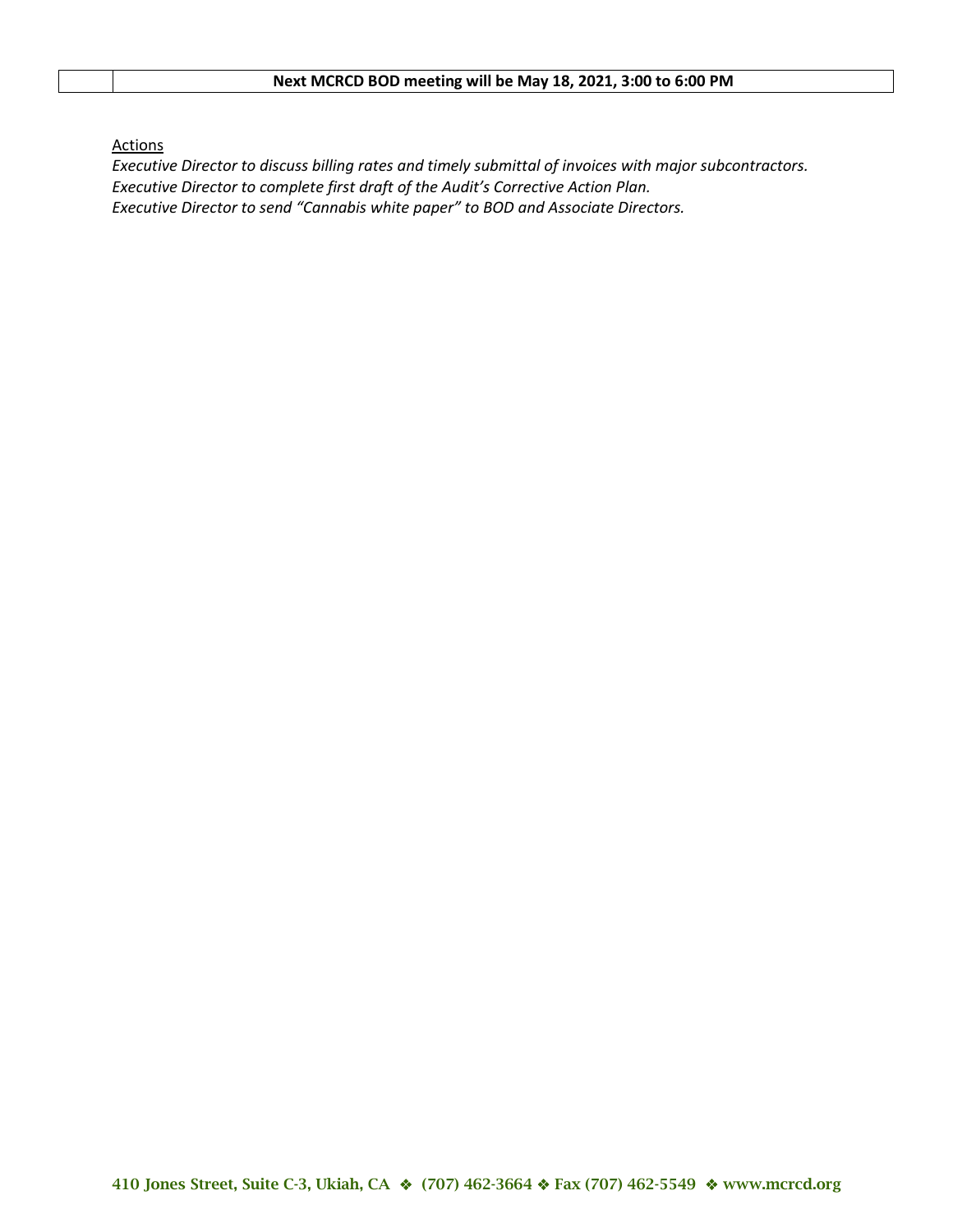

**PHONE: 707.462.3664 FAX: 707.462.5549**

**Tuesday, May 18, 2021** 

**Location:** Zoom Meeting <https://us02web.zoom.us/j/6537783024>

*Directors: Peter Braudrick, Cathy Monroe, Craig Blencowe Associate Directors: Tony Orth, Mike Webster Public: Tania Nieto, Diane Curry, Beth Salomone NRCS: Carol Mandel, Matthew Delbar Staff: Megan McCluer, Katy Brantley, Ursula Butler, Linda MacElwee, Deborah Edelman, Mary Mayeda, Marisela de Santa Anna, Joe Scriven*

*3:00 PM to 6:00 PM*

| Ι.   | CALL TO ORDER, DETERMINATION OF A QUORUM, INTRODUCTIONS: 3:04 PM                                                                                                                                                                                                                                                                                                                                                                                                                                                                                                                                 |
|------|--------------------------------------------------------------------------------------------------------------------------------------------------------------------------------------------------------------------------------------------------------------------------------------------------------------------------------------------------------------------------------------------------------------------------------------------------------------------------------------------------------------------------------------------------------------------------------------------------|
| II.  | ADDITIONS/CHANGES TO THE AGENDA (GOV. CODE 54954.2 (B)) None                                                                                                                                                                                                                                                                                                                                                                                                                                                                                                                                     |
| III. | PUBLIC COMMENT Public may comment on agenda items when they are discussed. Speakers are asked to limit<br>comments to three minutes (Gov. Code 54954.3(a)).<br>Beth Salomone: The 2021 Drought Preparedness Campaign has continued to grow. Concern about the<br>disconnect with City of Ukiah not getting on board with drought campaign. She requested that the MCRCD<br>Board communicate with City of Ukiah officials that this extreme drought needs to include all residents and<br>water purveyors. Regardless of location in the Russian River watershed, we all need to conserve water. |
| IV.  | <b>CONSENT CALENDAR</b><br>4-1 April 20, 2021 Board of Directors (BOD) Minutes<br>Cathy Monroe moved to accept the Consent Calendar, which was seconded by Peter Braudrick. Cathy Monroe<br>and Peter Braudrick voted in favor.                                                                                                                                                                                                                                                                                                                                                                  |
| V.   | <b>ACTION ITEMS</b>                                                                                                                                                                                                                                                                                                                                                                                                                                                                                                                                                                              |
|      | 5-1 Board approval of Financial Statements for March 2021 - Review of Financials with Quarterly Allocations                                                                                                                                                                                                                                                                                                                                                                                                                                                                                      |
|      | Ursula and Megan met with John Hansen on Monday (May 10) regarding several questions he had on the<br>quarterly financials. The Board Financial Committee met Tuesday (May 11), who reviewed the topics. There<br>was not enough time to address these items and include them in the Board package before distribution on<br>Wednesday (May 12). However, at the May 18 Board meeting, Ursula presented the following:                                                                                                                                                                           |
|      | GL Account #1450 (Deferred Revenue Payment Wash Account). This account has been updated and will<br>balance as "0" next month.                                                                                                                                                                                                                                                                                                                                                                                                                                                                   |
|      | GL Account #2200. Typo sent funds to #2200 instead of #2210, and has since been corrected.                                                                                                                                                                                                                                                                                                                                                                                                                                                                                                       |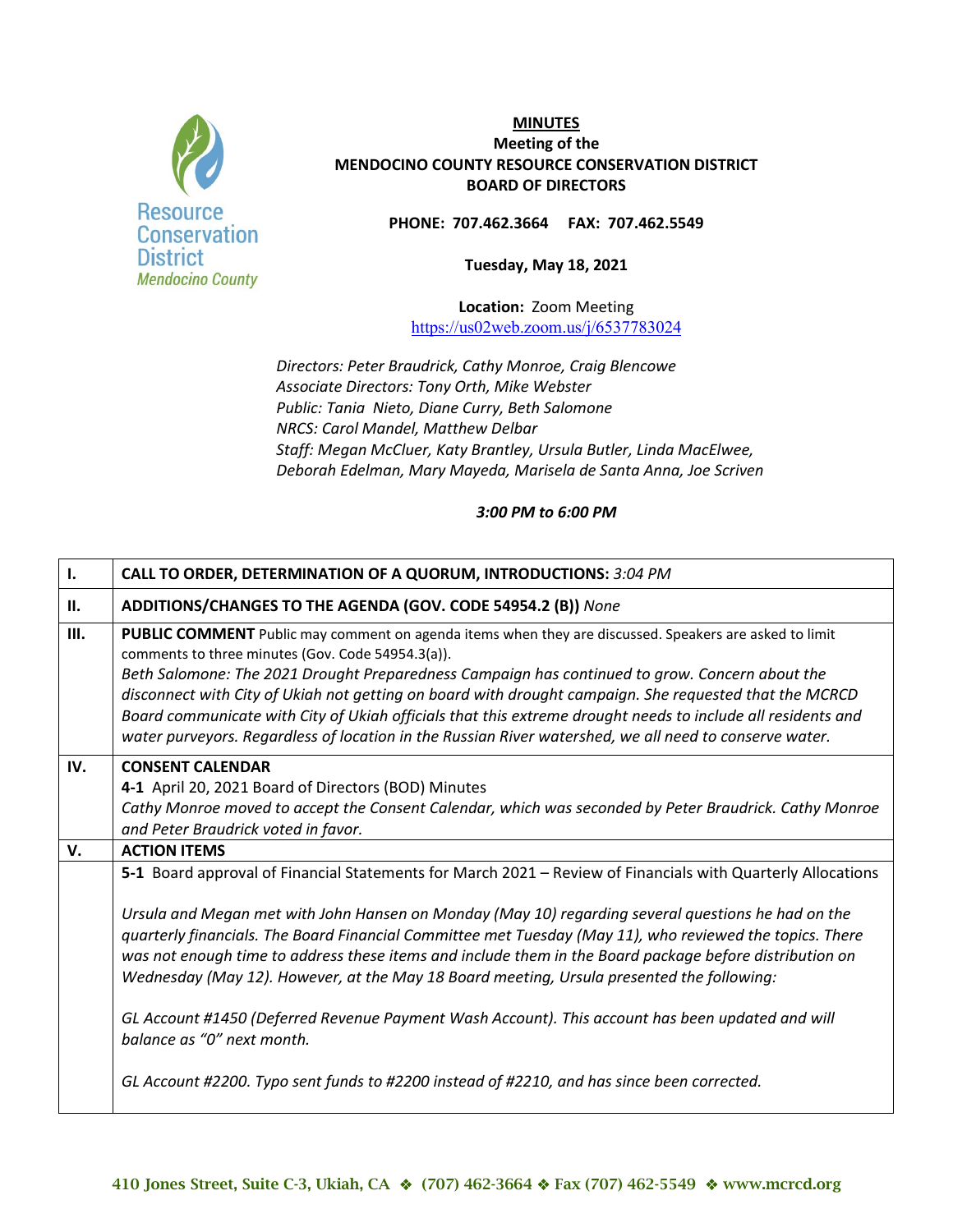|     | GL Account #6155. John requested a correction/adjustment from GL #6155 to #6021. That change has been                                                                                                                                                                                                                              |
|-----|------------------------------------------------------------------------------------------------------------------------------------------------------------------------------------------------------------------------------------------------------------------------------------------------------------------------------------|
|     | completed.                                                                                                                                                                                                                                                                                                                         |
|     | John asked about Willits net income. Ursula's initial review did not reveal any issues, and will be further                                                                                                                                                                                                                        |
|     | investigated and analyzed next month.                                                                                                                                                                                                                                                                                              |
|     | Ursula and Megan will be reviewing the charter of accounts for possible changes for next fiscal year.                                                                                                                                                                                                                              |
|     | Craig asked about the Aging Summary for Accounts Receivable and why we have a receivable of $\sim$ \$790,000.                                                                                                                                                                                                                      |
|     | Staff provided an explanation, which will be resolved by next quarter.                                                                                                                                                                                                                                                             |
|     | John asked Megan to relay a request to not approve the financials at this time to allow the corrections to be                                                                                                                                                                                                                      |
|     | made and be presented at the June BOD meeting.                                                                                                                                                                                                                                                                                     |
|     | 5-2 Board approval of Warrant Requests for April 2021                                                                                                                                                                                                                                                                              |
|     | Cathy Monroe moved to approve the Warrant Requests, which was seconded by Craig Blencowe.                                                                                                                                                                                                                                          |
|     | Tony Orth mentioned that Megan's presentation to the Board of Supervisors that included the Biogasifier                                                                                                                                                                                                                            |
|     | project at Hopland Research and Extension was excellent and put MCRCD on the map. He stated that the                                                                                                                                                                                                                               |
|     | County is strategizing funding from the PG&E settlement and other newer funding streams puts the                                                                                                                                                                                                                                   |
|     | Biogasifier project in good position for funding. The follow link is for the full-day Board of Supervisors meeting.                                                                                                                                                                                                                |
|     | The time for Megan's presentation starts at 6:20:00. MCRCD requested \$2.3M during the presentation.                                                                                                                                                                                                                               |
|     | http://mendocino.granicus.com/MediaPlayer.php?view_id=1&clip_id=241                                                                                                                                                                                                                                                                |
|     | Cathy Monroe, Craig Blencowe, and Peter Braudrick voted in favor.                                                                                                                                                                                                                                                                  |
|     | 5-3 Board approval to enter into MOU with Eel River Recovery Project for the Tenmile Creek Water                                                                                                                                                                                                                                   |
|     | Conservation and Erosion Control Project, funded by the State Coastal Conservancy - Proposition 1                                                                                                                                                                                                                                  |
|     | Joe Scriven provided a summary of the project to the Board, which involves serving as the CEQA lead.                                                                                                                                                                                                                               |
|     | Cathy Monroe moved in favor and Craig Blencowe seconded the motion. Cathy Monroe, Craig Blencowe, and<br>Peter Braudrick voted in favor.                                                                                                                                                                                           |
|     |                                                                                                                                                                                                                                                                                                                                    |
| VI. | <b>DISCUSSION ITEMS</b>                                                                                                                                                                                                                                                                                                            |
|     | 6-1 Fiscal Year 2021/2022 Budget Development - Megan McCluer                                                                                                                                                                                                                                                                       |
|     | Megan presented a "Top Down" budget for FY21-22. The Top-Down approach uses estimated billable hours<br>per project and allowable indirect per project to estimate total grant revenue for the fiscal year. Payroll and<br>operating expenses were also estimated to provide an initial approximation of ~\$71K net revenue.       |
|     | Further budget development, and estimated revenue, will be based upon the "Bottom Up" process. This is<br>defined by employees' estimated working hours billed per project for the fiscal year. We are using both<br>approaches to generate a thorough and accurate balanced budget for the Fiscal Year 21-22.                     |
|     | Peter asked about changing our indirect rate. Megan stated that a federally approved indirect rate (FIR)<br>requires a completed audit and an application are required to be submitted within 6 months of the close of<br>the fiscal year. Our goal is to have those items completed for submittal for a FIR before December 2022. |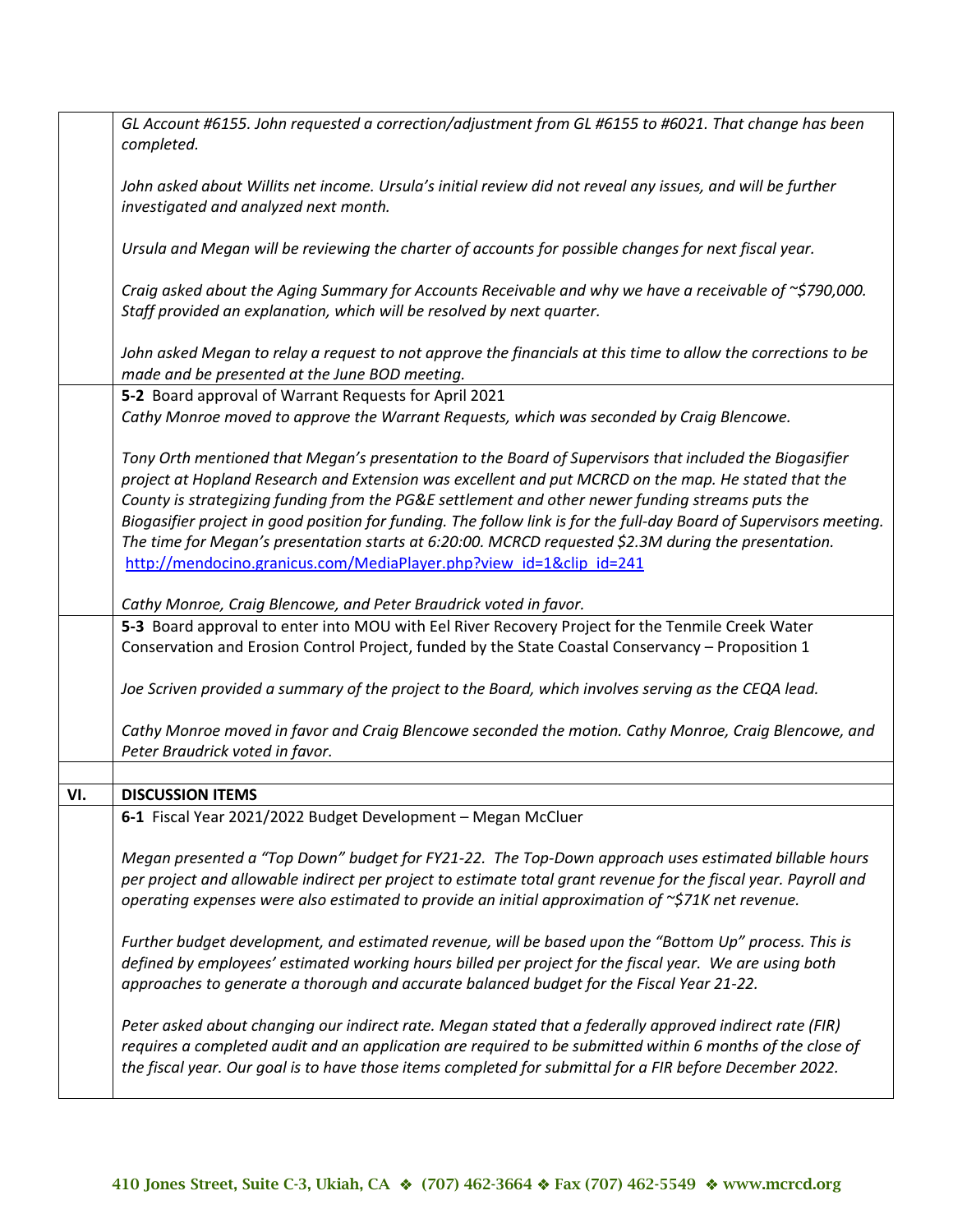| 6-2 Executive Committee Update and Newly Awarded Contracts - Peter Braudrick & Megan McCluer<br>Peter asked for an update on the watershed coordinator position in partnership with Humboldt RCD. Mary<br>Mayeda stated that Julia Sullivan is the Regional Watershed Coordinator, who is working with several RCDs,<br>and communicating with North Coast Resource Partnership in a complementary process. She has worked well                                                                                                                                                                                                                                                     |
|-------------------------------------------------------------------------------------------------------------------------------------------------------------------------------------------------------------------------------------------------------------------------------------------------------------------------------------------------------------------------------------------------------------------------------------------------------------------------------------------------------------------------------------------------------------------------------------------------------------------------------------------------------------------------------------|
|                                                                                                                                                                                                                                                                                                                                                                                                                                                                                                                                                                                                                                                                                     |
| with regional foresters at the RCDs.                                                                                                                                                                                                                                                                                                                                                                                                                                                                                                                                                                                                                                                |
| Peter asked if Julia could give a short presentation at an upcoming Board meeting.                                                                                                                                                                                                                                                                                                                                                                                                                                                                                                                                                                                                  |
| Craig stated that the Executive Committee has been happy with the way these meetings have helped the<br>communication and understanding between board and staff.                                                                                                                                                                                                                                                                                                                                                                                                                                                                                                                    |
| 6-3 Staffing Updates - Megan McCluer                                                                                                                                                                                                                                                                                                                                                                                                                                                                                                                                                                                                                                                |
| Official offer letter sent to Tiffany Steinborn to work 10-20 hours per week. If she accepts, she will become an<br>MCRCD employee in June.                                                                                                                                                                                                                                                                                                                                                                                                                                                                                                                                         |
| We are working on bringing Bryce Hutchins on as a Forestry Technician employee with MCRCD for full-time.<br>He will stay at least one year and likely enter graduate school soon thereafter.                                                                                                                                                                                                                                                                                                                                                                                                                                                                                        |
| Mary Mayeda accepted the position of Team Forester at NRCS and plans to start in August. NRCS is supportive<br>of Mary continuing work with a few of her projects. Mary stated that she is proud that she was hired to start a<br>forestry program and she is leaving it as fully funded and with two full time positions.                                                                                                                                                                                                                                                                                                                                                          |
| Carol Mandel congratulated Mary and is thrilled that she will be joining the NRCS team for this multi-county<br>position. Mary's new position is a great opportunity to expand NRCS partnership projects with MCRCD.                                                                                                                                                                                                                                                                                                                                                                                                                                                                |
| 6-4 Video footage of habitat at Willits Bypass Mitigation Project<br>Marisela de Santa Anna introduced the video of upland woodland habitat that has been enhanced for North<br>Coast Semaphore Grass. The crew removed woody and Himalaya blackberry, and planted seeds of North<br>Coast Semaphore Grass. The Oregon ash woodland and semaphore grass restoration has been successful.<br>Annual maintenance is still needed.                                                                                                                                                                                                                                                     |
| 6-5 Review of policies completed and next policies to update - Megan McCluer                                                                                                                                                                                                                                                                                                                                                                                                                                                                                                                                                                                                        |
| Megan presented a table of policies that have been updated, and reviewed other policies and procedures that<br>need to be addressed.                                                                                                                                                                                                                                                                                                                                                                                                                                                                                                                                                |
| The next policies/procedures on the list for updating are the Financial Policies and Procedures, and the Injury<br>and Illness Prevention Plan (IIPP).                                                                                                                                                                                                                                                                                                                                                                                                                                                                                                                              |
| <b>INFORMATIONAL ITEMS</b>                                                                                                                                                                                                                                                                                                                                                                                                                                                                                                                                                                                                                                                          |
| 7-1 NRCS Report<br>Carol Mandel: They are preparing for the last EQIP ranking date of year on July 9. They received more<br>applications than funds were available. Carol hopes to get additional funds from the national office to address<br>this need. They have a newly approved RCPP project, which includes fuels reduction work for program<br>applicants. They are also hoping for drought response and preparedness funding. They are looking more at<br>long term for drought resiliency.<br>Matthew Delbar is the NRCS Range Specialist. His background includes recent graduation from the University<br>of Idaho. He comes from a family of ranchers in Potter Valley. |
|                                                                                                                                                                                                                                                                                                                                                                                                                                                                                                                                                                                                                                                                                     |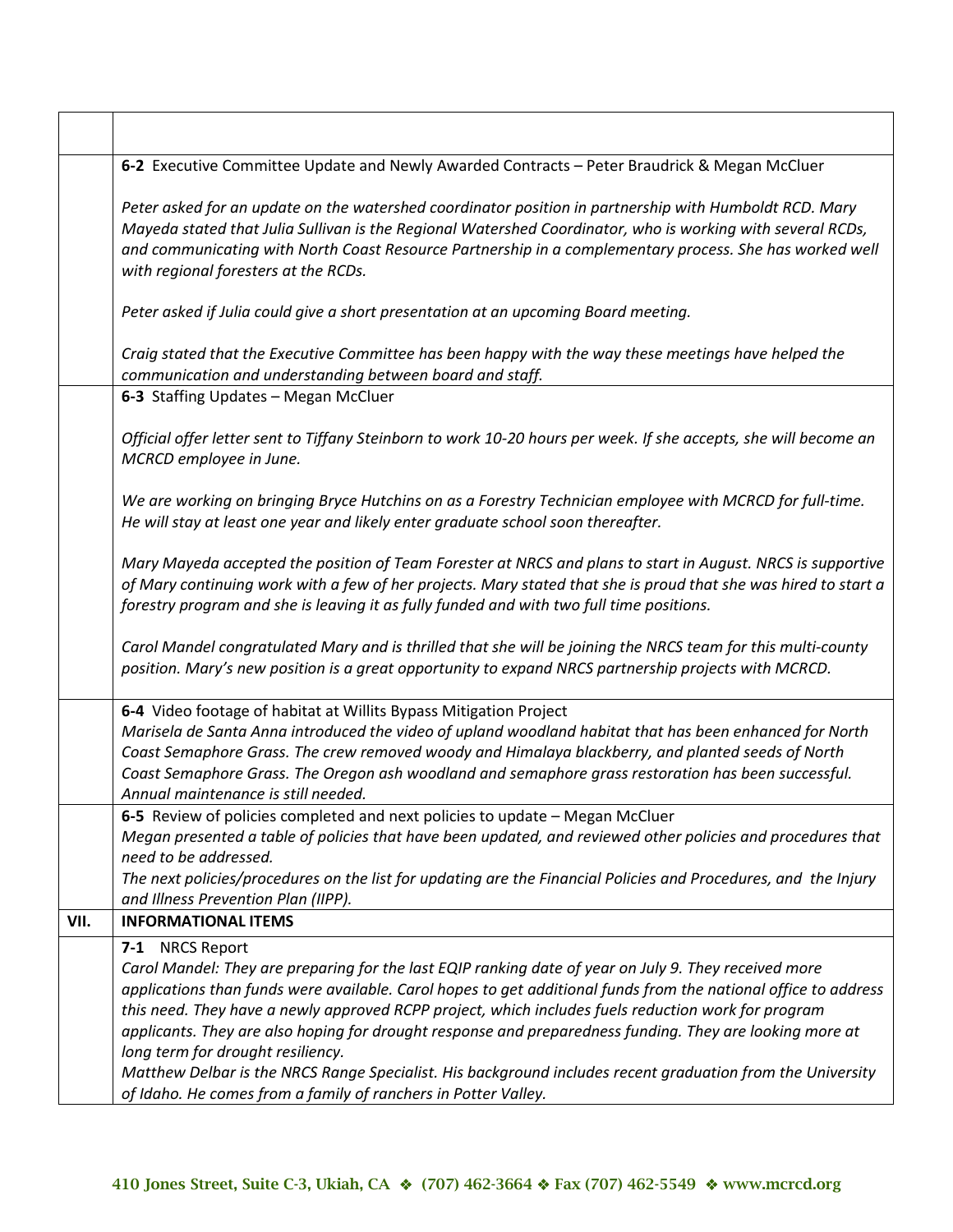## **7-2** Director Reports

*Cathy Monroe mentioned the CA Comeback Plan presented by Wade Crowfoot (Secretary of California Natural Resources Agency) will bring funds to Mendocino County for natural resource projects.*

*Tony Orth stated that the Prop 84 projects that address drought are good models for future implementation, and the Gualala watershed project is a great example.* 

*Craig Blencowe said the timber harvest planned at Jackson Demonstration State Forest (JDSF) has some protesters who want the western third of forest protected. He added that MCRCD's role could be in educating the public and CAL FIRE in the benefits of sustainable forest management. Craig stated that this is an e*ducational opportunity for MCRCD to develop interpretive panels.

*Peter mentioned that JDSF management has improved a lot over the last 20 years.*

*Mary mentioned that MCRCD has an agreement with JDSF, and we have performed botany surveys for the current THPs.*

*Cathy said the Climate Action Committee received a letter that questioned the THPs. She will share this letter with Board and staff.* 

*Linda referenced a recently published article on forests and evapotranspiration. Joe mentioned that the THPs at JDSF are politically controversial, and we should act accordingly.*

*Peter reported that CARCD is continuing the Diversity, Equity, and Inclusion (DEI) Program. CARCD is also setting up a micro loan process for RCD's having difficulty achieving matches.*

# **7-3** Staff Reports and Grant Status

*Linda said that Katy and she received grant Farms-to-School grant with NCO via CDFA. Work will be with Fort Bragg and Laytonville school districts which links gardens to school cafeterias.*

*Approved for NRCS agriculture program in a partnership with north coast counties. Regenerative agriculture and carbon farming. In partnership with NRCS. Climate Smart Program.*

*Tony asked about Gualala Prop 84 project. Linda said we agreed to take the lead role on this project. We expect it to be completed this summer, and are waiting on the contract execution process with the County of Humboldt.*

*Deborah stated that we are preparing for a June 12 "Drop By Event" in Redwood Valley and Calpella. We are working closely with Sonoma Water and Russian River Flood Control District. We will be contracting with DWR for work in June, and expect a contract with the County of Mendocino to keep the drought preparedness campaign going through the end of October.*

*Tony asked if there has been any discussion on water districts providing water to those without.*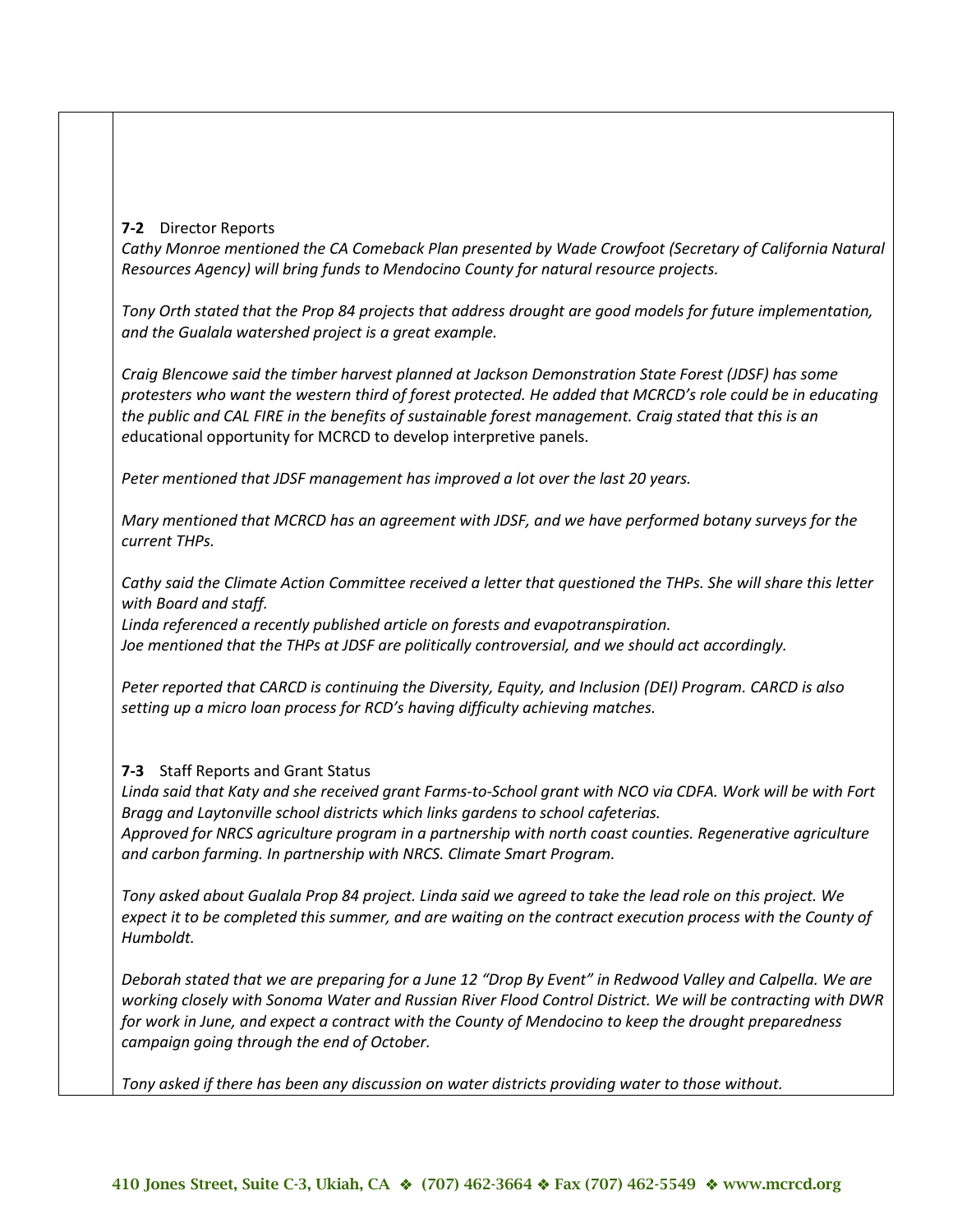|       | Beth Salomone responded that municipal districts in Ukiah Valley are customers of RRFC. The main focus will<br>be on health and safety plus support for commerce. Beth added that there is an issue with City of Ukiah's<br>preference to continue to use surface water under pre 1914 water right.                                                                             |
|-------|---------------------------------------------------------------------------------------------------------------------------------------------------------------------------------------------------------------------------------------------------------------------------------------------------------------------------------------------------------------------------------|
|       |                                                                                                                                                                                                                                                                                                                                                                                 |
|       | Mary provided an update on the CAL FIRE project that includes the recent delivery and set up of Power Pallets<br>at the Hopland Research and Extension Center (HREC). Staff from APL staff is working to get the units running<br>on a self-sustaining basis.                                                                                                                   |
|       | Cathy asked how we expand the energy diversification program at HREC.                                                                                                                                                                                                                                                                                                           |
|       | The plan is to provide funds for beyond the current CAL FIRE grant, and expand topics beyond gasification.<br>Mary continued by stating that they closed the first round of the North Bay Forest Improvement Program's<br>(NBFIP) grant application process. Applicants totaled \$1.5M for 3 years, but \$900,000 was available, so there<br>is more need than funds available. |
|       | Katy stated that they are in the process of getting another GrizzlyCorps member in partnership with the<br>Mendocino County Fire Safe Council (MCFSC). They are interviewing right now.                                                                                                                                                                                         |
|       | The North coast Soil Hub has expanded to Lake, Yolo, and Marin counties. They are starting on a 5-year<br>strategic plan. A new coordinator coming on board to direct the Soil Hub.                                                                                                                                                                                             |
|       | The 19/20 annual report will be ready to view at the June meeting.                                                                                                                                                                                                                                                                                                              |
|       | Cathy: Peregrine Chapter of Audubon Society program tonight. The one from last month was on beavers,<br>which is on MCRCD YouTube Page.                                                                                                                                                                                                                                         |
|       | Cathy Monroe motioned to adjourn the meeting, which was seconded by Craig Blencowe. Cathy Monroe,                                                                                                                                                                                                                                                                               |
|       | Craig Blencowe, and Peter Braudrick voted in favor.                                                                                                                                                                                                                                                                                                                             |
|       | Adjournment 5:37 PM                                                                                                                                                                                                                                                                                                                                                             |
|       | <b>AGENDA SETTING</b>                                                                                                                                                                                                                                                                                                                                                           |
| VIII. | To request board packet information, please contact Ursula Butler at (707) 462-3664 ext 105.                                                                                                                                                                                                                                                                                    |
|       | Public Notice: In compliance with the Americans with Disabilities Act and Government Code Section 54954.2, if special assistance is                                                                                                                                                                                                                                             |
|       | needed to participate in a Board meeting, please contact the RCD at (707) 462-3664. Notification of at least 48 hours prior to meeting<br>time will assist staff in assuring that reasonable arrangements can be made to provide accessibility at the meeting.                                                                                                                  |
|       | Next MCRCD BOD meeting will be June 15, 2021, 4:00 to 5:30 PM                                                                                                                                                                                                                                                                                                                   |
|       |                                                                                                                                                                                                                                                                                                                                                                                 |

# ACTIONS

- *1. Ursula and Megan will complete a response to the Treasurer's questions, including a "deep dive" into Willits, and reviewing the chart of accounts for possible changes for next fiscal year.*
- *2. Vote on CAL FIRE CCI Resolution in June*
- *3. Send letter received by the Climate Action Committee regarding the THPs at Jackson State Demonstration Forest to Directors, staff, and those in attendance.*
- *4. Add JSDF THP topic to agenda for June meeting*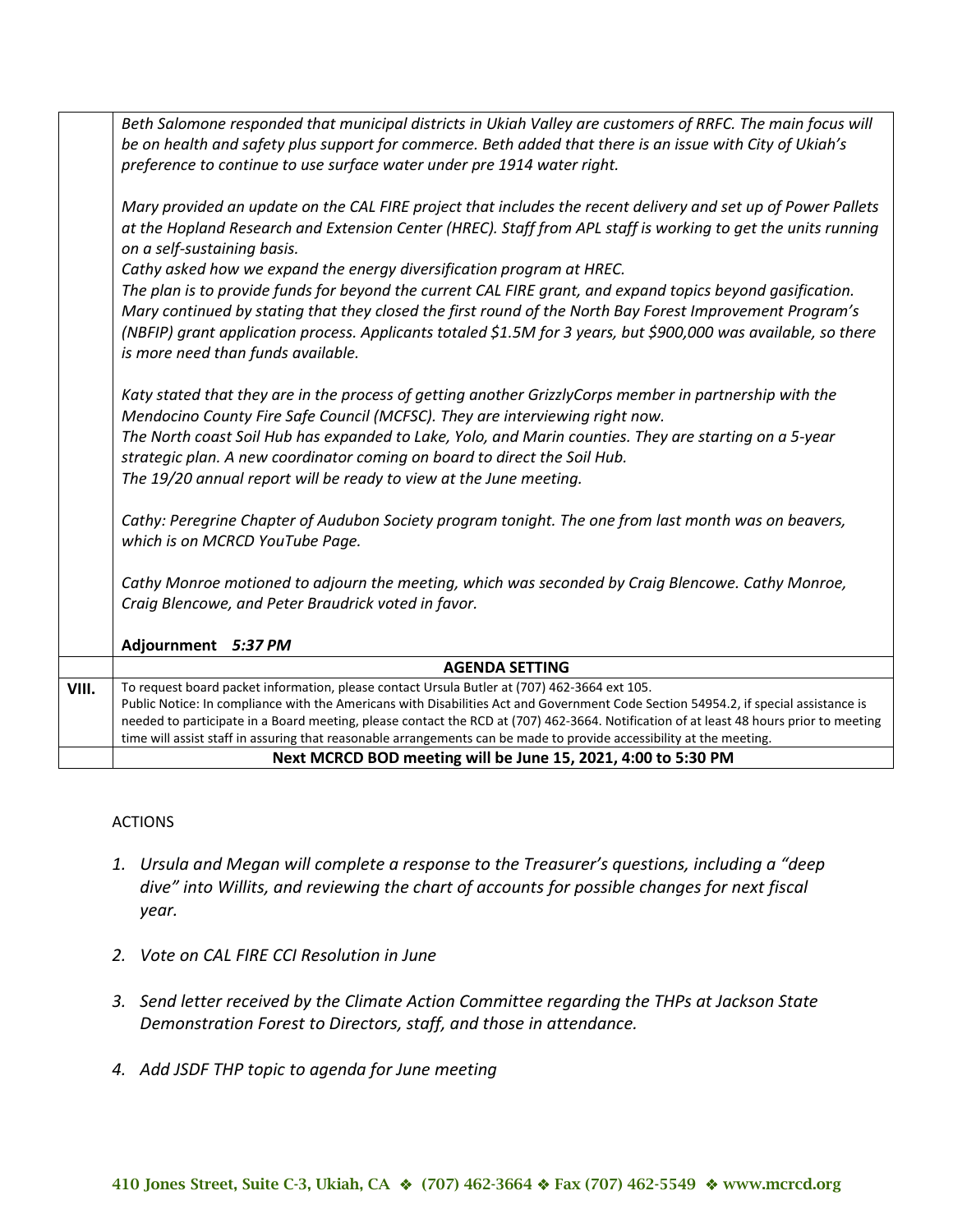- *5. Add Board recruitment topic to June Discussion item.*
- *6. Joe will send forest and transpiration article shared by Linda to Board, staff, and those in attendance.*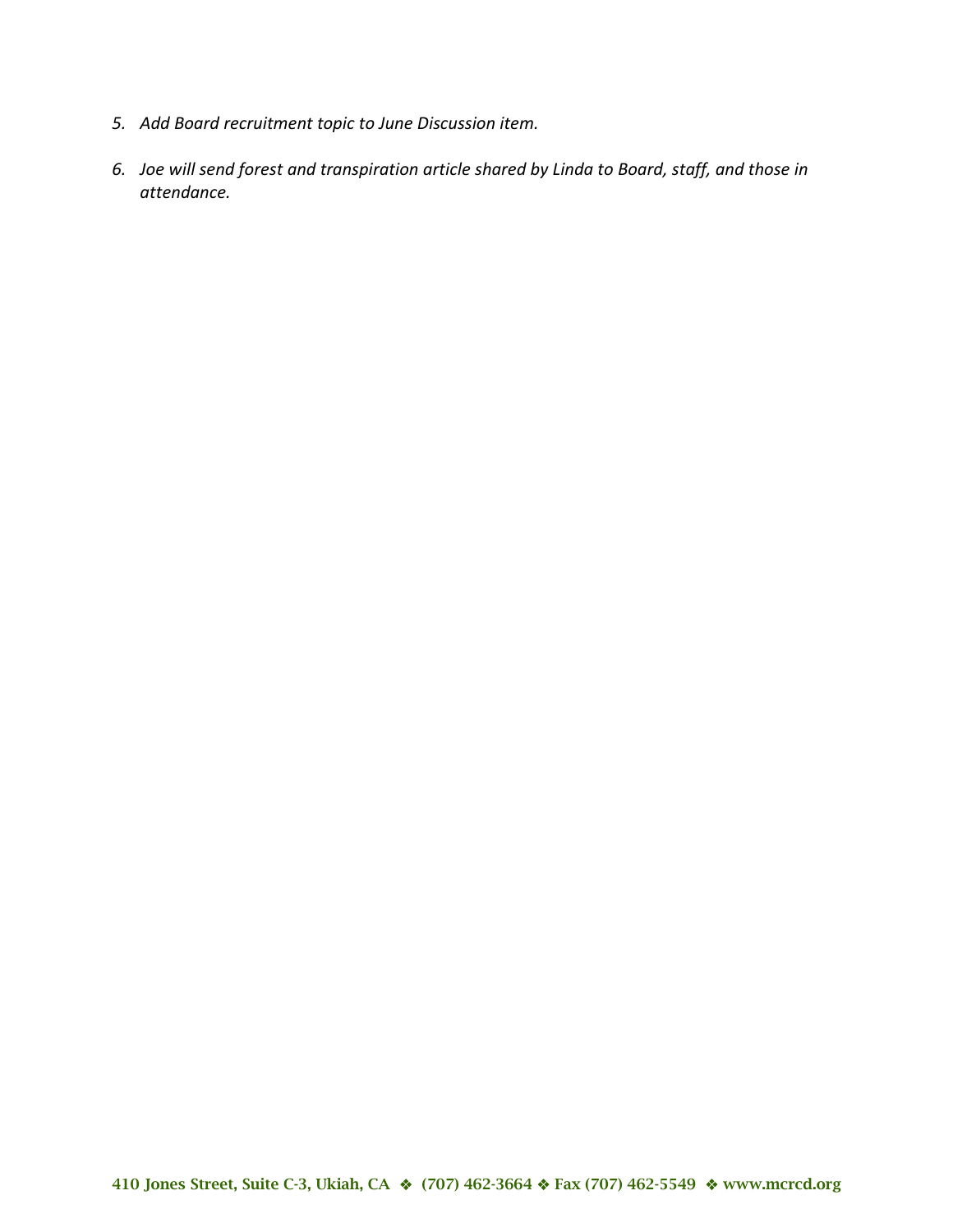

#### **PHONE: 707.462.3664 FAX: 707.462.5549**

#### **Tuesday, June 15, 2021**

**In Person Location:** 410 Jones Street, Suite C3, Ukiah **Location:** Zoom Meeting:<https://us02web.zoom.us/j/6537783024>

*Directors: Peter Braudrick, Cathy Monroe, Lisa Bauer, Craig Blencowe Associate Directors: John Hansen (Treasurer), Public: Diane Curry, Valdek Parik, Julia Sullivan NRCS: Carol Mandel Staff: Megan McCluer, Patty Madigan, Katy Brantley, Linda MacElwee, Deborah Edelman, Mary Mayeda, Joe Scriven*

| $\mathbf{I}$ . | CALL TO ORDER, DETERMINATION OF A QUORUM, INTRODUCTIONS: 4:07 PM                                                                                                                                                  |
|----------------|-------------------------------------------------------------------------------------------------------------------------------------------------------------------------------------------------------------------|
| Н.             | ADDITIONS/CHANGES TO THE AGENDA (GOV. CODE 54954.2 (B)) NONE                                                                                                                                                      |
| Ш.             | <b>PUBLIC COMMENT</b> Public may comment on agenda items when they are discussed. Speakers are asked to limit<br>comments to three minutes (Gov. Code 54954.3(a)). NONE                                           |
| IV.            | <b>CONSENT CALENDAR</b>                                                                                                                                                                                           |
|                | 4-1 May 18, 2021 Board of Directors (BOD) Minutes                                                                                                                                                                 |
|                | Craig Blencowe motioned to approve the minutes from May 18, 2021, which was seconded by Lisa Bauer.                                                                                                               |
|                | Craig Blencowe, Lisa Bauer, Cathy Monroe, and Peter Braudrick voted in favor.                                                                                                                                     |
|                |                                                                                                                                                                                                                   |
| V.             | <b>ACTION ITEMS</b>                                                                                                                                                                                               |
|                | 5-1 Board approval of Financial Statements for March and April 2021                                                                                                                                               |
|                | John Hansen: focus is on quarterly statements. April shows some losses because not all contracts are getting                                                                                                      |
|                | billed. Revised March statements. The correction for one account in March has been addressed and has had<br>no effect on the budget. We are still within the budget target for the fiscal year.                   |
|                | Lisa Bauer motioned to approve the Financial Statements for March and April 2021, which was seconded by                                                                                                           |
|                | Craig Blencowe. Craig Blencowe, Lisa Bauer, Cathy Monroe, and Peter Braudrick voted in favor.                                                                                                                     |
|                |                                                                                                                                                                                                                   |
|                | 5-2 Board approval of Warrant Requests for May 2021                                                                                                                                                               |
|                | Craig asked about the Ukiah Valley Fire Fuels Reduction Project, being managed by the Fire Safe Council, and<br>how long this project will continue. Megan said the contract is scheduled to close in March 2022. |
|                | Peter asked about the services provided by Heather Morrison. Mary responded with summary descriptions of<br>the projects that Heather works on.                                                                   |
|                | Craig Blencowe motioned to approve the Warrant Requests, which was seconded by Lisa Bauer. Craig<br>Blencowe, Lisa Bauer, Cathy Monroe, and Peter Braudrick voted in favor.                                       |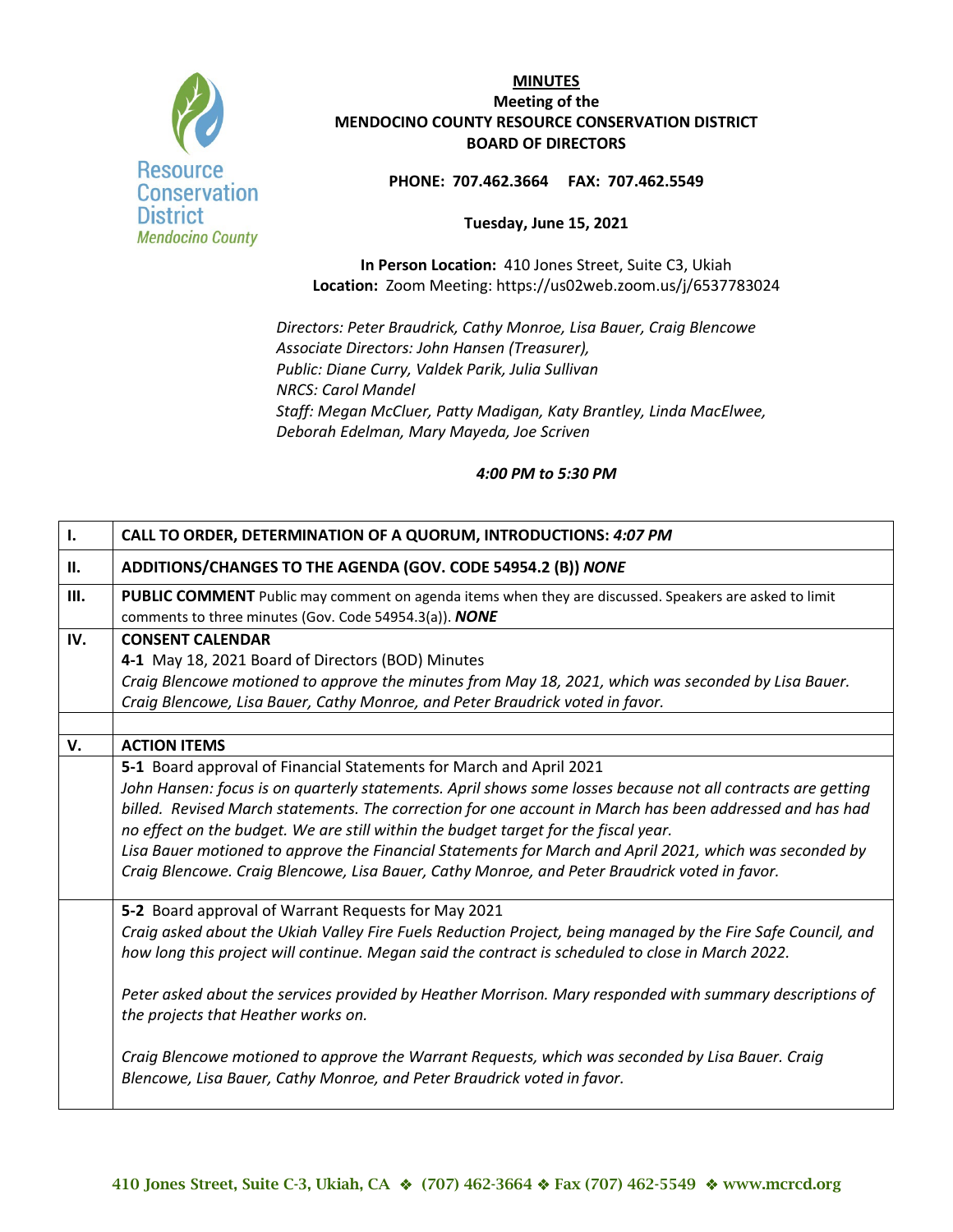|     | 5-3 Board approval of Resolution to submit grant application to CAL FIRE CCI Program                                                                                                                                                                                                                                                                                                                                                                                                                                                                                                                                                                                                                                                                                      |
|-----|---------------------------------------------------------------------------------------------------------------------------------------------------------------------------------------------------------------------------------------------------------------------------------------------------------------------------------------------------------------------------------------------------------------------------------------------------------------------------------------------------------------------------------------------------------------------------------------------------------------------------------------------------------------------------------------------------------------------------------------------------------------------------|
|     | Craig Blencowe motioned to approve the Resolution, which was seconded by Cathy Monroe. Craig Blencowe,                                                                                                                                                                                                                                                                                                                                                                                                                                                                                                                                                                                                                                                                    |
|     | Lisa Bauer, Cathy Monroe, and Peter Braudrick voted in favor.                                                                                                                                                                                                                                                                                                                                                                                                                                                                                                                                                                                                                                                                                                             |
|     |                                                                                                                                                                                                                                                                                                                                                                                                                                                                                                                                                                                                                                                                                                                                                                           |
| VI. | <b>DISCUSSION ITEMS</b>                                                                                                                                                                                                                                                                                                                                                                                                                                                                                                                                                                                                                                                                                                                                                   |
|     | 6-1 Presentation by Julia Sullivan, Forest Health Watershed Coordinator (North Coast RCDs)<br>Julia provided a general overview of her position on supporting several North Coast RCDs. Specifically, she<br>participates in Humboldt, Lake, Marin, and Mendocino counties.                                                                                                                                                                                                                                                                                                                                                                                                                                                                                               |
|     | Julia was a key author in the 2021 CCI Forest Health grant application for northern Mendocino County.                                                                                                                                                                                                                                                                                                                                                                                                                                                                                                                                                                                                                                                                     |
|     | 6-2 Review of draft Fiscal Year 2021/2022 Budget<br>Megan presented the process of gathering data to create the budget with staff and John Hansen (Treasurer).                                                                                                                                                                                                                                                                                                                                                                                                                                                                                                                                                                                                            |
|     | Megan and staff will finalize the staff hours details over the next two weeks. Today's presentation provides a<br>general overview of the budget. Megan provided a review of FY 21/22 Revenue and Expenses per project.                                                                                                                                                                                                                                                                                                                                                                                                                                                                                                                                                   |
|     | Currently, the budget shows a deficit of \$33,000 because staff is not fully booked for the second half of the<br>year. MCRCD will know more as new projects get contracted and staff hourly data is finalized.                                                                                                                                                                                                                                                                                                                                                                                                                                                                                                                                                           |
|     | John emphasized the importance of the staff hours allocation to the budget bottom line. He also stated that<br>end of month invoices from subcontractors need to be received soon because it affects our ability to close the<br>books in a timely manner. This is especially important as the fiscal year ends on June 30.                                                                                                                                                                                                                                                                                                                                                                                                                                               |
|     | The full, detailed budget will be completed and presented to the Board for review and approval for the Board<br>meeting in July.                                                                                                                                                                                                                                                                                                                                                                                                                                                                                                                                                                                                                                          |
|     | 6-3 Land Stewardship Committee Report - Peter Braudrick & Chris Bartow<br>Peter stated that they held a meeting last Friday with Megan, Tony Orth, Jen Riddell, Devon Jones, and Chris<br>Bartow. The Farm Bureau received funds from a lawsuit settlement for research on the Willits Mitigation<br>Lands. It is being executed via a contract with UC Davis, and they were proposing work at a different location.<br>MCRCD is challenging that point to get the research implemented in Little Lake Valley.                                                                                                                                                                                                                                                            |
|     | Peter said they will provide an update at the August meeting.                                                                                                                                                                                                                                                                                                                                                                                                                                                                                                                                                                                                                                                                                                             |
|     | 6-4 Board Recruitment Update - Peter Braudrick<br>Diane Curry provide a brief background of her farming family and professional experience in agriculture. She<br>has shown an interest in becoming a board member, and Megan will send her an application.                                                                                                                                                                                                                                                                                                                                                                                                                                                                                                               |
|     | 6-5 Jackson State Demonstration Forest (JDFS) Timber Harvest Plan (THP) - Craig Blencowe<br>Craig summarized the JDSF timber harvest plan and its associated controversy (negative public feedback on<br>this THP). In his point of view, JDSF is not violating any legal issues. Their tree selection methods have some<br>issues. Additionally, the logging contract is not robust enough to provide for proper clean-up of landings after<br>logging work is done. He discussed other issues with John Anderson (JDSF Board Member) such as public<br>perception, and education. Craig stated that MCRCD is supportive of education programs. Craig wrapped up<br>the discussion that those timber stands are severely over stocked, and are significant fire hazards. |
|     | Craig will meet with Mike Powers (State Forest Director) to identify options for collaboration and education.<br>Mary will participate too.                                                                                                                                                                                                                                                                                                                                                                                                                                                                                                                                                                                                                               |
|     |                                                                                                                                                                                                                                                                                                                                                                                                                                                                                                                                                                                                                                                                                                                                                                           |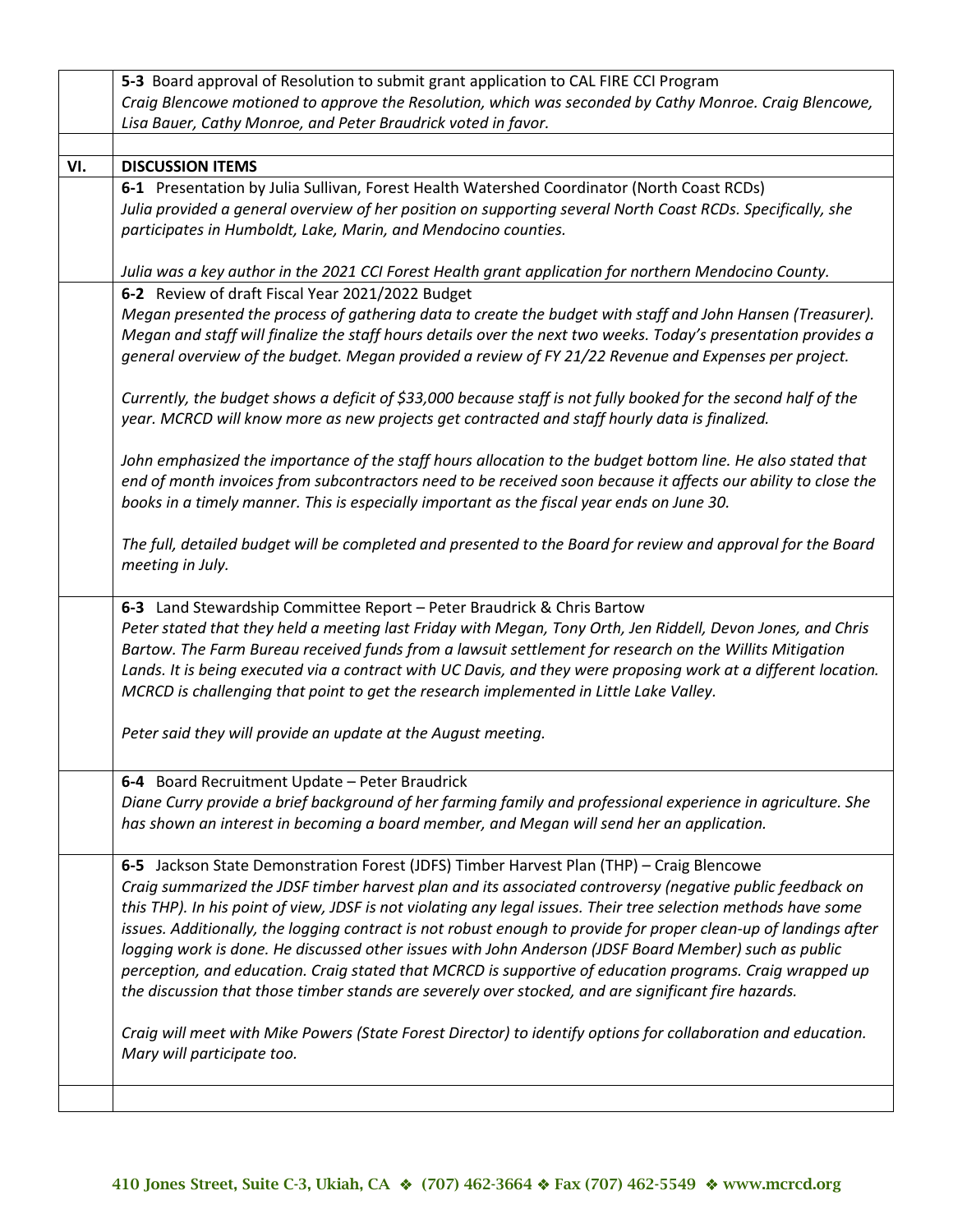| VII.  | <b>INFORMATIONAL ITEMS</b>                                                                                                             |
|-------|----------------------------------------------------------------------------------------------------------------------------------------|
|       | <b>7-1</b> NRCS Report                                                                                                                 |
|       | Carol Mandel will provide a report at the next meeting.                                                                                |
|       | <b>Director Reports</b><br>7-2                                                                                                         |
|       | Cathy asked that the topic of PG&E vegetation clearing be added to the discussion at the July Board meeting.                           |
|       | <b>Staff Reports and Grant Status</b><br>7-3                                                                                           |
|       | Update by Mary on Greenhouse Gas Calculation Tool Project with John Nickerson: this tool is still relevant and                         |
|       | needed for CCI project applications as well as Forest Management Plans. Additionally, this tool fills the void                         |
|       | for the redwood region on greenhouse calculations.                                                                                     |
|       | Adjournment: Cathy motioned. Lisa Seconded. 5:33                                                                                       |
|       | <b>AGENDA SETTING</b>                                                                                                                  |
| VIII. | To request board packet information, please contact Ursula Butler at (707) 462-3664 ext 105.                                           |
|       | Public Notice: In compliance with the Americans with Disabilities Act and Government Code Section 54954.2, if special assistance is    |
|       | needed to participate in a Board meeting, please contact the RCD at (707) 462-3664. Notification of at least 48 hours prior to meeting |
|       | time will assist staff in assuring that reasonable arrangements can be made to provide accessibility at the meeting.                   |
|       | Next MCRCD BOD meeting will be July 20, 2021, 4:00 to 5:30 PM                                                                          |

# Action Items

Joe to send a copy of the CCI Piercy proposal to Directors.

Lisa asked for a drought update at July board meeting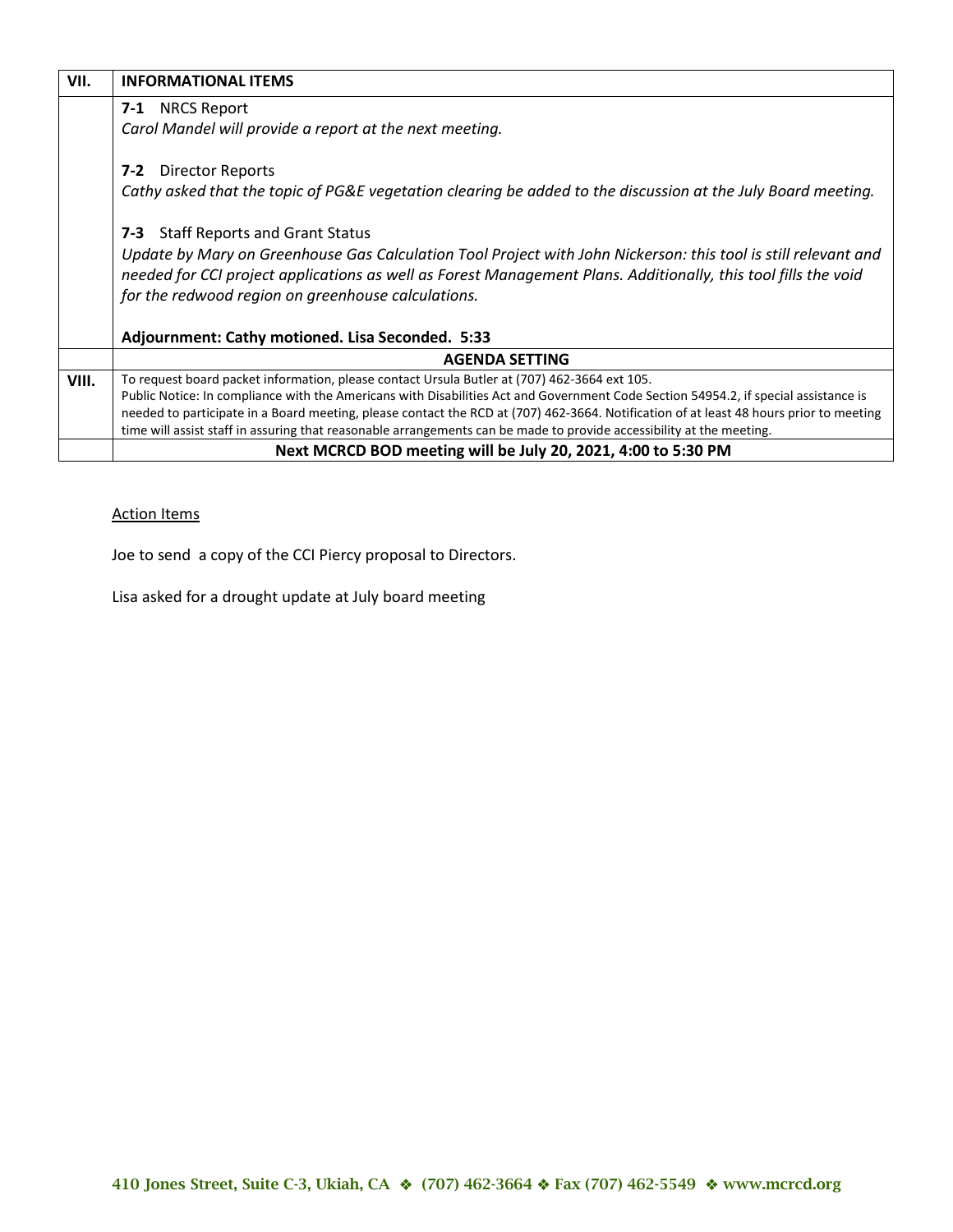

**PHONE: 707.462.3664 FAX: 707.462.5549 Monday, July 26, 2021 Location:** Zoom Meeting *3:00 PM to 4:00 PM*

| <b>I.</b>  | CALL TO ORDER, DETERMINATION OF A QUORUM, INTRODUCTIONS                                                              |
|------------|----------------------------------------------------------------------------------------------------------------------|
| <b>II.</b> | <b>CLOSED SESSION - PUBLIC EMPLOYEE PERFORMANCE EVALUATION (Executive Director)</b><br>(GOV. CODE 5495.1 (a)(5))     |
| Ш.         | <b>OUTCOME:</b> The MCRCD Board of Directors discussed and accepted the letter of resignation<br>from Megan McCluer. |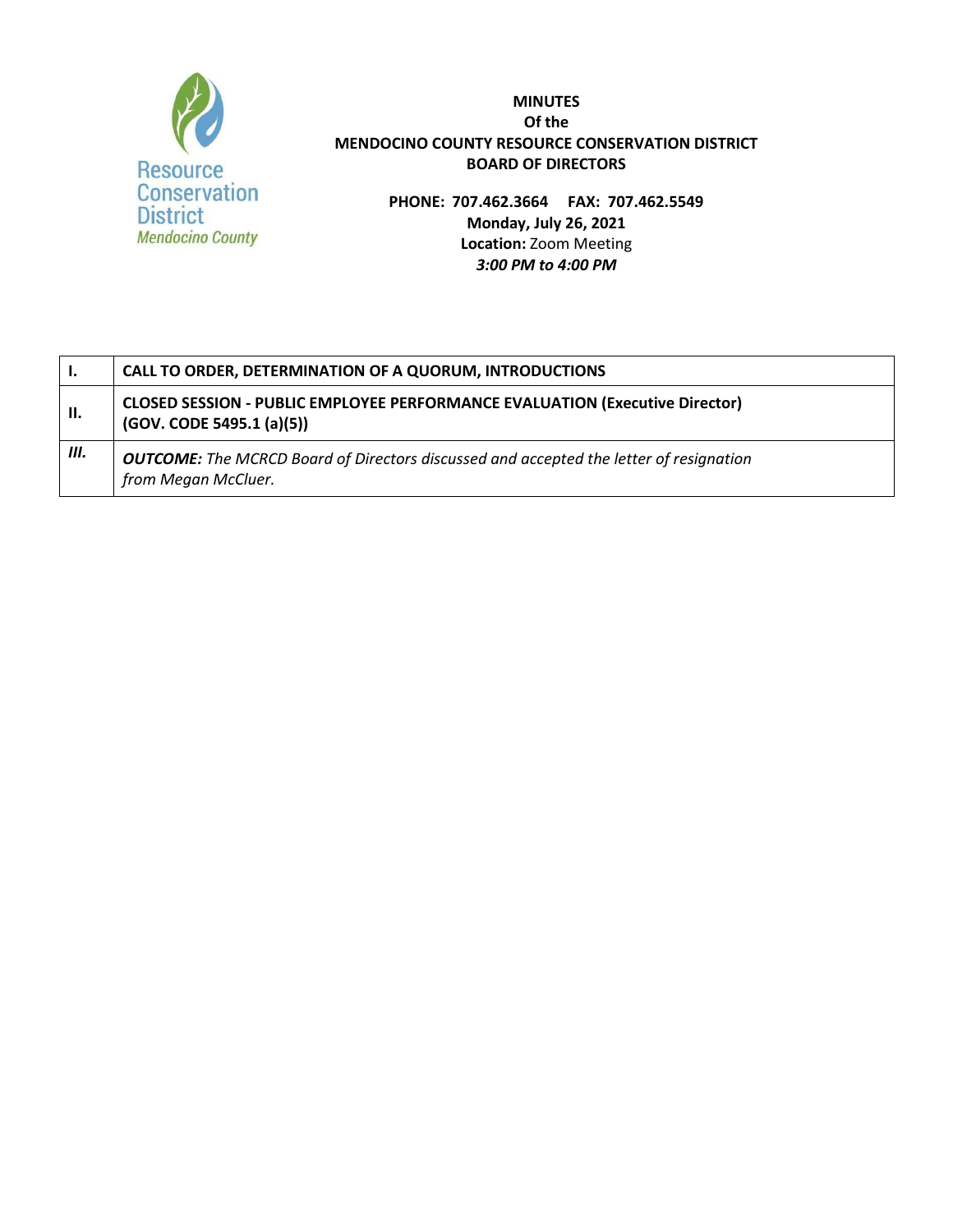410 Jones Street, Suite C-3, Ukiah, CA  $\div$  (707) 462-3664  $\div$  Fax (707) 462-5549  $\div$  [www.mcrcd.org](http://www.mcrcd.org/)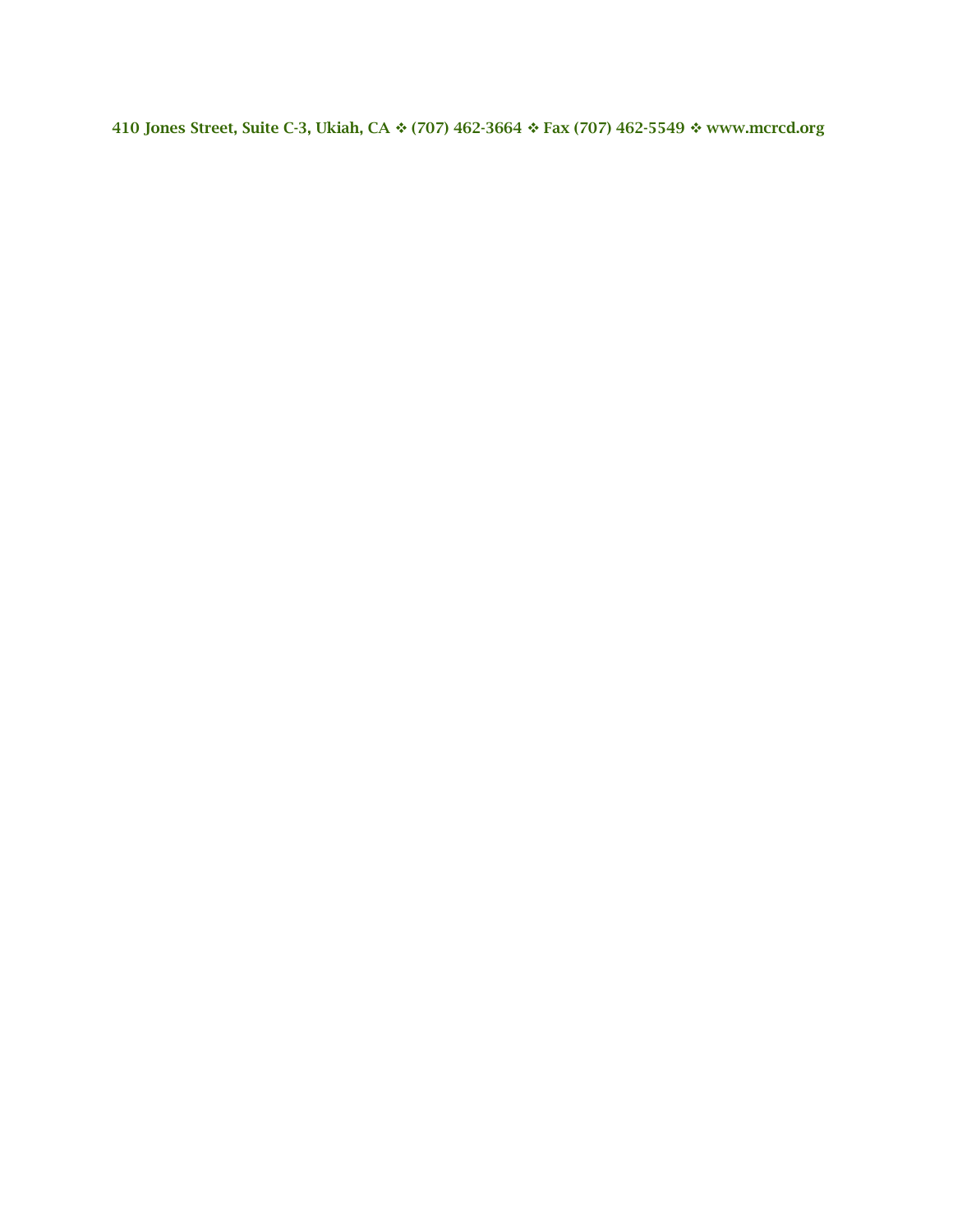

#### **PHONE: 707.462.3664**

**Tuesday, August 10, 2021** 

**In Person Location:.** 410 Jones Street, Suite C3, Ukiah

Zoom Address:

#### https :/ /us02web.zoom. us/i/86513 253400?pwd= VVNkMDVJbHA2L0dMdD VlUDdHaENHQT09

#### *4:00 to 5:00 PM*

Present

Directors: Cathy Monroe, Lisa Bauer, Peter Braudrick, Craig Blencowe Associate Directors: Mike Webster, Tony Orth, Geri Hulse-Stephens, Jen Riddell Staff: Patty Madigan, Linda MacElwee, Mary Mayeda, Deborah Edelman, Katy Brantley, Rob Kunicki, Marisela de Santa Anna, Chris Bartow, Joe Scriven,

Public: Amy Hagan - Certified Mediator

#### **I. CALL TO ORDER, DETERMINATION OF A QUORUM:** *4:06 PM*

## **II. PUBLIC COMMENT:** *Amy Hagan introduced herself*

# **DISCUSSION OF EXECUTIVE DIRECTOR TRANSITION**  *Cathy: Transition of the Executive Director Lisa provided an outline of what can/cannot be discussed. Personnel issues and interactions between staff remain confidential.*  **111.** *Craig: People should have a chance to state their feelings about the situation. John: What is the status of staff at MCRCD now? Staff Comments The first week in September was suggested for a full-day Board and staff re-structuring meeting with a professional moderator.*

Peter Braudrick motioned to adjourn the meeting, which was seconded by Lisa Bauer. Peter Braudrick, **IV.** | Lisa Bauer, Craig Blencowe, and Cathy Monroe voted in favor.

**ADJOURNMENT:** *5:20 PM* 

#### Actions

*Joe to develop list of people, agencies, partners to notify of change in staffing. Lisa to draft outreach letter and send to Joe.* 

**410 Jones Street, Suite C-3, Ukiah, CA ❖ (707) 462-3664 ❖ Fax (707) 462-5549 ♦ www.mcrcd.org**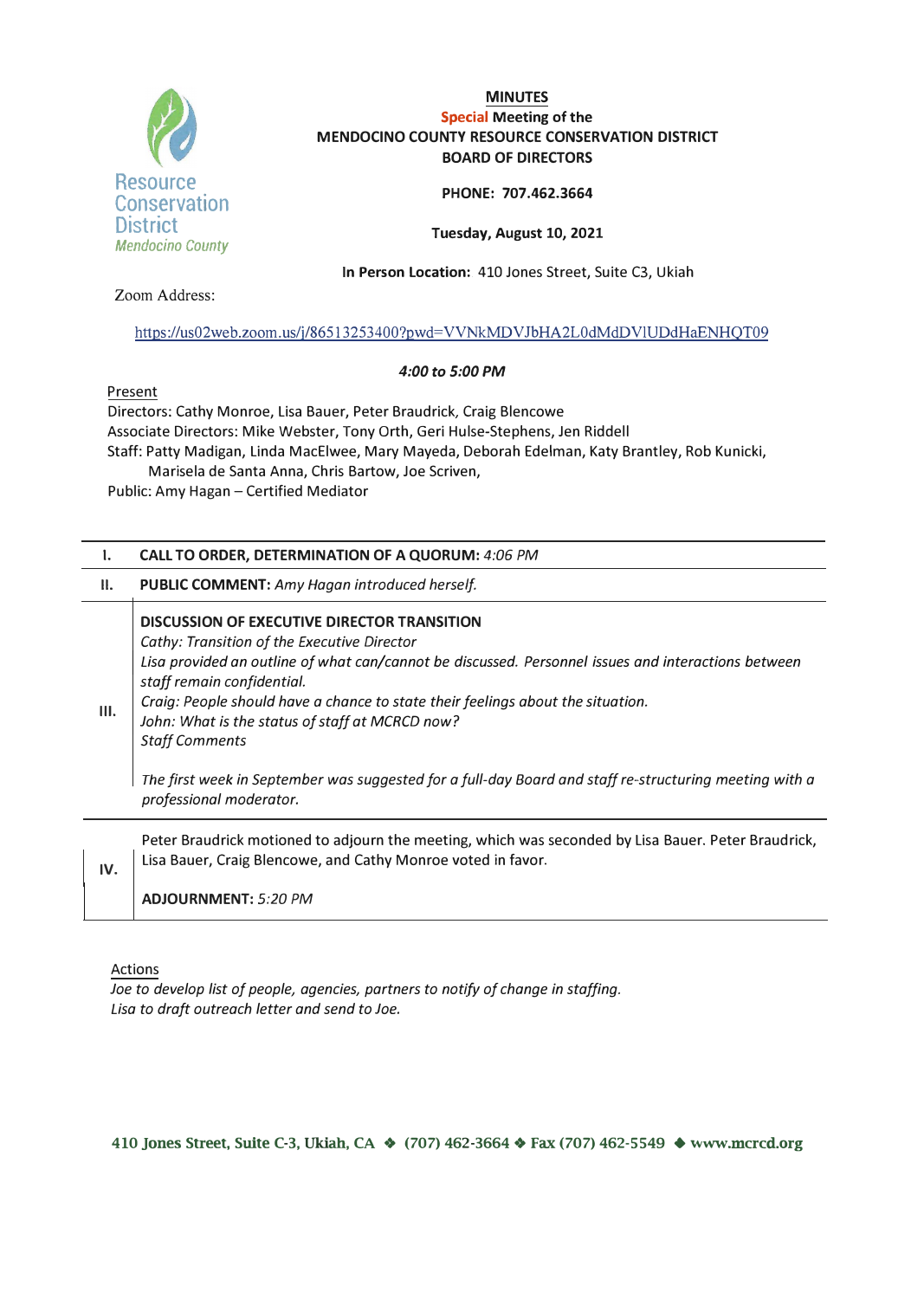

# **Meeting Minutes of the Special Meeting of the MENDOCINO COUNTY RESOURCE CONSERVATION DISTRICT BOARD OF DIRECTORS**

**PHONE: 707.462.3664 FAX: 707.462.5549**

## **Thursday, September 2, 2021**

**In Person Location:** 410 Jones Street, Suite C3, Ukiah

Zoom Meeting: <https://us02web.zoom.us/j/81091268726?pwd=WVZ5TGcyUlk1N1R3cHBWNmN1REVOdz09>

# *4:00 PM to 5:30 PM*

*Present*

*Directors: Cathy Monroe, Peter Braudrick, Lisa Bauer, Craig Blencowe Associate Directors: Mike Webster Staff: Bryce Hutchins, Mary Mayeda, Deborah Edelman, Chris Bartow, Linda MacElwee, Joe Scriven*

| Ι.  | CALL TO ORDER, DETERMINATION OF A QUORUM, INTRODUCTIONS: 4:05 PM                                                                                                                                                                                                                                                          |
|-----|---------------------------------------------------------------------------------------------------------------------------------------------------------------------------------------------------------------------------------------------------------------------------------------------------------------------------|
| II. | ADDITIONS/CHANGES TO THE AGENDA (GOV. CODE 54954.2 (B)): None                                                                                                                                                                                                                                                             |
| Ш.  | <b>PUBLIC COMMENT</b> Public may comment on agenda items when they are discussed. Speakers are asked to limit                                                                                                                                                                                                             |
|     | comments to three minutes (Gov. Code 54954.3(a)). None                                                                                                                                                                                                                                                                    |
| IV. | <b>DISCUSSION ITEMS</b>                                                                                                                                                                                                                                                                                                   |
|     | 6-1 Discussion about options for professional analysis of MCRCD organization and staffing                                                                                                                                                                                                                                 |
|     | General discussion about interviews with other RCDs about staffing and organizational structure by Lisa                                                                                                                                                                                                                   |
|     | Bauer, Jen Riddell, Craig Blencowe, and Cathy Monroe. The common issue across those interviewed was that<br>shared management of RCD operations is needed because there is too much for one Executive Director or<br>General Manager to address alone. A couple RCDs have moved from staffing expertise to generalists in |
|     | project management. Most RCDs have created a tiered management structure with program managers<br>overseeing project managers. Most RCDs interviewed used Amy Stork's services for staffing analysis, and<br>spoke highly of the experience and her expertise.                                                            |
|     | Cathy Monroe interviewed North Coast Opportunities' (NCO) Executive Director. NCO has ~200 employees,<br>and a management team composed of the Executive Director, HR Director, Chief Fiscal Officer, and<br>Communications Director, who meet on a weekly basis.                                                         |
|     |                                                                                                                                                                                                                                                                                                                           |
|     | General discussion about the proposal provided by Amy Stork to perform staffing review for MCRCD indicated                                                                                                                                                                                                                |
|     | that all present supported engaging with Ms. Stork for her services. A team of one Director and one staff                                                                                                                                                                                                                 |
|     | member, with alternates will be named to work with Ms. Stork.                                                                                                                                                                                                                                                             |
|     | Adjournment: 4:52 pm                                                                                                                                                                                                                                                                                                      |
|     | <b>AGENDA SETTING</b>                                                                                                                                                                                                                                                                                                     |
| V.  | To request board packet information, please contact Ursula Butler at (707) 462-3664 ext 105.                                                                                                                                                                                                                              |
|     | Public Notice: In compliance with the Americans with Disabilities Act and Government Code Section 54954.2, if special assistance is                                                                                                                                                                                       |
|     | needed to participate in a Board meeting, please contact the RCD at (707) 462-3664. Notification of at least 48 hours prior to meeting                                                                                                                                                                                    |
|     | time will assist staff in assuring that reasonable arrangements can be made to provide accessibility at the meeting.                                                                                                                                                                                                      |
|     | Next MCRCD BOD meeting will be September 21, 2021, 4:00 to 5:30 PM                                                                                                                                                                                                                                                        |
|     | <b>Action Items</b>                                                                                                                                                                                                                                                                                                       |

- *Joe to send approved FY 21/22 budget to board and staff.*
- *Put the topic of working with Amy Stork on the agenda for discussion at the September 21 Board meeting.*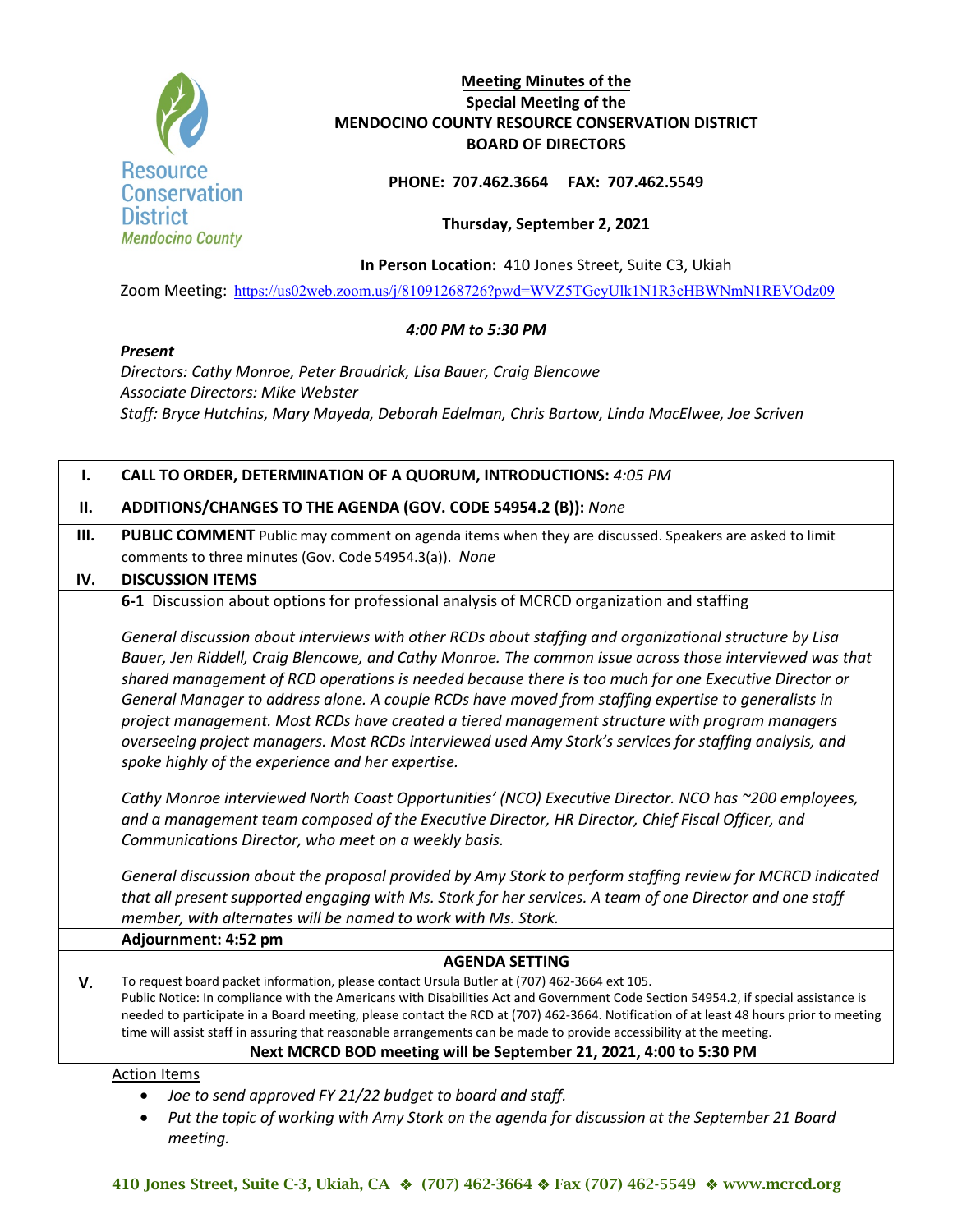

## **PHONE: 707.462.3664 FAX: 707.462.5549**

## **Tuesday, October 19, 2021**

**In Person Location:** 410 Jones Street, Suite C3, Ukiah

Zoom Meeting

<https://us02web.zoom.us/j/84698515560?pwd=bnFvMlJFNVpwa0x4WGt0SDZlYktnQT09>

## *Present*

*Directors: Peter Braudrick, Lisa Bauer, Cathy Monroe, Craig Blencowe Associate Directors: John Hansen, Jen Riddell, Mike Webster, Geri Hulse-Stephens MCRCD Staff: Ursula Butler, Deborah Edelman, Patty Madigan, Katie Smith (GrizzlyCorps), Linda MacElwee, Joe Scriven Public: Carol Mandel – NRCS, Beth Salomone – Russian River Flood Control District*

| Ι.   | CALL TO ORDER, DETERMINATION OF A QUORUM, INTRODUCTIONS: 4:04 pm                                                                                                                                            |
|------|-------------------------------------------------------------------------------------------------------------------------------------------------------------------------------------------------------------|
| II.  | ADDITIONS/CHANGES TO THE AGENDA (GOV. CODE 54954.2 (B)):<br>Correction: Change September 10 to September 21 for item 4-2.<br>Action: Add September 2 meeting minutes to November board packet for approval. |
| III. | PUBLIC COMMENT Public may comment on agenda items when they are discussed. Speakers are asked to limit<br>comments to three minutes (Gov. Code 54954.3(a)).: None                                           |
| IV.  | <b>CONSENT CALENDAR</b>                                                                                                                                                                                     |
|      | 4-1 September 2, 2021 Board of Directors Meeting Minutes                                                                                                                                                    |
|      | Not present in board packet. Add to November board packet for approval.                                                                                                                                     |
|      | 4-2 September 21, 2021 Board of Directors Meeting Minutes                                                                                                                                                   |
|      | Peter Braudrick motioned to approve the September 21, 2021 meeting minutes, which was seconded by Lisa                                                                                                      |
|      | Bauer. Peter Braudrick, Lisa Bauer, Craig Blencowe, and Cathy Monroe voted in favor.                                                                                                                        |
|      |                                                                                                                                                                                                             |
| V.   | <b>ACTION ITEMS</b>                                                                                                                                                                                         |
|      | 5-1 Board approval of Financial Statements for August 2021                                                                                                                                                  |
|      | John Hansen stated that the Profit & Loss by Job statement was not present at the last Finance Committee                                                                                                    |
|      | meeting. The first quarter statements (July - September) will be reviewed at the next finance committee                                                                                                     |
|      | meeting on November 9.                                                                                                                                                                                      |
|      | Ursula Butler provided files to Robertson & Associates, CPAs for the annual audit, and their staff will come to                                                                                             |
|      | the Ukiah office in mid-November.                                                                                                                                                                           |
|      | Peter asked that the P&L by Job report be sent to the entire BOD and Associate Directors when it is presented<br>to the Finance Committee.                                                                  |
|      | Lisa Bauer motioned to approve the financial statements for August 2021, which was seconded by Craig                                                                                                        |
|      | Blencowe. Lisa Bauer, Craig Blencowe, Peter Braudrick, and Cathy Monroe voted in favor.                                                                                                                     |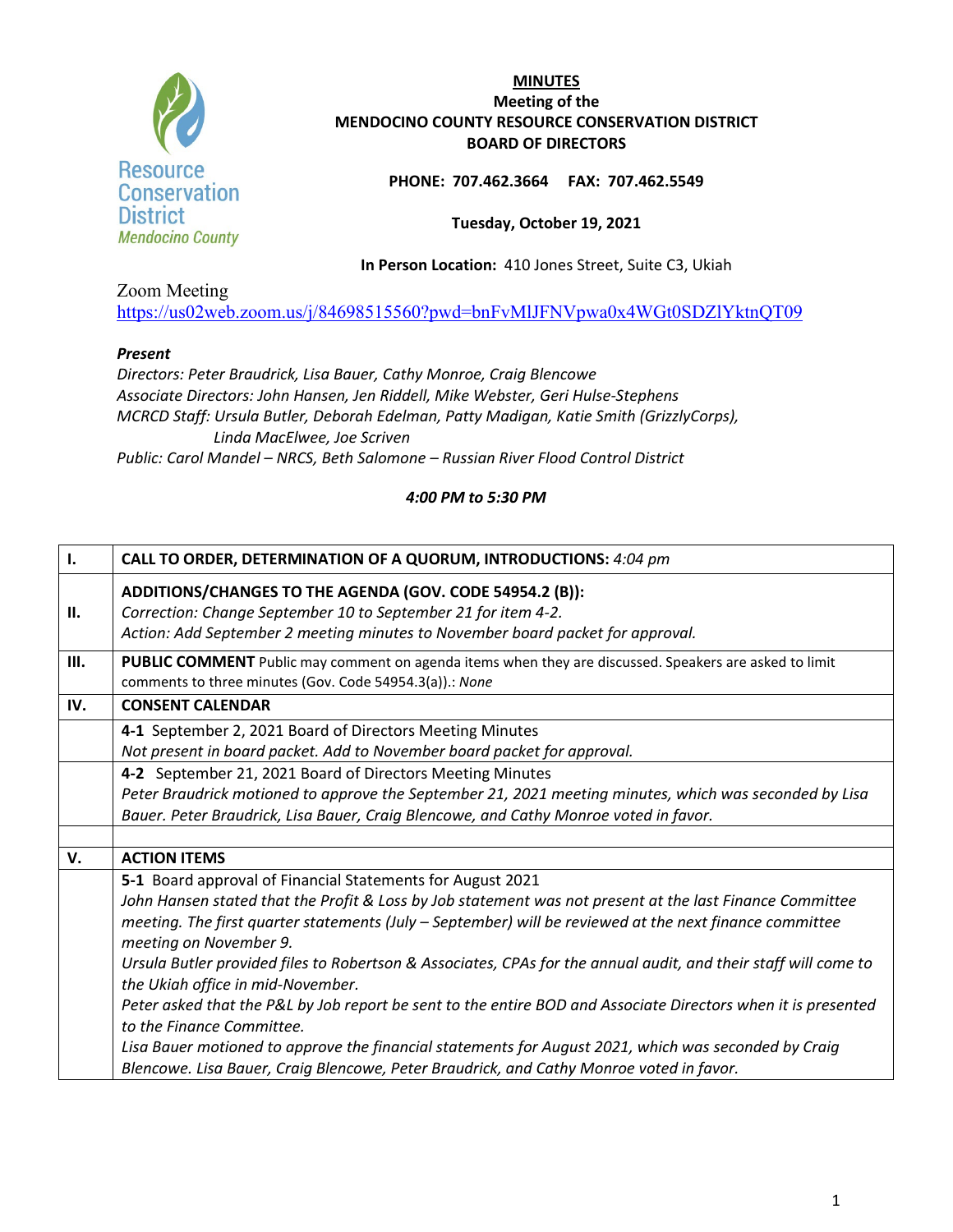|     | 5-2 Board approval of Warrant Requests for September 2021                                                                                                                                    |
|-----|----------------------------------------------------------------------------------------------------------------------------------------------------------------------------------------------|
|     | John asked about the payment to Beyond Financial CPAs and if the deliverables provided justify the cost.                                                                                     |
|     | Ursula stated that their principal has come to office twice, and is currently working on financial policies and                                                                              |
|     | procedures for cost allocation. The draft policies will be presented to the board for review in November.                                                                                    |
|     | Beyond Financial is within budget and is performing according to their scope of work. Ursula will send an                                                                                    |
|     | email update to finance committee on status of Beyond Financial.                                                                                                                             |
|     |                                                                                                                                                                                              |
|     | John asked about the website update and costs associated with that process.                                                                                                                  |
|     | Deborah Edelman said the website has been updated by the contractor and should be launched in November.                                                                                      |
|     | The contract was to not exceed \$3,500, but we may need to amend it to address a few details, which would be                                                                                 |
|     | more cost effective than having staff do those tasks.                                                                                                                                        |
|     |                                                                                                                                                                                              |
|     | Craig Blencowe asked about the Eco-Presto invoice and what our relationship with them is.                                                                                                    |
|     | Joe Scriven responded that we are working with their staff, and specifically with Megan McCluer, on a couple                                                                                 |
|     |                                                                                                                                                                                              |
|     | complex projects.                                                                                                                                                                            |
|     | Craig inquired about the work performed by Family Tree Resource work for the Ukiah Valley Fire Fuels                                                                                         |
|     |                                                                                                                                                                                              |
|     | Reduction Project, and if there is any provision for follow-up work at the treated sites.                                                                                                    |
|     | John responded that there is no provision in the contract for follow-up work.                                                                                                                |
|     |                                                                                                                                                                                              |
|     | Craig Blencowe motioned to approve the warrant requests for September 2021, which was seconded by Lisa                                                                                       |
|     | Bauer. Craig Blencowe, Lisa Bauer, Peter Braudrick, and Cathy Monroe voted in favor.                                                                                                         |
|     | 5-3 Review and possible approval of "Letter of Concern" regarding PG&E vegetation management actions                                                                                         |
|     | The letter was not updated since the last board meeting, and was not included in the board packet. No vote                                                                                   |
|     | was taken.                                                                                                                                                                                   |
|     |                                                                                                                                                                                              |
|     | Joe provided an update regarding his communication with the North Coast Regional Water Quality Control                                                                                       |
|     | Board. This topic will be included as a discussion item at the November board meeting, with possible action to                                                                               |
|     | write a letter at the December board meeting. Cathy recommends that we monitor sites and take                                                                                                |
|     | photographs if damage is occurring. We also need to know PG&E's plan on how they will maintain clearance.                                                                                    |
| VI. | <b>DISCUSSION ITEMS</b>                                                                                                                                                                      |
|     | 6-1 NRCS update - Carol Mandel                                                                                                                                                               |
|     | The new fiscal year started October 1, and NRCS is rolling out programs for 2022. Their deadlines will be                                                                                    |
|     | earlier this year, possibly with a ranking deadline in December. Now is a good time to apply for EQIP so send                                                                                |
|     | landowners to NRCS.                                                                                                                                                                          |
|     | Carol is working with Devon Jones from the Farm Bureau and consultants on the Sustainable Agriculture Lands                                                                                  |
|     | Conservation (SALC) program, and plan to get it completed by end of March 2022.                                                                                                              |
|     | 6-2 Rock Creek Sediment Reduction summary and update - Patty Madigan                                                                                                                         |
|     | The concept proposal was submitted to CDFW in September, and we expect a decision by February 2022. This                                                                                     |
|     | is a road storm-proofing project that PWA brought to us, and will mark the first implementation project on a                                                                                 |
|     | cannabis property. Rock Creek is a tributary to the SF Eel River. The State is funding initiatives for cannabis                                                                              |
|     | farmers who are going the legal route to address resource issues on their properties.                                                                                                        |
|     |                                                                                                                                                                                              |
|     | 6-2 Lessons learned from CAL FIRE CCI project - Lisa Bauer                                                                                                                                   |
|     | Lisa Bauer is serving as Mary Mayeda's proxy to provide an update on the CCI Forest Health Project and                                                                                       |
|     |                                                                                                                                                                                              |
|     | lessons learned from this project.                                                                                                                                                           |
|     | Project summary: Power Pallets made by All Power Laboratories (APL) take wood chips from post-fire                                                                                           |
|     | landscapes, burn them via gasification, produce electric energy, and produce biochar. The initial goal was to<br>purchase 10 Power Pallets. Challenges with project and lessons learned are: |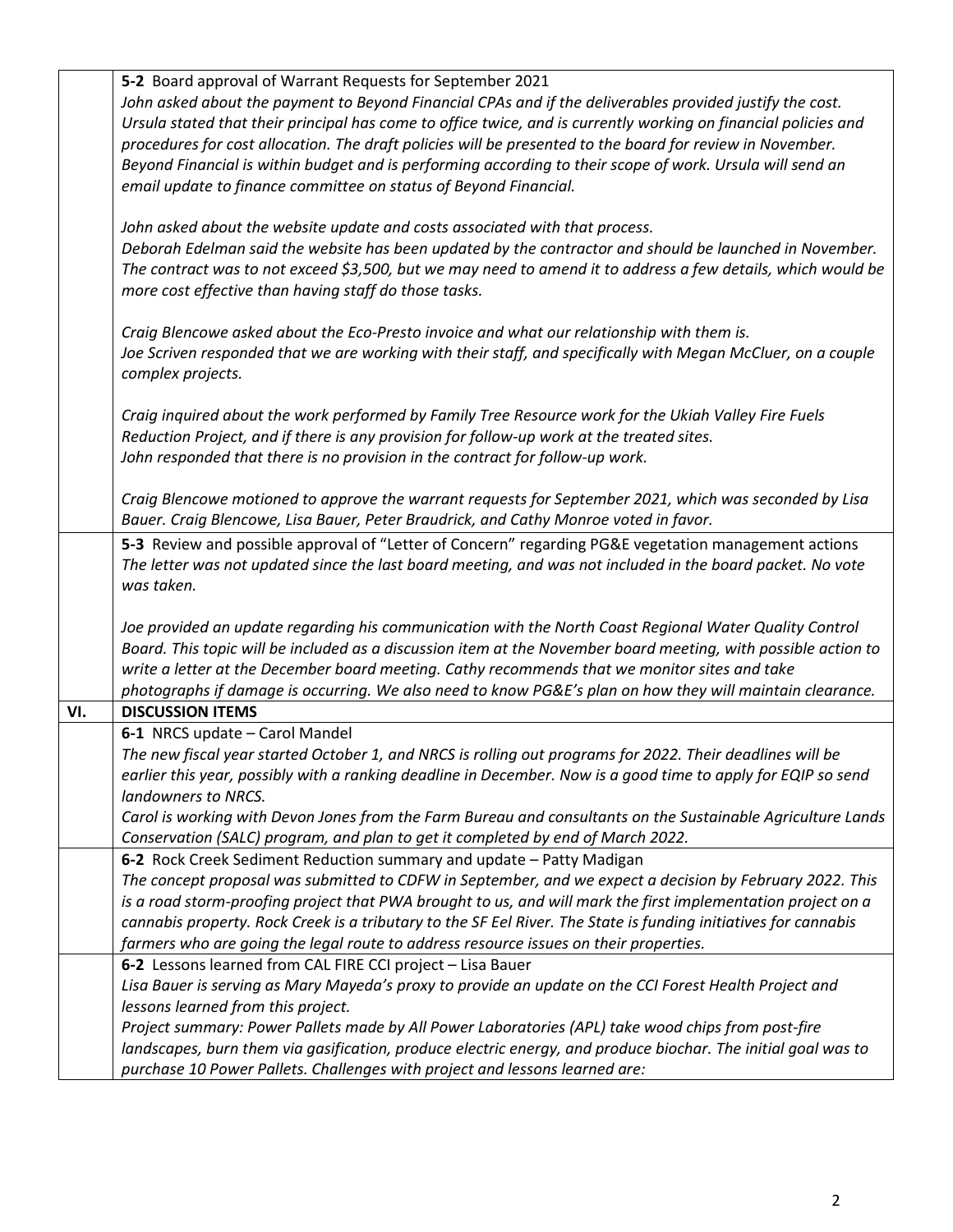|       | 1. We did not vet the contractor properly. We did not check references. MCRCD should have a set of vetting                             |
|-------|----------------------------------------------------------------------------------------------------------------------------------------|
|       | questions when entering into contracts.                                                                                                |
|       | 2. We trusted the contractor without investigating claims. We should trust but verify.                                                 |
|       | 3. MCRCD contract template was inadequate in 2018. BBK has since updated the template. We don't have                                   |
|       | standard templates for scopes of work.                                                                                                 |
|       | 4. For larger contracts, MCRCD needs to pay BBK to pay for review of contracts and MOU's.                                              |
|       | 5. Protocols are needed for documentation with invoices.                                                                               |
|       | 6. MCRCD cannot pay for equipment up front, and should only pay down payments.                                                         |
|       | 7. Protocol for contract amendments for SOW, timelines and/or budgets need to be established.                                          |
|       | 8. Regular communication with grant funding agency is important. CAL FIRE acknowledged MCRCD has                                       |
|       | communicated extremely well throughout this project.                                                                                   |
|       | 9. Project management protocols are needed.                                                                                            |
|       | 10. MCRCD needs to identify criteria for when to terminate contracts.                                                                  |
|       | 11. The next MCRCD Executive Director needs to be an expert in project management to support project                                   |
|       | managers.                                                                                                                              |
|       | 6-3 Drought update in Mendocino County - Deborah Edelman                                                                               |
|       | MCRCD assisted with the October 15 drought funding workshop hosted by the County to introduce two grant                                |
|       | programs for water related projects. MCRCD needs to be prepared with projects to submit.                                               |
|       |                                                                                                                                        |
|       | Beth Salomone stated that Lake Mendocino is very low, and the potential for not meeting human health and                               |
|       | safety needs next year in the Russian River watershed could be realized if inadequate filling of the reservoir                         |
|       | occurs this winter. The forecast for diversion from the Eel River to Lake Mendocino via the Potter Valley                              |
|       | Project is that no more than half (135 cubic feet per second) the normal rate (270 cfs) will occur. The situation                      |
|       | indicates that it is likely Lake Mendocino may not sufficiently fill this winter.                                                      |
|       |                                                                                                                                        |
|       | The Groundwater Sustainability Plan Draft is available for review at:                                                                  |
|       | https://www.mendocinocounty.org/government/affiliated-agencies/ukiah-valley-basin-gsa/groundwater-                                     |
|       | sustainability-plan                                                                                                                    |
|       | 6-4 Diversity, Equity, and Inclusion Update                                                                                            |
|       | This topic will be addressed at the November board meeting.                                                                            |
|       | 6-5 Staffing Changes, Organizational Structure, and Next Steps                                                                         |
|       | Linda MacElwee announced that Seth Myrick accepted the position of Sustainable Agriculture Project                                     |
|       | Manager, and will begin work in early November.                                                                                        |
|       | 6-6 CARCD registration                                                                                                                 |
|       | Peter stated that the annual CARCD conference will be on line from January 15 to February 15, 2022.                                    |
| VII.  | <b>INFORMATIONAL ITEMS</b>                                                                                                             |
|       | 7-1 Director Reports                                                                                                                   |
|       | None presented.                                                                                                                        |
|       | 7-2 Staff Reports and Grant Status                                                                                                     |
|       | None presented.                                                                                                                        |
|       | Adjournment: 5:43 pm                                                                                                                   |
|       | Peter Braudrick motioned to adjourn the meeting, which was seconded by Craig Blencowe. Peter Braudrick,                                |
|       | Craig Blencowe, Lisa Bauer, and Cathy Monroe voted in favor.                                                                           |
|       | <b>AGENDA SETTING</b>                                                                                                                  |
| VIII. | To request board packet information, please contact Ursula Butler at (707) 462-3664 ext 105.                                           |
|       | Public Notice: In compliance with the Americans with Disabilities Act and Government Code Section 54954.2, if special assistance is    |
|       | needed to participate in a Board meeting, please contact the RCD at (707) 462-3664. Notification of at least 48 hours prior to meeting |
|       | time will assist staff in assuring that reasonable arrangements can be made to provide accessibility at the meeting.                   |
|       | Next MCRCD BOD meeting will be November 16, 2021, 3:00 to 6:00 PM                                                                      |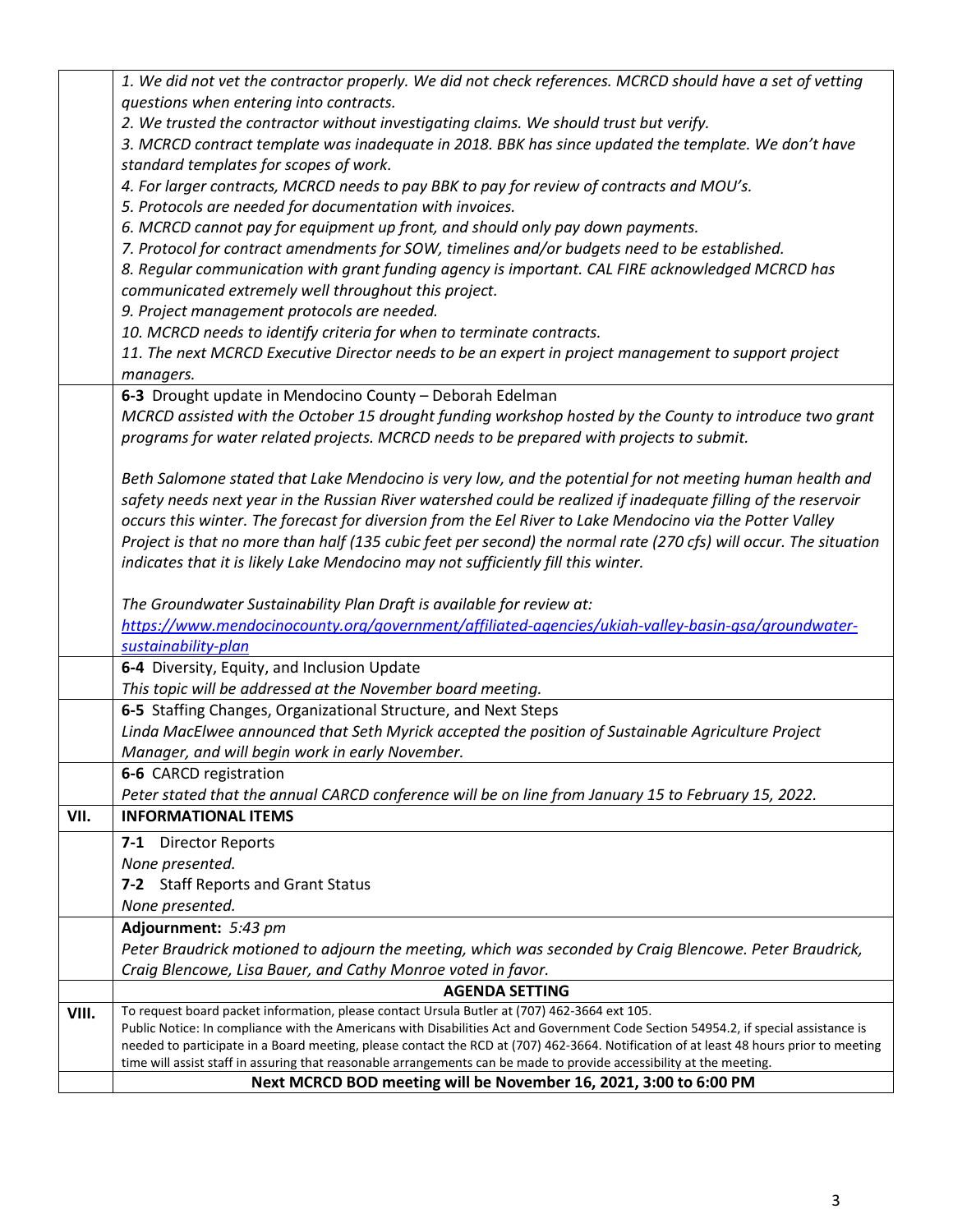# Actions

- 1. Add September 2, 2021, Board of Directors Meeting Minutes to November board packet for approval.
- 2. Ursula will send email update to finance committee on status of Beyond Financial.
- 3. Lisa will provide list of lessons learned to Joe who will send to board and staff.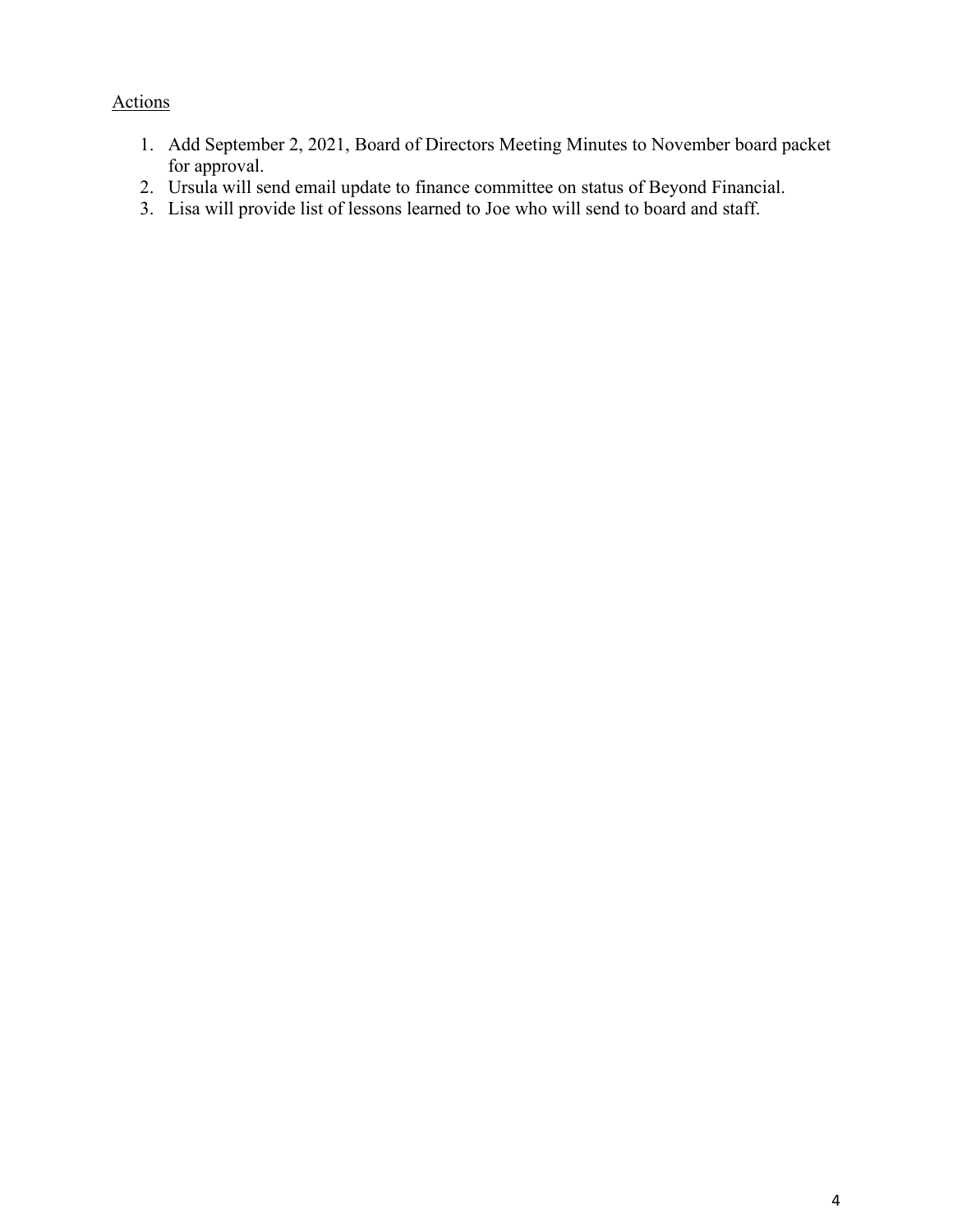

**PHONE: 707.462.3664 FAX: 707.462.5549**

**Tuesday, November 16, 2021** 

**In Person Location:** 410 Jones Street, Suite C3, Ukiah

Zoom Meeting <https://us02web.zoom.us/j/84698515560?pwd=bnFvMlJFNVpwa0x4WGt0SDZlYktnQT09>

#### *Present*

*Directors: Cathy Monroe, Lisa Bauer, Peter Braudrick, Craig Blencowe Associate Directors: Tony Orth, John Hansen, Jen Riddell Staff: Bryce Hutchins, Deborah Edelman, Linda MacElwee, Seth Myrick, Joe Scriven Public: Steve Smith*

*3:00 PM to 6:00 PM*

| $\mathbf{I}$ . | CALL TO ORDER, DETERMINATION OF A QUORUM, INTRODUCTIONS: 3:06                                                                                                                                                                                                                                                                                                                                                                                                                                                                                                                                                                                                                                                                                                                                                                                                                                                                                                                                                                                                                                                                                                                                                                                                                                                                                                                                                         |
|----------------|-----------------------------------------------------------------------------------------------------------------------------------------------------------------------------------------------------------------------------------------------------------------------------------------------------------------------------------------------------------------------------------------------------------------------------------------------------------------------------------------------------------------------------------------------------------------------------------------------------------------------------------------------------------------------------------------------------------------------------------------------------------------------------------------------------------------------------------------------------------------------------------------------------------------------------------------------------------------------------------------------------------------------------------------------------------------------------------------------------------------------------------------------------------------------------------------------------------------------------------------------------------------------------------------------------------------------------------------------------------------------------------------------------------------------|
| П.             | ADDITIONS/CHANGES TO THE AGENDA (GOV. CODE 54954.2 (B)): None                                                                                                                                                                                                                                                                                                                                                                                                                                                                                                                                                                                                                                                                                                                                                                                                                                                                                                                                                                                                                                                                                                                                                                                                                                                                                                                                                         |
| III.           | PUBLIC COMMENT Public may comment on agenda items when they are discussed. Speakers are asked to limit<br>comments to three minutes (Gov. Code 54954.3(a)). None                                                                                                                                                                                                                                                                                                                                                                                                                                                                                                                                                                                                                                                                                                                                                                                                                                                                                                                                                                                                                                                                                                                                                                                                                                                      |
| IV.            | <b>CONSENT CALENDAR</b>                                                                                                                                                                                                                                                                                                                                                                                                                                                                                                                                                                                                                                                                                                                                                                                                                                                                                                                                                                                                                                                                                                                                                                                                                                                                                                                                                                                               |
|                | 4-1 October 19, 2021 Board of Directors Meeting Minutes<br>Craig Blencowe motioned to approve the Board of Directors Meeting Minutes, which was seconded by Lisa<br>Bauer. Craig Blencowe, Lisa Bauer, Peter Braudrick, and Cathy Monroe voted to approve.                                                                                                                                                                                                                                                                                                                                                                                                                                                                                                                                                                                                                                                                                                                                                                                                                                                                                                                                                                                                                                                                                                                                                            |
|                | 4-2 September 2, 2021 Board of Directors Meeting Minutes<br>Peter Braudrick motioned to approve the September 2, 2021 Board of Directors Meeting Minutes, which was<br>seconded by Craig Blencowe. Peter Braudrick, Craig Blencowe, Lisa Bauer, and Cathy Monroe voted to<br>approve.                                                                                                                                                                                                                                                                                                                                                                                                                                                                                                                                                                                                                                                                                                                                                                                                                                                                                                                                                                                                                                                                                                                                 |
| V.             | <b>ACTION ITEMS</b>                                                                                                                                                                                                                                                                                                                                                                                                                                                                                                                                                                                                                                                                                                                                                                                                                                                                                                                                                                                                                                                                                                                                                                                                                                                                                                                                                                                                   |
|                | 5-1 Board approval of Financial Statements for September 2021<br>John Hansen provided an explanation of financial statements as follows:<br>• The Finance Committee met November 9 to review the financial statements for the September quarter end.<br>These statements were prepared on the full accrual basis, which should reflect revenue recognition for all<br>projects.<br>John pointed out that although the income statement reports a net loss of \$13,234.60, he had identified an<br>$\bullet$<br>adjustment to the Willits Bypass Mitigation project revenue that would increase the net loss to<br>approximately \$30,000. He stated that the largest portion of the net loss was attributable to the Navarro<br>Streamflow Phase 2 project for which costs apparently were incurred after the grant term had ended. He<br>expressed a need for the Finance Committee to explore how the District's internal control procedures could<br>be improved to prevent similar losses in the future.<br>John explained that the income statement reflects confusion regarding accounting procedures for cost<br>allocation. He stated that rather than wait for a complete set of accounting policies and procedures to be<br>prepared and approved by the Board, he would recommend an incremental approach that would ensure<br>that we could show progress in this area by the end of the audit fieldwork. |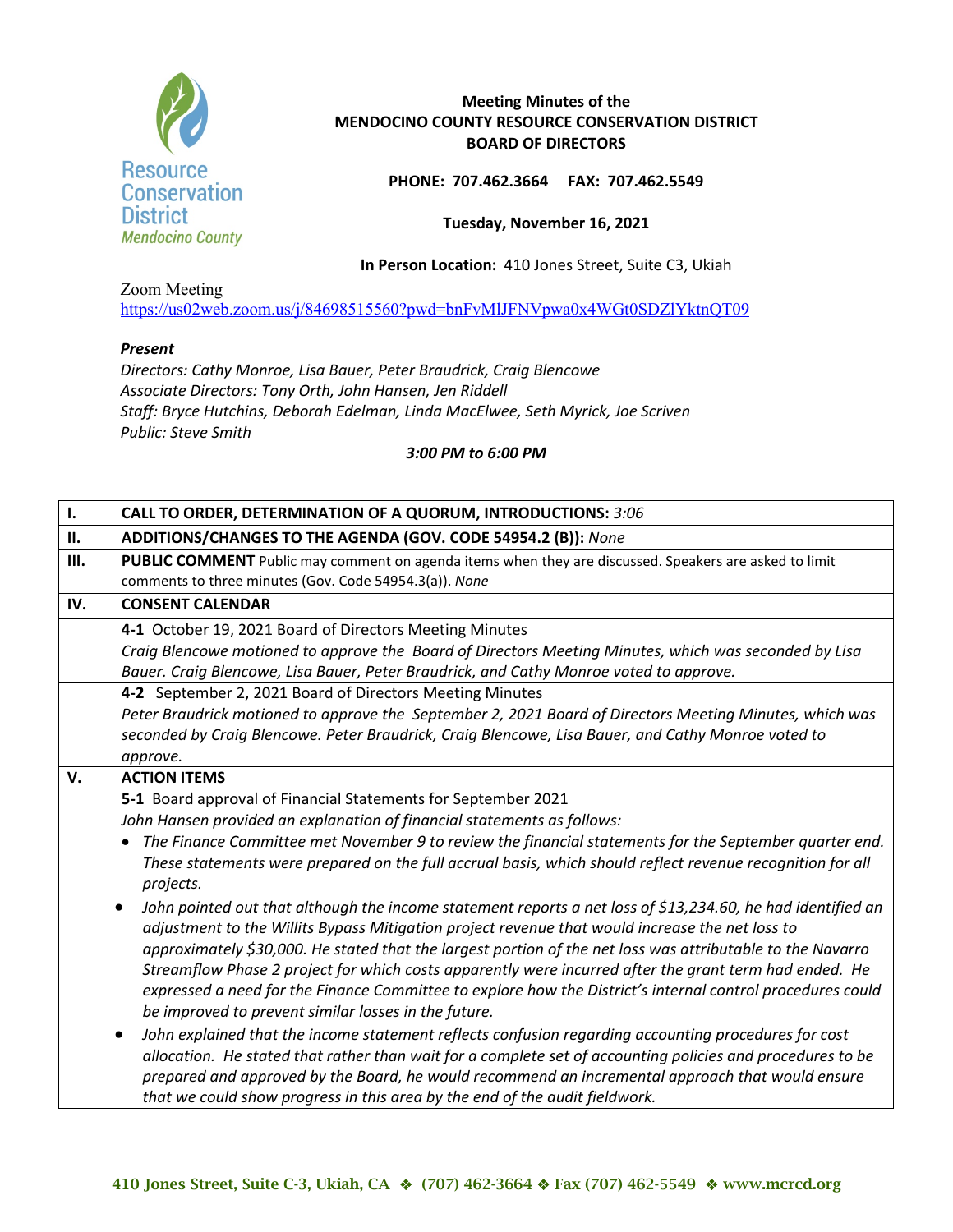|      | The Board of Directors requested that Beyond Financial provide fiscal policy/procedures as soon as<br>$\bullet$   |
|------|-------------------------------------------------------------------------------------------------------------------|
|      | possible, especially well before the next Finance Committee meeting (December 14). If we do not show              |
|      | progress on the policy/procedure topic in December, we will get a "repeat finding" in the audit. Joe will talk    |
|      | with Ursula and contact Beyond Financial to inform them of our urgent needs.                                      |
|      |                                                                                                                   |
|      | Lisa Bauer motioned to approve the Financial Statements for September 2021, which was seconded by Craig           |
|      | Blencowe. Lisa Bauer, Craig Blencowe, Peter Braudrick, and Cathy Monroe voted in favor.                           |
|      | 5-2 Board approval of Warrant Requests for October 2021                                                           |
|      | Lisa Bauer motioned to approve the Warrant Requests for October 2021, which was seconded by Peter                 |
|      | Braudrick. Lisa Bauer, Peter Braudrick, Craig Blencowe, and Cathy Monroe voted in favor.                          |
|      | 5-3 2021-237 Resolution: Teleconference meetings and AB-361                                                       |
|      | Lisa Bauer motioned to approved Resolution 2021-237, which was seconded by Craig Blencowe. Lisa Bauer,            |
|      | Craig Blencowe, Peter Braudrick, and Cathy Monroe voted in favor.                                                 |
| VI.  | <b>DISCUSSION ITEMS</b>                                                                                           |
|      | 6-1 NRCS update: None                                                                                             |
|      | 6-2 "Topic of Concern" regarding PG&E vegetation management actions - Cathy Monroe                                |
|      | Cathy Monroe stated that no progress has been made on drafting the letter of concern, but noted that              |
|      | several others in the community have made their perspectives known about PG&E's vegetative                        |
|      | management process.                                                                                               |
|      | Tony Orth stated that the County Board of Supervisors recently formed an ad hoc committee to receive<br>$\bullet$ |
|      | complaints and investigate the issue. 5 <sup>th</sup> District Supervisor (Ted Williams) has asked for photos.    |
|      | Craig Blencowe said sharing photos with Water board representatives might be more effective.                      |
|      | 6-3 In person meeting in December or stay with remote meetings - Joe Scriven                                      |
|      | Tony stated that special districts and other entities subject to the Brown Act public meeting requirements        |
|      | we will follow the lead shown by the County Board of Supervisors.                                                 |
|      | 6-4 Covelo fish passage project proposal to CDFW - Joe Scriven                                                    |
|      | This project will be submitted to CDFW in December for funding consideration.                                     |
|      | 6-5 Diversity, Equity, and Inclusion Update                                                                       |
|      | This topic will continue to be put on hold until staffing can be restored in 2022.                                |
|      | Linda MacElwee stated that we recently submitted a proposal to work with tribes in Mendocino County               |
|      | through a coordinated effort with CARCD.                                                                          |
|      | 6-6 Staffing Changes, Organizational Structure, and Next Steps                                                    |
|      | MCRCD Board and staff will be meeting with Amy Stork on November 19.                                              |
|      | A Special MCRCD Board meeting with Amy Stork will be held November 23.                                            |
|      | Lisa Bauer stated that we need to form an Executive Director recruitment committee immediately.                   |
|      | John Hansen would be interested in assisting with review of applicants for the Chief Financial Officer.           |
|      | The timeline to accomplish the hiring of these two positions was estimated as January or February 2022.           |
|      | 6-7 CARCD annual meeting and MCRCD attendance                                                                     |
|      | This item will be discussed at the December Board meeting                                                         |
|      | 6-8 Compliance with social media postings and archiving service - Joe Scriven                                     |
|      | Joe Scriven will communicate with Cathy Monroe about this issue and may bring it to the Board in                  |
|      | December.                                                                                                         |
|      | 6-9 CARCD representation for North Region RCDs                                                                    |
|      | This item will be discussed at the December Board meeting                                                         |
| VII. | <b>INFORMATIONAL ITEMS</b>                                                                                        |
|      | $7-1$<br><b>Director Reports</b>                                                                                  |
|      | Tony Orth                                                                                                         |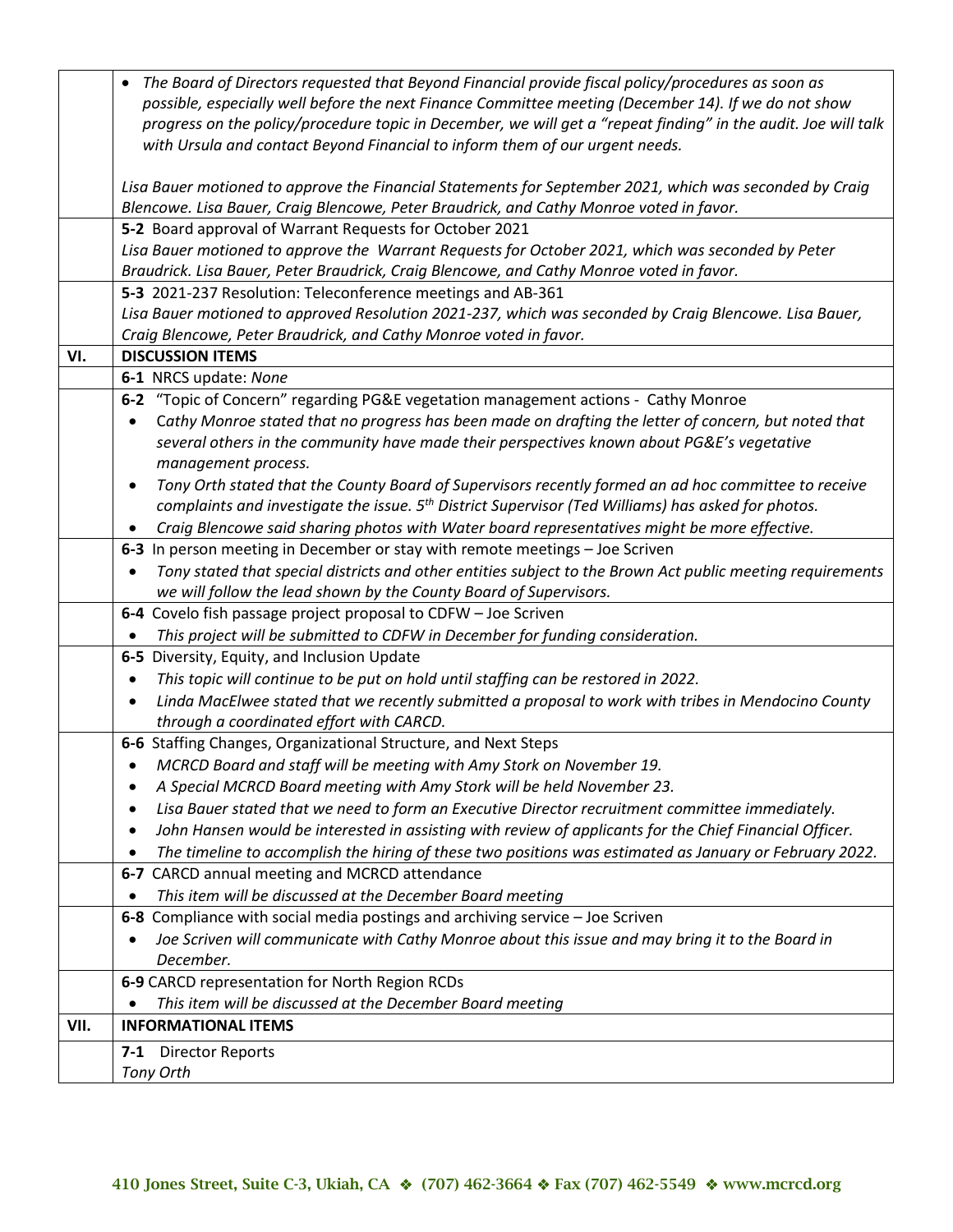| $\bullet$ | LAFCO recently completed the reorganization of the Ukiah Valley Fire District, who just annexed the City                                                                                                                                                                                                                                                                                                            |
|-----------|---------------------------------------------------------------------------------------------------------------------------------------------------------------------------------------------------------------------------------------------------------------------------------------------------------------------------------------------------------------------------------------------------------------------|
|           | of Ukiah.                                                                                                                                                                                                                                                                                                                                                                                                           |
| $\bullet$ | County Service Area 3 includes the totality of unincorporated landscape of Mendocino County, and can<br>address roles in water, fire, and transportation.                                                                                                                                                                                                                                                           |
|           | Fire Districts are in the process to create the Office of Mendocino Fire Warden.                                                                                                                                                                                                                                                                                                                                    |
|           | Craig Blencowe                                                                                                                                                                                                                                                                                                                                                                                                      |
|           | After over 30 years of service on MCRCD's Board of Directors, the December 2021 meeting will be his<br>last.                                                                                                                                                                                                                                                                                                        |
| $\bullet$ | He introduced Steve Smith as a potential and interested Director on the MCRCD Board, and provided a<br>description of Mr. Smith's experience and history of work in the field of forestry over the last 40 years. In<br>closing, Craig said that Steve has the most broad-based forestry experience of any forester in California,<br>and that he understands the relationship between forestry and the government. |
|           | <b>Steve Smith</b>                                                                                                                                                                                                                                                                                                                                                                                                  |
|           | As a member of the public in attending tonight's meeting, he has listened and learned a lot about<br>MCRCD.                                                                                                                                                                                                                                                                                                         |
| $\bullet$ | He served on MCRCD's Board several years ago, when the first roads video was produced.                                                                                                                                                                                                                                                                                                                              |
| ٠         | He would like to join the Board, and is aware of the responsibilities as a Director.                                                                                                                                                                                                                                                                                                                                |
| $7-2$     | <b>Staff Reports and Grant Status</b>                                                                                                                                                                                                                                                                                                                                                                               |
|           | Deborah Edelman                                                                                                                                                                                                                                                                                                                                                                                                     |
| $\bullet$ | Our contract with the Groundwater Sustainability Agency (GSA) via the County of Mendocino may be                                                                                                                                                                                                                                                                                                                    |
|           | extended to include monthly monitoring through next June.                                                                                                                                                                                                                                                                                                                                                           |
| $\bullet$ | The Final Groundwater Sustainability Plan will be submitted in January.                                                                                                                                                                                                                                                                                                                                             |
| $\bullet$ | There are three drought relief funding mechanisms available right now. We are working with Hopland                                                                                                                                                                                                                                                                                                                  |
|           | Tribe to apply to one funding source. We will also submit three projects to the North Coast Resource<br>Partnership for inclusion in their suite of projects.                                                                                                                                                                                                                                                       |
| $\bullet$ | Monitoring for Quagga and Zebra Mussel continues at Mill Creek County Park.                                                                                                                                                                                                                                                                                                                                         |
| $\bullet$ | The Proposition 84 Tribal Water Conservation Assistance Project closed in October. This project was                                                                                                                                                                                                                                                                                                                 |
|           | successful in working with several tribes within the county to address water conservation and staff<br>training.                                                                                                                                                                                                                                                                                                    |
|           | Linda MacElwee                                                                                                                                                                                                                                                                                                                                                                                                      |
|           | The Soil Program has added capacity with addition of Seth Myrick and Katie Smith.                                                                                                                                                                                                                                                                                                                                   |
| ٠         | We will host a Healthy Soils Program webinar tomorrow (Nov 17).                                                                                                                                                                                                                                                                                                                                                     |
| ٠         | The SWEEP Program is challenging to administer in Mendocino County.                                                                                                                                                                                                                                                                                                                                                 |
|           | SWEEP has ~\$48M, and HSP has ~\$75M this year. These are programs from CDFA to promote Climate                                                                                                                                                                                                                                                                                                                     |
|           | Smart Agricultural Practices. These programs will continue through at least 2030.                                                                                                                                                                                                                                                                                                                                   |
|           | Two proposals will be submitted in the Navarro watershed with the next two months.                                                                                                                                                                                                                                                                                                                                  |
| ٠         | Final reports for the Prop 84 On Farm Water Conservation Project and the Gualala Watershed Flow Bank<br>Project will be submitted within the next month.                                                                                                                                                                                                                                                            |
|           | Joe Scriven                                                                                                                                                                                                                                                                                                                                                                                                         |
|           | The Eel River Road Sediment Reduction Project - Phase 1 will close in February 2022. We are in the                                                                                                                                                                                                                                                                                                                  |
|           | process of producing a road storm-proofing video with Pacific Watershed Associates.                                                                                                                                                                                                                                                                                                                                 |
|           | The Eel River Road Sediment Reduction Project - Phase 2 is in its beginning stages, and we will begin<br>work in January in preparation to implement during summer 2022.                                                                                                                                                                                                                                            |
| ٠         | The CAL FIRE CCI Program's Northern Mendocino Forest Health Collaborative is getting a slow start. We                                                                                                                                                                                                                                                                                                               |
|           | are still in the process of drafting agreements with participating landowners.                                                                                                                                                                                                                                                                                                                                      |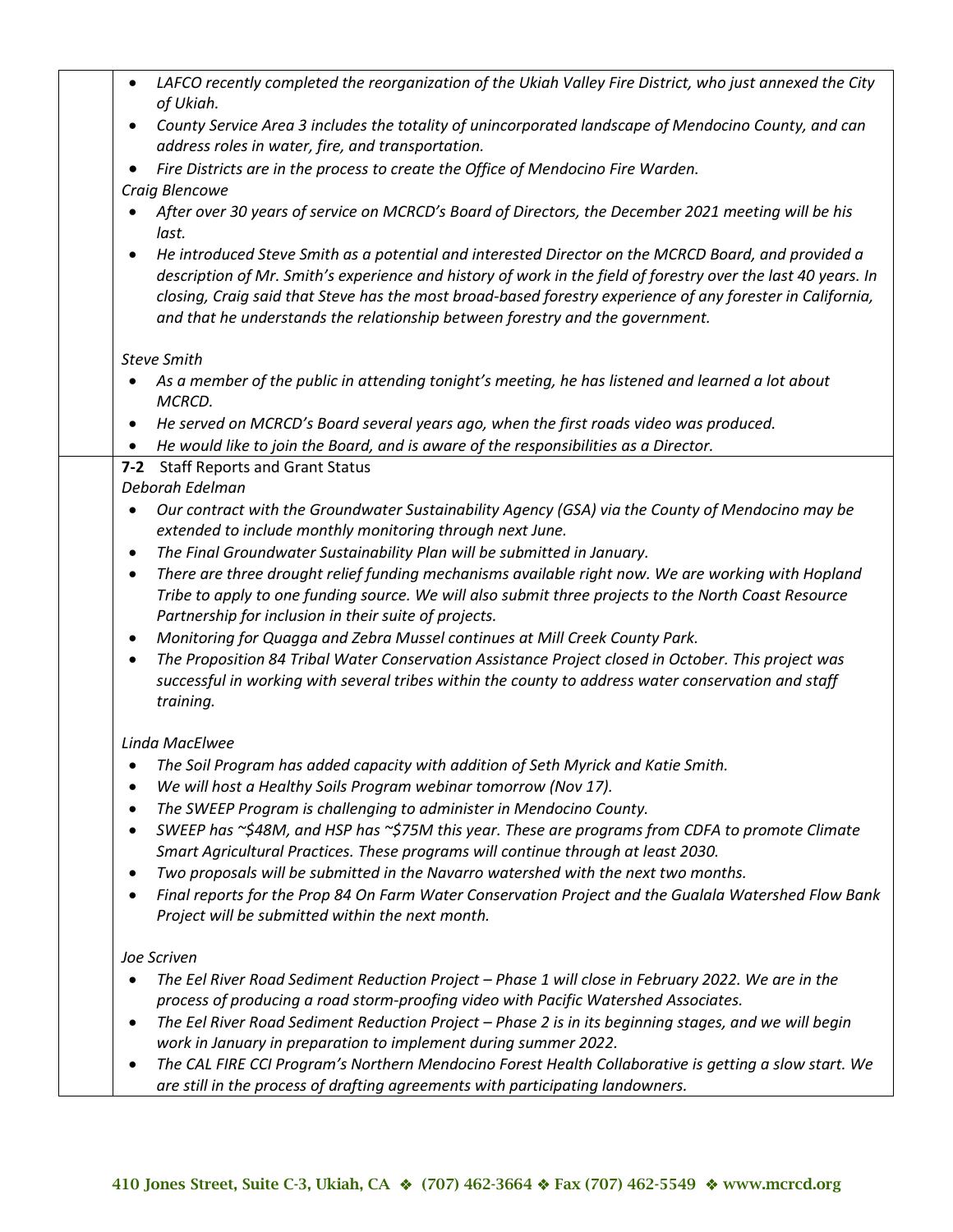|       | The CAL FIRE CCI Program's Applied Innovative Forest Health Strategies on Post-Fire Landscapes has<br>$\bullet$<br>been essentially halted until we complete an analysis of our subcontractor's financial records to<br>determine how to proceed with the project. |
|-------|--------------------------------------------------------------------------------------------------------------------------------------------------------------------------------------------------------------------------------------------------------------------|
|       |                                                                                                                                                                                                                                                                    |
|       | Lisa Bauer motioned to adjourn the meeting, which was seconded by Craig Blencowe. Lisa Bauer, Craig                                                                                                                                                                |
|       | Blencowe, and Cathy Monroe voted in favor. Peter Braudrick was not present.                                                                                                                                                                                        |
|       | Adjournment: 6:01 PM                                                                                                                                                                                                                                               |
|       | <b>AGENDA SETTING</b>                                                                                                                                                                                                                                              |
| VIII. | To request board packet information, please contact Ursula Butler at (707) 462-3664 ext 105.                                                                                                                                                                       |
|       | Public Notice: In compliance with the Americans with Disabilities Act and Government Code Section 54954.2, if special assistance is                                                                                                                                |
|       | needed to participate in a Board meeting, please contact the RCD at (707) 462-3664. Notification of at least 48 hours prior to meeting                                                                                                                             |
|       | time will assist staff in assuring that reasonable arrangements can be made to provide accessibility at the meeting.                                                                                                                                               |
|       | Next MCRCD BOD meeting will be December 21, 2021, 4:00 to 5:30 PM                                                                                                                                                                                                  |

#### Action Items

- 1. Ursula to reconcile PTO payouts for three staff who left MCRCD recently.
- 2. The Board of Directors requested that Beyond Financial to provide fiscal policy or procedure as soon as possible, especially well before the next Finance Committee meeting (December 14).
- 3. The Executive Committee will plan for the eventual end of remote meetings for the Board of Directors and subcommittees.
- 4. Joe will send the CFO position description recently received from Sonoma RCD to the Board and staff.
- 5. Deborah will share the final report for the Proposition 84 Tribal Water Conservation Assistance Project with the Board and staff.
- 6. The Executive Committee will discuss the process of adding Steve Smith to MCRCD's Board of Directors at the next meeting (December 10), and provide a recommendation to Board at the December 21 meeting.
- 7. Craig will send invitation to Steve for November 23 meeting with Amy Stork.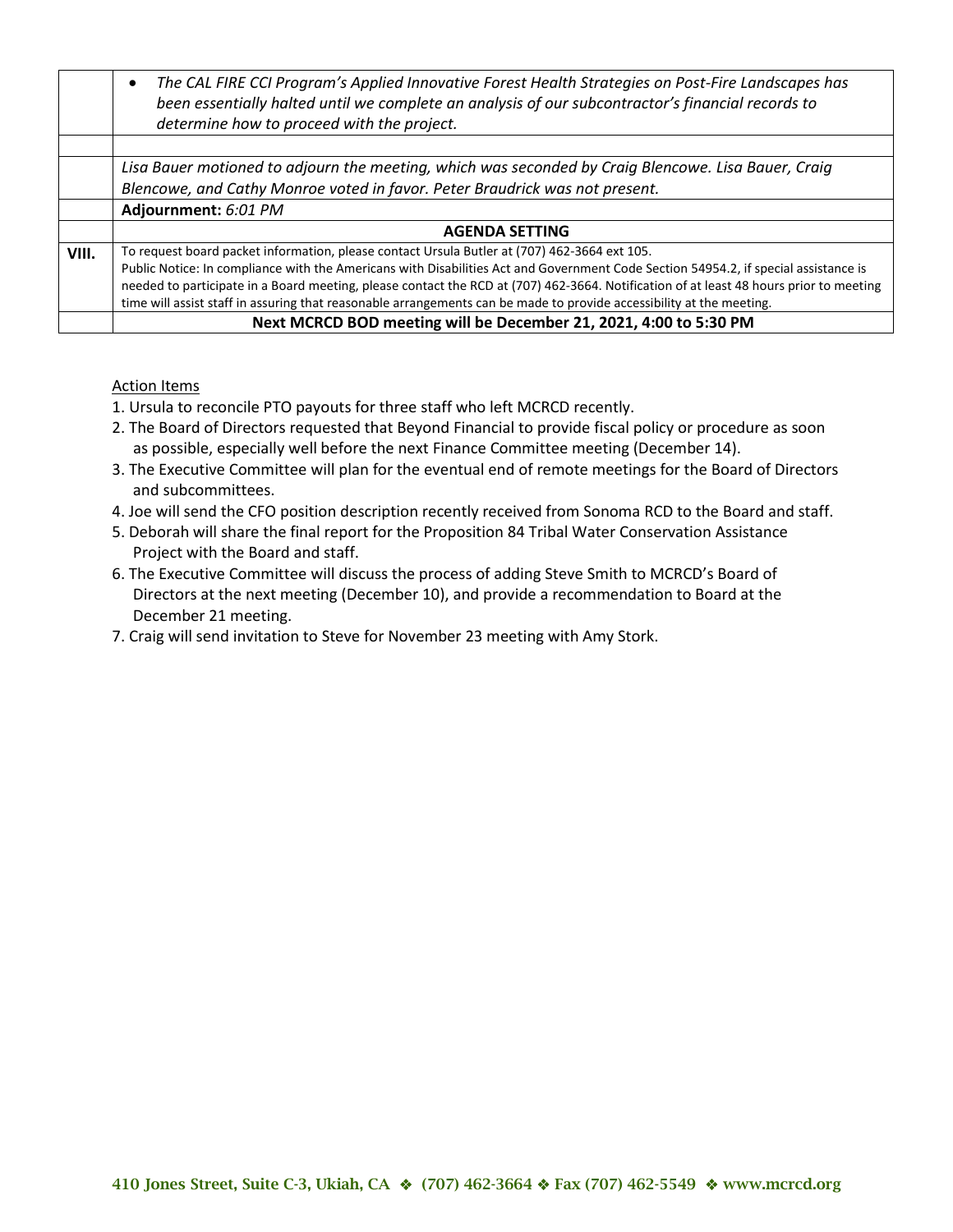

**PHONE: 707.462.3664 FAX: 707.462.5549**

**Tuesday, November 23, 2021** 

**In Person Location:** 410 Jones Street, Suite C3, Ukiah

Zoom Meeting <https://us02web.zoom.us/j/84698515560?pwd=bnFvMlJFNVpwa0x4WGt0SDZlYktnQT09>

## *Present*

*Directors: Cathy Monroe, Peter Braudrick, Craig Blencowe, Lisa Bauer Associate Directors: John Hansen (Meeting Secretary) Staff: Joe Scriven Public: Steve Smith, Amy Stork (Consultant)*

*8:00 AM to 10:00 AM*

| $\mathbf{I}$ . | <b>CALL TO ORDER, DETERMINATION OF A QUORUM, INTRODUCTIONS: 8:05 am</b>                                                                                                                                                                                                                                                                                                                                                                                                                                                                                                                                                                                                                                                                                                                                                                                                                                                                                                                                                                                                                                                                                                                                                                                                                                                                                                                                                                                                                                                |
|----------------|------------------------------------------------------------------------------------------------------------------------------------------------------------------------------------------------------------------------------------------------------------------------------------------------------------------------------------------------------------------------------------------------------------------------------------------------------------------------------------------------------------------------------------------------------------------------------------------------------------------------------------------------------------------------------------------------------------------------------------------------------------------------------------------------------------------------------------------------------------------------------------------------------------------------------------------------------------------------------------------------------------------------------------------------------------------------------------------------------------------------------------------------------------------------------------------------------------------------------------------------------------------------------------------------------------------------------------------------------------------------------------------------------------------------------------------------------------------------------------------------------------------------|
| II.            | ADDITIONS/CHANGES TO THE AGENDA (GOV. CODE 54954.2 (B)): None                                                                                                                                                                                                                                                                                                                                                                                                                                                                                                                                                                                                                                                                                                                                                                                                                                                                                                                                                                                                                                                                                                                                                                                                                                                                                                                                                                                                                                                          |
| III.           | PUBLIC COMMENT Public may comment on agenda items when they are discussed. Speakers are asked to limit<br>comments to three minutes (Gov. Code 54954.3(a)). None                                                                                                                                                                                                                                                                                                                                                                                                                                                                                                                                                                                                                                                                                                                                                                                                                                                                                                                                                                                                                                                                                                                                                                                                                                                                                                                                                       |
| IV.            | <b>CONSENT CALENDAR</b>                                                                                                                                                                                                                                                                                                                                                                                                                                                                                                                                                                                                                                                                                                                                                                                                                                                                                                                                                                                                                                                                                                                                                                                                                                                                                                                                                                                                                                                                                                |
|                | <b>None</b>                                                                                                                                                                                                                                                                                                                                                                                                                                                                                                                                                                                                                                                                                                                                                                                                                                                                                                                                                                                                                                                                                                                                                                                                                                                                                                                                                                                                                                                                                                            |
|                |                                                                                                                                                                                                                                                                                                                                                                                                                                                                                                                                                                                                                                                                                                                                                                                                                                                                                                                                                                                                                                                                                                                                                                                                                                                                                                                                                                                                                                                                                                                        |
| V.             | <b>AGENDA</b>                                                                                                                                                                                                                                                                                                                                                                                                                                                                                                                                                                                                                                                                                                                                                                                                                                                                                                                                                                                                                                                                                                                                                                                                                                                                                                                                                                                                                                                                                                          |
|                | Leadership Search Considerations (Facilitated by Amy Stork) No changes or amendments offered.                                                                                                                                                                                                                                                                                                                                                                                                                                                                                                                                                                                                                                                                                                                                                                                                                                                                                                                                                                                                                                                                                                                                                                                                                                                                                                                                                                                                                          |
|                | Presented below as individual discussion items following Amy's Outline.                                                                                                                                                                                                                                                                                                                                                                                                                                                                                                                                                                                                                                                                                                                                                                                                                                                                                                                                                                                                                                                                                                                                                                                                                                                                                                                                                                                                                                                |
| VI.            | <b>DISCUSSION ITEMS</b>                                                                                                                                                                                                                                                                                                                                                                                                                                                                                                                                                                                                                                                                                                                                                                                                                                                                                                                                                                                                                                                                                                                                                                                                                                                                                                                                                                                                                                                                                                |
|                | 6-1 Decide order of leadership hires<br>Finance and admin leadership role: Joe Scriven explained that the present capacity limitations of the<br>District's Finance Dept have resulted in delays in grantor invoicing and other bottlenecks that have<br>created a stressful working environment for all employees especially Ursula; he characterized the need for<br>additional fiscal resources as urgent. Joe then left the meeting. The Board explored various options to<br>address this condition and asked the Finance Committee to develop a detailed action plan at its next<br>meeting on Dec 14.<br>Ukiah program leadership role: Board members expressed a desire for management and staff to prepare<br>$\bullet$<br>for Patty Madigan's retirement in March by formulating a plan to replace her and identify options for<br>filling the position of Ukiah Program Director. Questions arose regarding external hiring versus internal<br>promotion, and what role the Interim Executive Director might assume prior to the hiring of an Executive<br>Director. The Board asked Cathy to speak with Joe about Patty's retirement and his ongoing interim<br>assignment.<br>Interim ED role: The Board decided that all candidates for the ED position would need to apply and be<br>$\bullet$<br>subject to the same, comprehensive search and hiring process, and that any staff or Board member<br>interested in applying would need to recuse themselves from all aspects of the selection process. |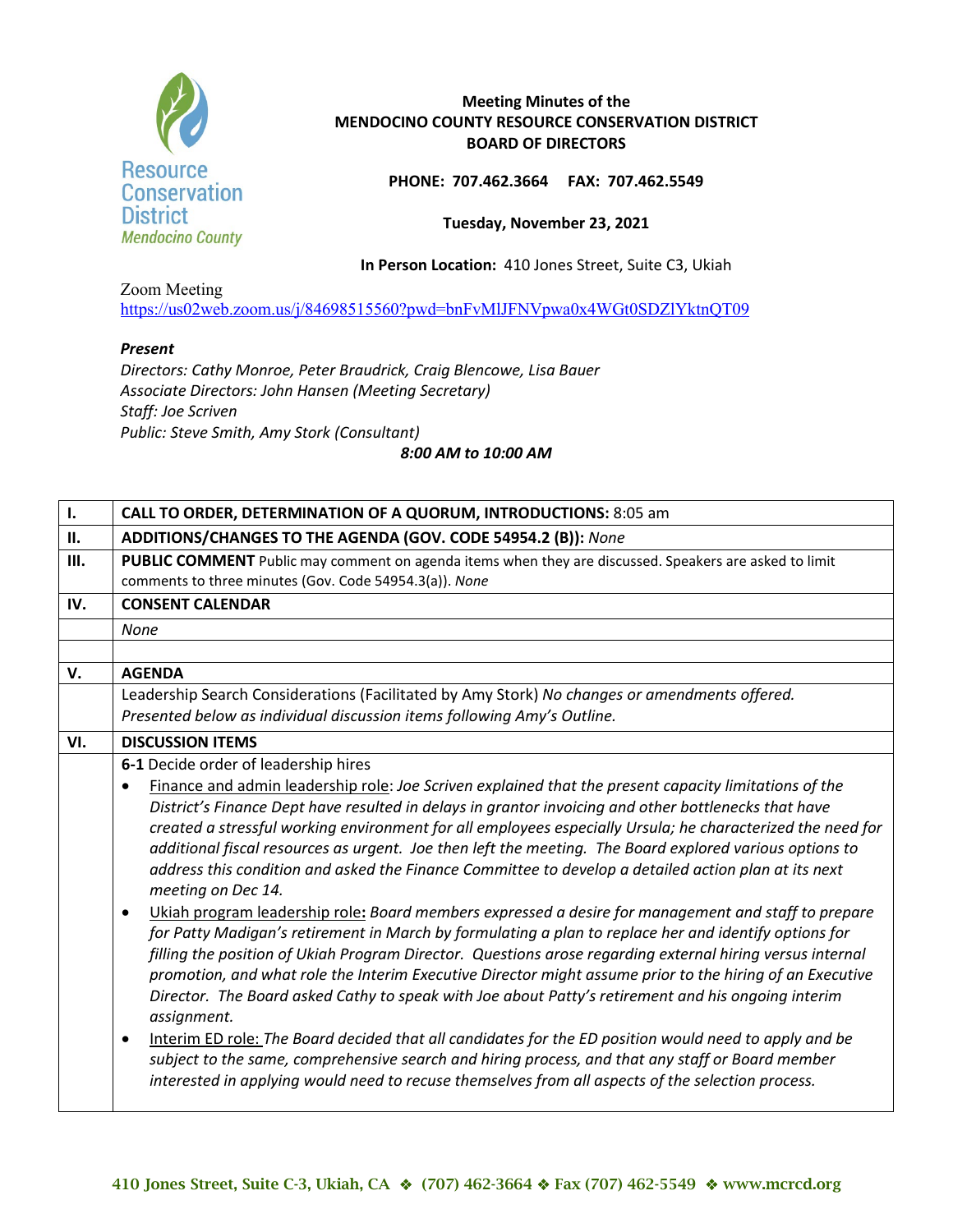|       | 6-2 Decide ED search committee composition                                                                                                                                                                                                                     |
|-------|----------------------------------------------------------------------------------------------------------------------------------------------------------------------------------------------------------------------------------------------------------------|
|       | In consideration of recent staff input and its prior experience, the Board decided that the Search                                                                                                                                                             |
|       | Committee would be comprised of two board members, one associate board member and two staff                                                                                                                                                                    |
|       | members.                                                                                                                                                                                                                                                       |
|       | Cathy, Peter and Geri volunteered for the Board positions<br>$\bullet$                                                                                                                                                                                         |
|       | The Board would like staff to select its two members, preferably choosing volunteers who have the                                                                                                                                                              |
|       | capacity to participate in regular meetings without negatively impacting program productivity.                                                                                                                                                                 |
|       | 6-3 Decide roles and decision-making                                                                                                                                                                                                                           |
|       | The Board reviewed the table of action steps and participants' roles that Amy presented                                                                                                                                                                        |
|       | The Board decided that the table provided acceptable clarity of roles and decision-making structures, but<br>$\bullet$                                                                                                                                         |
|       | through questions and discussion, the Board highlighted and confirmed the following components:                                                                                                                                                                |
|       | Amy will draft the initial ED Success Profile for further review and revision<br>$\bullet$                                                                                                                                                                     |
|       | Amy will draft the search strategy and assist the committee with its implementation                                                                                                                                                                            |
|       | Staff will be invited to assist in recruitment efforts<br>$\bullet$                                                                                                                                                                                            |
|       | Confidentiality is important, especially regarding applicants                                                                                                                                                                                                  |
|       | The goal of selecting finalists will be to identify candidates who pass all the mandatory requirements, so                                                                                                                                                     |
|       | that any one of them could be considered fully qualified and acceptable                                                                                                                                                                                        |
|       | The staff meet & greet will be structured to have all finalists answer a standard set of questions                                                                                                                                                             |
|       | The Board is committed to making decisions by consensus, meaning no one feels a need to block a group                                                                                                                                                          |
|       | decision                                                                                                                                                                                                                                                       |
|       | The search committee may choose to have outside parties participate in initial interviews only.                                                                                                                                                                |
|       | 6-4 Establish internal candidate process                                                                                                                                                                                                                       |
|       | Internal candidates will be required to participate in the full search process just like external candidates.                                                                                                                                                  |
|       | 6-5 How should the search committee incorporate diversity, equity, and inclusion                                                                                                                                                                               |
|       | Amy referred to her presentation material that cited best practices and next steps.<br>$\bullet$                                                                                                                                                               |
|       | Time did not permit discussion of this item.                                                                                                                                                                                                                   |
| VII.  | <b>INFORMATIONAL ITEMS: None</b>                                                                                                                                                                                                                               |
|       | Adjournment: 10:00 am                                                                                                                                                                                                                                          |
|       | <b>AGENDA SETTING</b>                                                                                                                                                                                                                                          |
| VIII. | To request board packet information, please contact Ursula Butler at (707) 462-3664 ext 105.                                                                                                                                                                   |
|       | Public Notice: In compliance with the Americans with Disabilities Act and Government Code Section 54954.2, if special assistance is                                                                                                                            |
|       | needed to participate in a Board meeting, please contact the RCD at (707) 462-3664. Notification of at least 48 hours prior to meeting<br>time will assist staff in assuring that reasonable arrangements can be made to provide accessibility at the meeting. |
|       | Next MCRCD BOD meeting will be December 21, 2021, 4:00 to 5:30 PM                                                                                                                                                                                              |
|       |                                                                                                                                                                                                                                                                |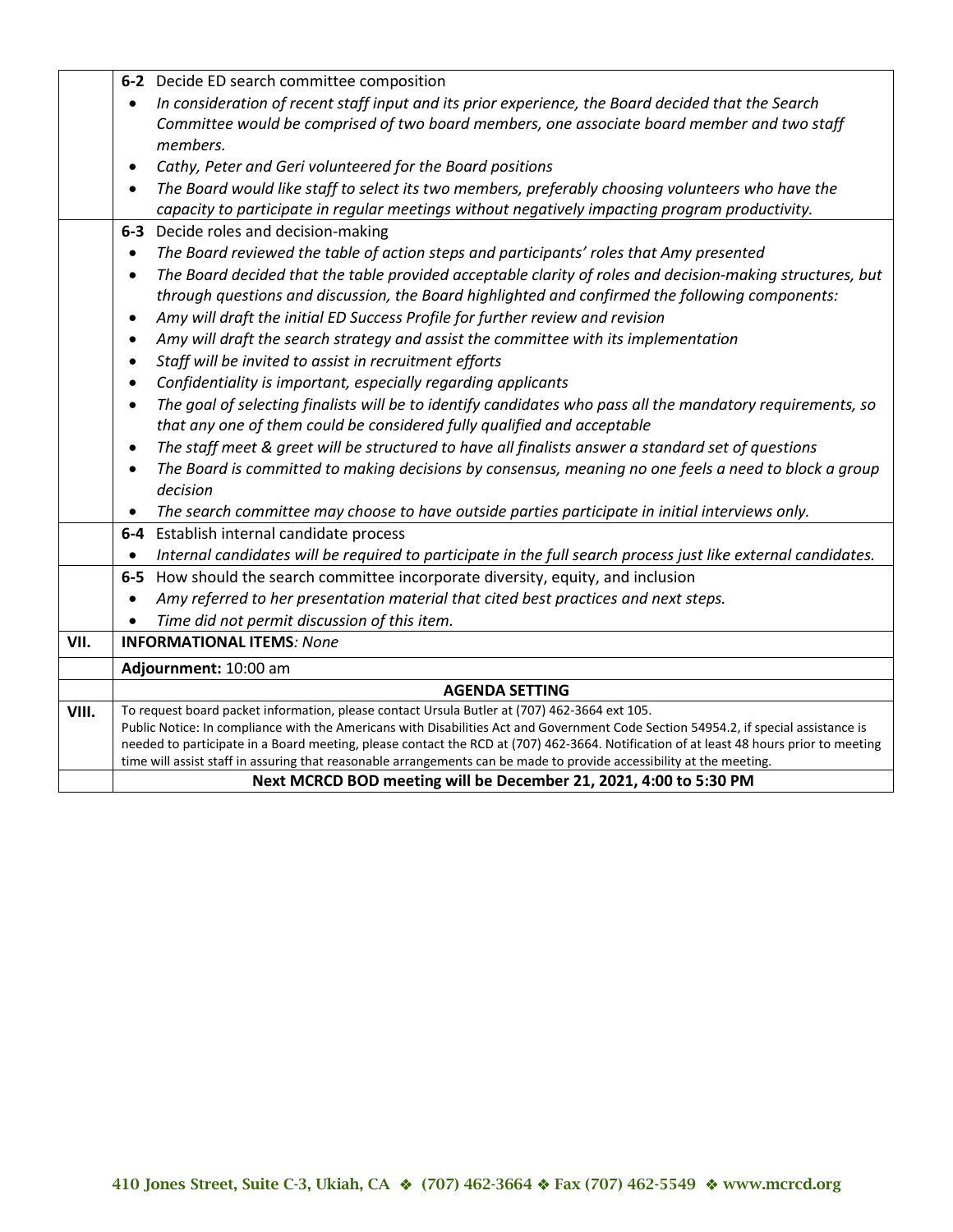

## **PHONE: 707.462.3664 FAX: 707.462.5549**

#### **Tuesday, December 21, 2021**

**In Person Location:** 410 Jones Street, Suite C3, Ukiah

Zoom Meeting

*<https://us02web.zoom.us/j/84541332351?pwd=czcrUCtPaGduTFhhRmRNQXplajE4UT09>*

## *Present:*

*Directors: Cathy Monroe (Chair), Peter Braudrick, Craig Blencowe, Lisa Bauer Associate Directors: Jen Riddell, Mike Webster, Geri Hulse-Stephens Staff: Patty Madigan, Katie Smith (GrizzlyCorps), Seth Myrick, Bryce Hutchins, Linda MacElwee, Joe Scriven*

*Public: Carol Mandel (NRCS), Steve Smith, Beth Salomone, Chantal Simonpietri*

| $\mathbf{I}$ . | CALL TO ORDER, DETERMINATION OF A QUORUM, INTRODUCTIONS: 4:02 pm                                                                                                              |
|----------------|-------------------------------------------------------------------------------------------------------------------------------------------------------------------------------|
| П.             | ADDITIONS/CHANGES TO THE AGENDA (GOV. CODE 54954.2 (B)) - None                                                                                                                |
| Ш.             | PUBLIC COMMENT Public may comment on agenda items when they are discussed. Speakers are asked to limit                                                                        |
|                | comments to three minutes (Gov. Code 54954.3(a)). None                                                                                                                        |
| IV.            | <b>CONSENT CALENDAR</b>                                                                                                                                                       |
|                | 4-1 November 16, 2021 Board of Directors Meeting Minutes                                                                                                                      |
|                | Lisa Bauer motioned to approve the November 16, 2021 Board of Directors Meeting Minutes, which was                                                                            |
|                | seconded by Peter Braudrick. Lisa Bauer, Peter Braudrick, Cathy Monroe, and Craig Blencowe voted in favor.                                                                    |
|                | 4-2 November 22, 2021 Board of Directors Meeting Minutes                                                                                                                      |
|                | Peter Braudrick motioned to approve the November 22, 2021 Board of Directors Meeting Minutes, which was                                                                       |
|                | seconded by Craig Blencowe. Lisa Bauer, Peter Braudrick, Cathy Monroe, and Craig Blencowe voted in favor.                                                                     |
|                |                                                                                                                                                                               |
| V.             | <b>ACTION ITEMS</b>                                                                                                                                                           |
|                | 5-1 Board approval of Financial Statements for September 2021                                                                                                                 |
|                | Cathy Monroe requested the presence of MCRCD's Business Manager at the next board meeting, even if<br>adjusting the work schedule that day is needed.                         |
|                | Lisa Bauer stated that John Hansen has been in regular contact with the auditing firm, with the goal of<br>presenting the final audit to the board at the January 18 meeting. |
|                | Joe Scriven stated that he and Ursula Butler met twice to review and edit the draft fiscal policies, and will                                                                 |
|                | meet again in January. The goal is to present an edited version to the Finance Committee for review at the                                                                    |
|                | January 11 meeting.                                                                                                                                                           |
|                | Peter Braudrick motioned to approve the Financial Statements for September 2021, which was seconded by                                                                        |
|                | Lisa Bauer. Lisa Bauer, Peter Braudrick, Cathy Monroe, and Craig Blencowe voted in favor.                                                                                     |
|                |                                                                                                                                                                               |
|                |                                                                                                                                                                               |
|                |                                                                                                                                                                               |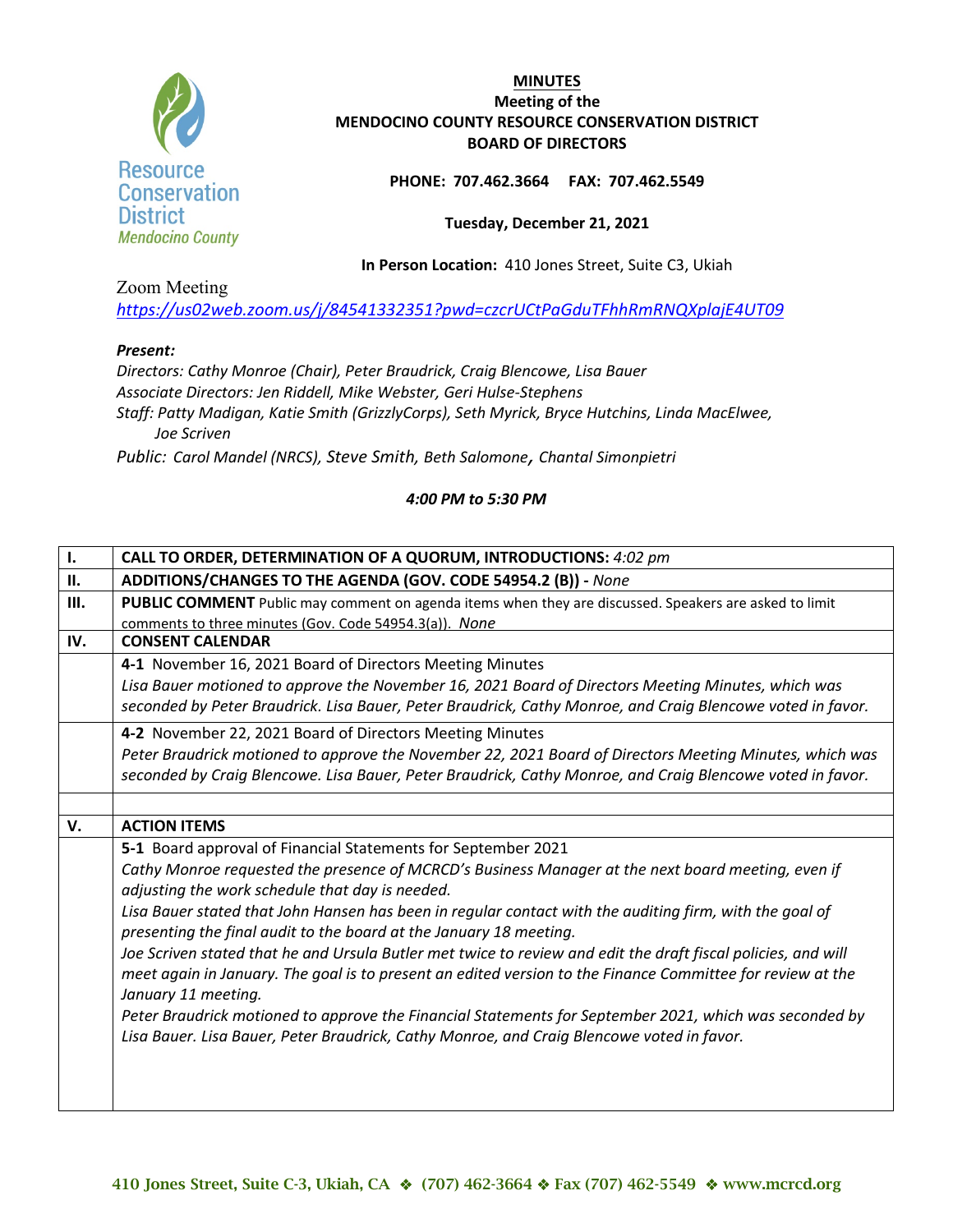|     | 5-2 Board approval of Warrant Requests for November 2021<br>Peter Braudrick motioned to approve the Warrant Requests for November 2021, which was seconded by Lisa<br>Bauer. Lisa Bauer, Peter Braudrick, Cathy Monroe, and Craig Blencowe voted in favor.                                                                                                                                                                                                                                                                                                                                                                                                                                                                                                               |
|-----|--------------------------------------------------------------------------------------------------------------------------------------------------------------------------------------------------------------------------------------------------------------------------------------------------------------------------------------------------------------------------------------------------------------------------------------------------------------------------------------------------------------------------------------------------------------------------------------------------------------------------------------------------------------------------------------------------------------------------------------------------------------------------|
|     | 5-3 2021-238 Resolution: Teleconference meetings and AB-361<br>Lisa Bauer motioned to approve Resolution 2021-238, which was seconded by Craig Blencowe. Peter<br>Braudrick. Lisa Bauer, Peter Braudrick, Cathy Monroe, and Craig Blencowe voted in favor.                                                                                                                                                                                                                                                                                                                                                                                                                                                                                                               |
|     | 5-4 2021-239 Resolution: WCB Project Application<br>Linda MacElwee provided an explanation of the project being submitted to the Wildlife Conservation Board<br>for funding consideration, which is due January 14.<br>Lisa Bauer motioned to approve Resolution 2021-239, which was seconded by Craig Blencowe. Peter<br>Braudrick. Lisa Bauer, Peter Braudrick, Cathy Monroe, and Craig Blencowe voted in favor.                                                                                                                                                                                                                                                                                                                                                       |
|     | 5-5 Continuation of Interim Executive Director Status for Joe Scriven<br>Lisa Bauer motioned to extend the appointment of Interim Executive Director to Joe Scriven through March<br>31, 2022, which was seconded by Craig Blencowe. Lisa Bauer, Peter Braudrick, Cathy Monroe, and Craig<br>Blencowe voted in favor.                                                                                                                                                                                                                                                                                                                                                                                                                                                    |
| VI. | <b>DISCUSSION ITEMS</b>                                                                                                                                                                                                                                                                                                                                                                                                                                                                                                                                                                                                                                                                                                                                                  |
|     | 6-1 NRCS update<br>Carol Mandel provided the following update for the NCRS Ukiah office:<br>The Cover Crop Initiative was just created, and California is one of a few states participating. It is<br>similar to EQIP, and the deadline for applications is January 18.<br>The Ukiah office is lacking a Farm Bill Administrator.<br>$\bullet$<br>The SALC Project is continuing, and the Carbon Cycle Institute is assisting with the process.<br>$\bullet$<br>The first round of ranking for EQIP applications will be on January 28.<br>٠<br>Mary Mayeda is active in addressing her region of service.<br>$\bullet$<br>EQIP and RCPP support oak woodland protection by removing conifers, and has been extended<br>another year.                                    |
|     | 6-2 CDFW Qualified Cultivator Grant Application - Patty Madigan and Chantal Simonpietri<br>Chantal introduced herself and provided a summary of CDFW's Qualified Cultivator Grant Program. The<br>program's goal is to remove barriers to cannabis cultivators by helping them with a variety of natural resource<br>management topics. Some options that fit with MCRCD expertise include: Sediment load reduction via road<br>inventory and storm-proofing construction; stream habitat improvement; water quantity and quality<br>protection, and riparian zone enhancement/protection.<br>Patty stated that MCRCD's involvement with cannabis cultivators began by contracting with CARCD to<br>develop the BMP Guide, and produce videos on GRASS-C implementation. |
|     | 6-3 CPS HR services provided and contract status - Joe Scriven<br>Joe provided an update on the contract with CPS HR which expires June 30, 2022.                                                                                                                                                                                                                                                                                                                                                                                                                                                                                                                                                                                                                        |
|     | 6-4 Staffing Changes, Organizational Structure, and Next Steps<br>The Executive Director Selection Committee includes: Peter Braudrick, Cathy Monroe, Mike Webster, Linda<br>MacElwee, and Chris Bartow. They will meet weekly with the goal of finalizing the job description and<br>advertise the position in January.<br>Hiring an additional person for the Fiscal Department will be discussed by the Finance Committee at the<br>January 11 meeting.                                                                                                                                                                                                                                                                                                               |
|     | 6-5 CARCD annual meeting and MCRCD attendance<br>Peter will contact CARCD to arrange for a single payment for MCRCD board and staff to attend.                                                                                                                                                                                                                                                                                                                                                                                                                                                                                                                                                                                                                           |